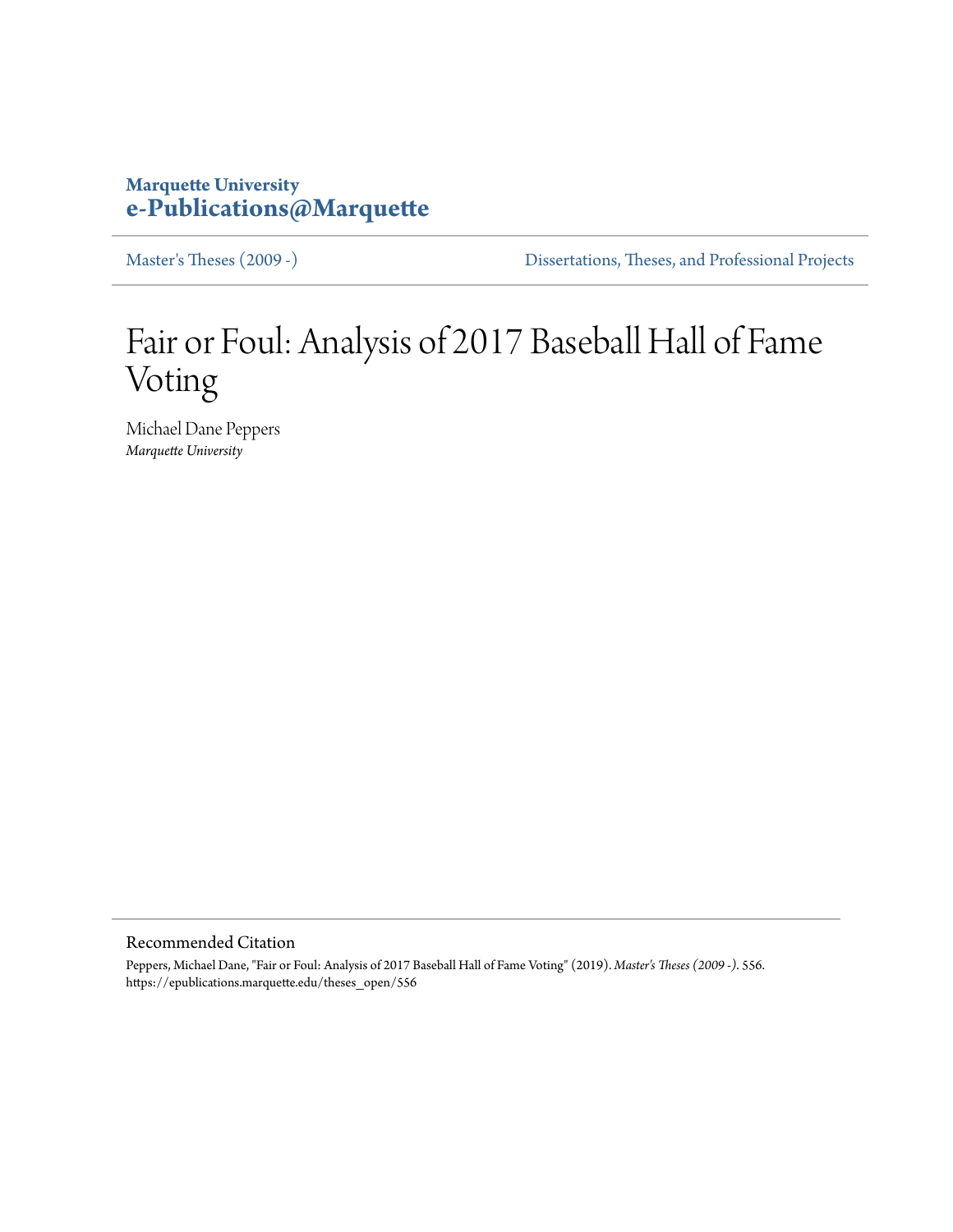# FAIR OR FOUL: ANALYSIS OF 2017 BASEBALL HALL OF FAME VOTING

by

Michael Peppers

Thesis submitted to the Faculty of the Graduate School, Marquette University, In Partial Fulfillment of the Requirements for the Degree of Master of Arts

Milwaukee, Wisconsin

August 2019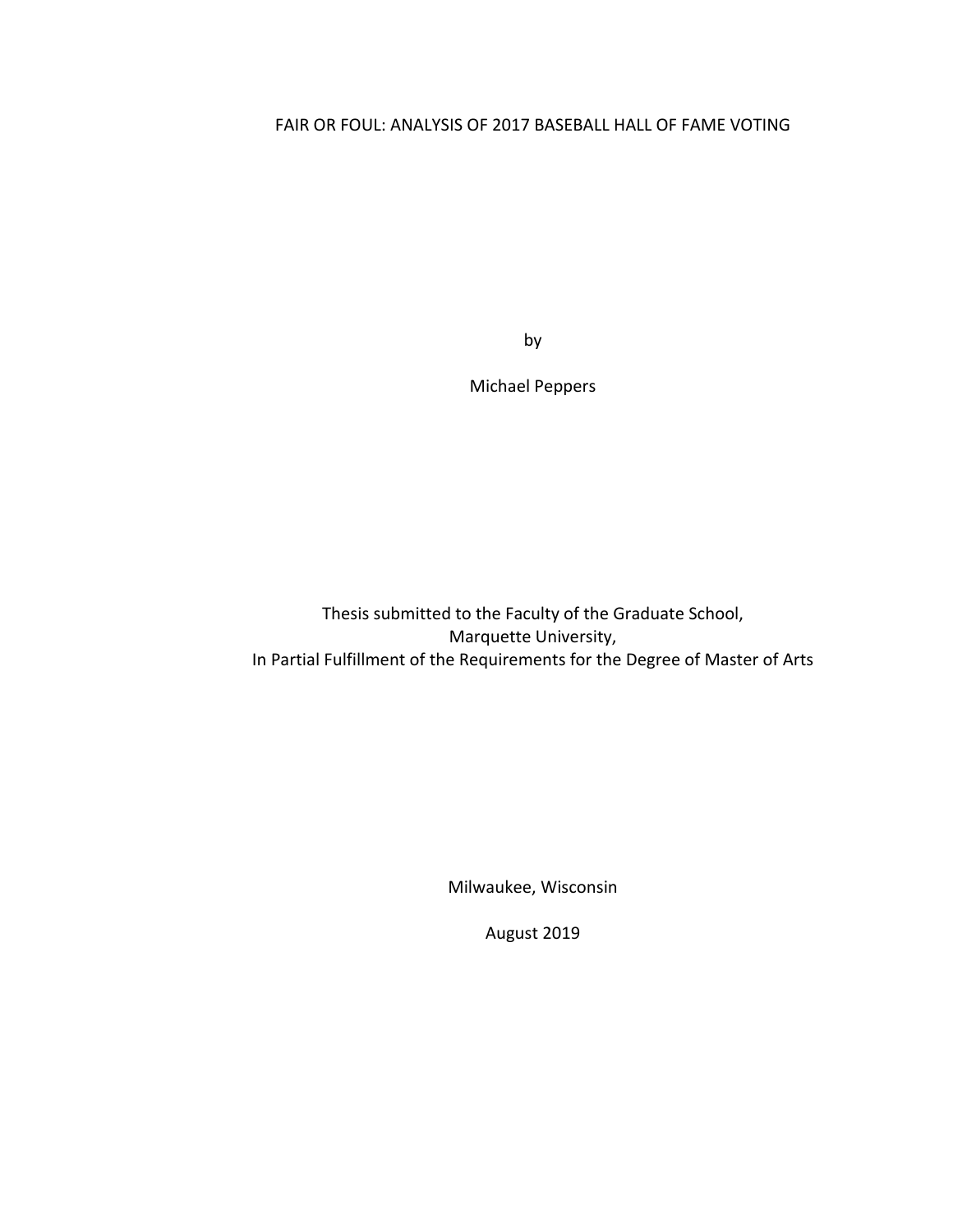# ABSTRACT FAIR OR FOUL: ANALYSIS OF 2017 BASEBALL HALL OF FAME VOTING

Michael D. Peppers

Marquette University, 2019

Professional baseball writers play the main role in deciding if former Major League Baseball players will be enshrined in the Hall of Fame. This time-honored tradition has become more complex now that several players from the "Steroids Era" have become eligible for consideration. This issue has divided writers and baseball fans across the country. In the end, the Hall of Fame offers subjective rules for writers to follow, leaving them to figure it out for themselves and in many ways the entire nation. This study sought to determine how baseball writers legitimized their voting decisions for Barry Bonds and Roger Clemens and examined the implications of the presentation of those choices. Using theoretical principles about legitimacy and ethical persuasion, this study analyzed the rhetoric of several baseball writers justifying their 2017 Hall of Fame ballot decisions. The writers presented their voting decisions in a variety ways that mostly adhered to principles of legitimacy and ethical persuasion. However, this study identified key areas for needed improvement in the way baseball writers explain their ballot decisions. Those areas include a more consistent use of fact-based arguments, more thorough presentation of context about players and steroid use, and greater effort to create a balance of understanding between them and public.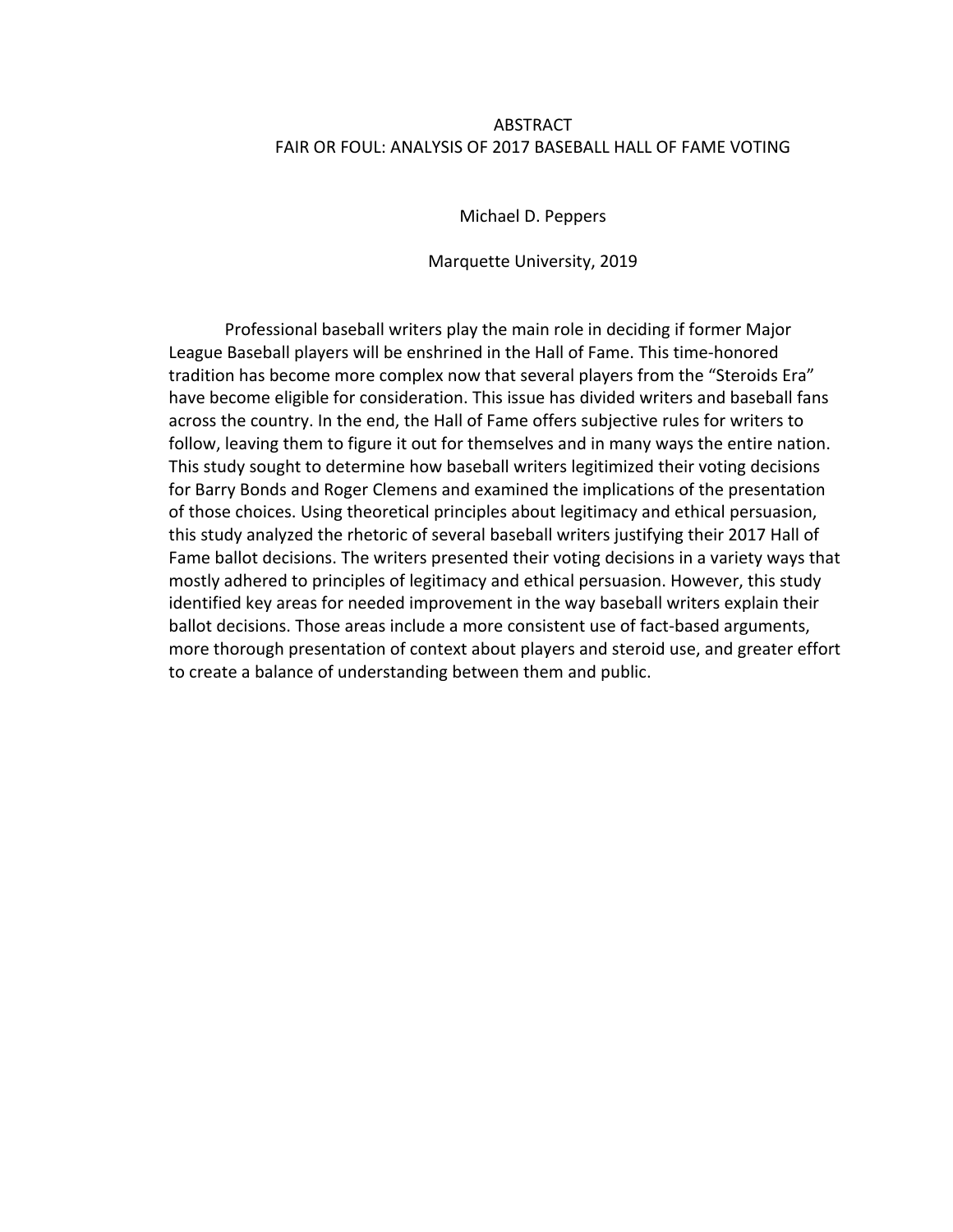# TABLE OF CONTENTS

| <b>CHAPTER</b> |    |
|----------------|----|
| Ι.             |    |
|                |    |
|                |    |
|                |    |
|                |    |
| ΙΙ.            |    |
| III.           |    |
|                |    |
|                |    |
| IV.            |    |
| V.             |    |
|                |    |
|                |    |
|                |    |
|                |    |
|                |    |
| VI.            |    |
|                |    |
|                | В. |
|                |    |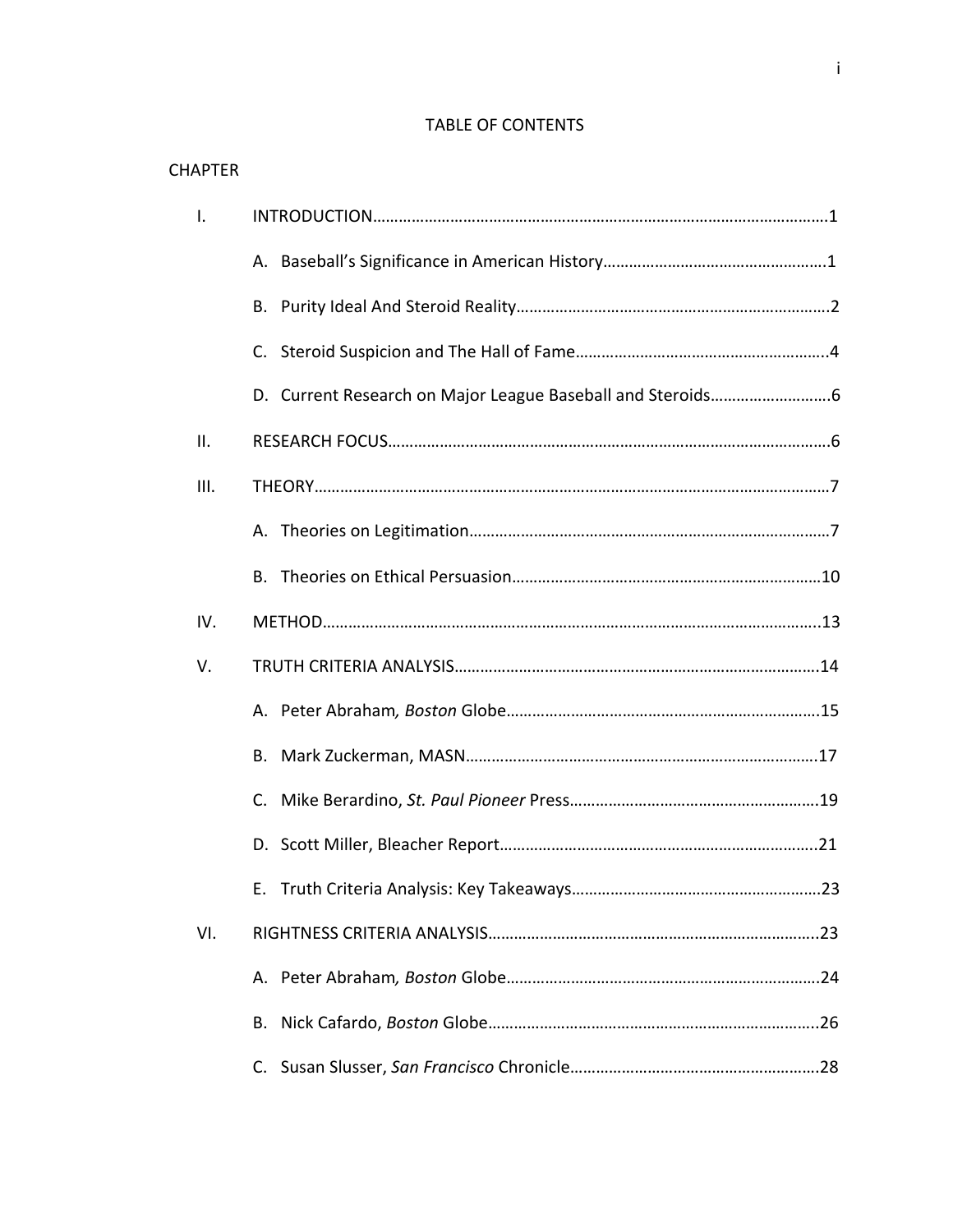| VII.  |  |
|-------|--|
|       |  |
|       |  |
|       |  |
|       |  |
|       |  |
| VIII. |  |
|       |  |
|       |  |
|       |  |
| IX.   |  |
|       |  |
|       |  |
|       |  |
|       |  |
|       |  |
| Χ.    |  |
|       |  |
|       |  |
|       |  |
| XI.   |  |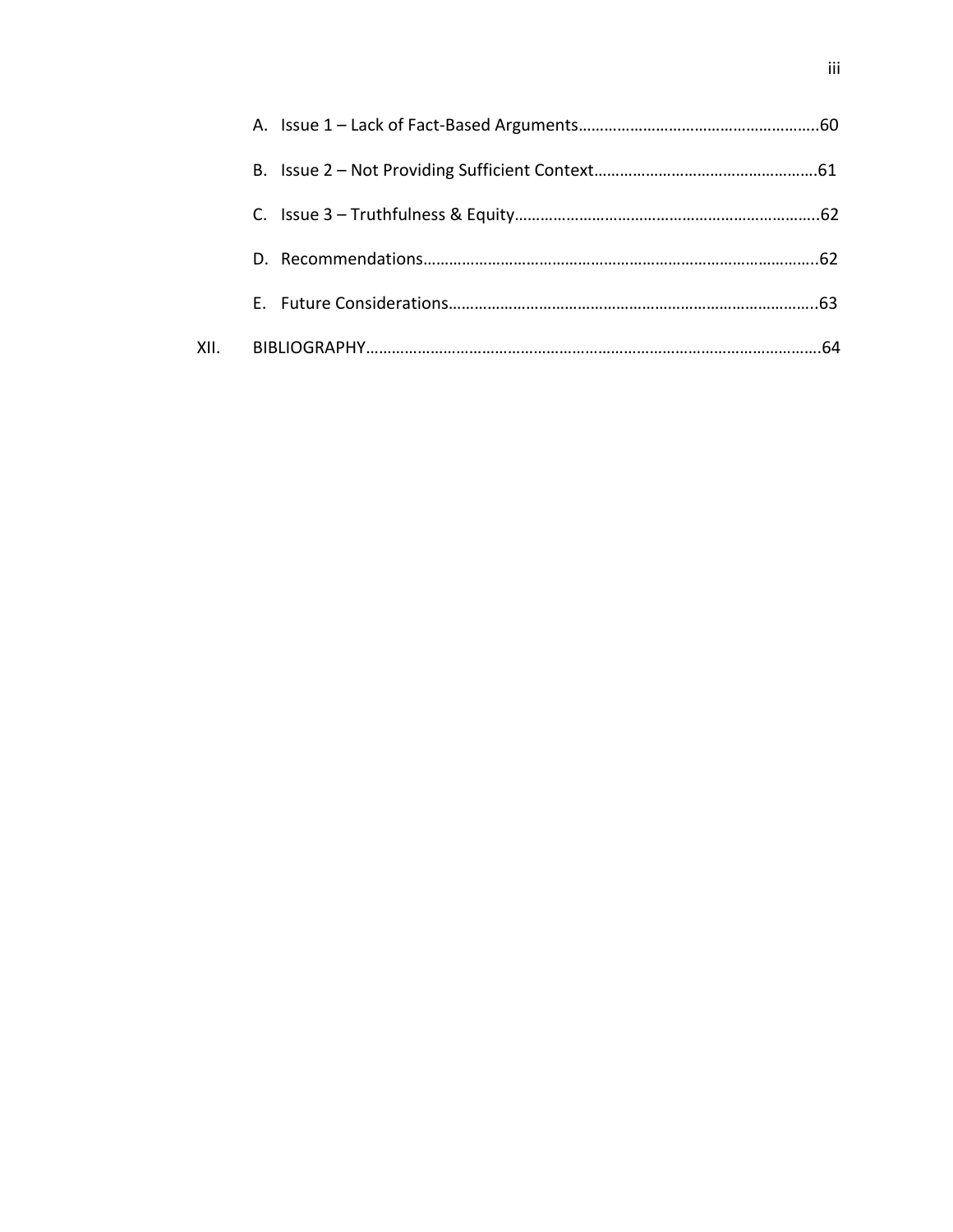# ACKNOWLEDGEMENTS

# Michael Peppers

I first want to thank my LORD Jesus Christ for providing me with the opportunity and intelligence to write this paper and complete graduate school. I also want to thank the members of my thesis committee, Dr. Sarah Feldner, Dr. Kati Berg, and Dr. Jim Pokrywczynski for guiding me through this process. Next, I'd like to thank the Norman H. Ott Memorial Writing Center and friend Christine Jacobs for proofreading this paper and ensuring the formatting met all required standards. Finally, I want to thank my lovely wife Sarah and young son Zeke for supporting me through the long writing and rewriting process.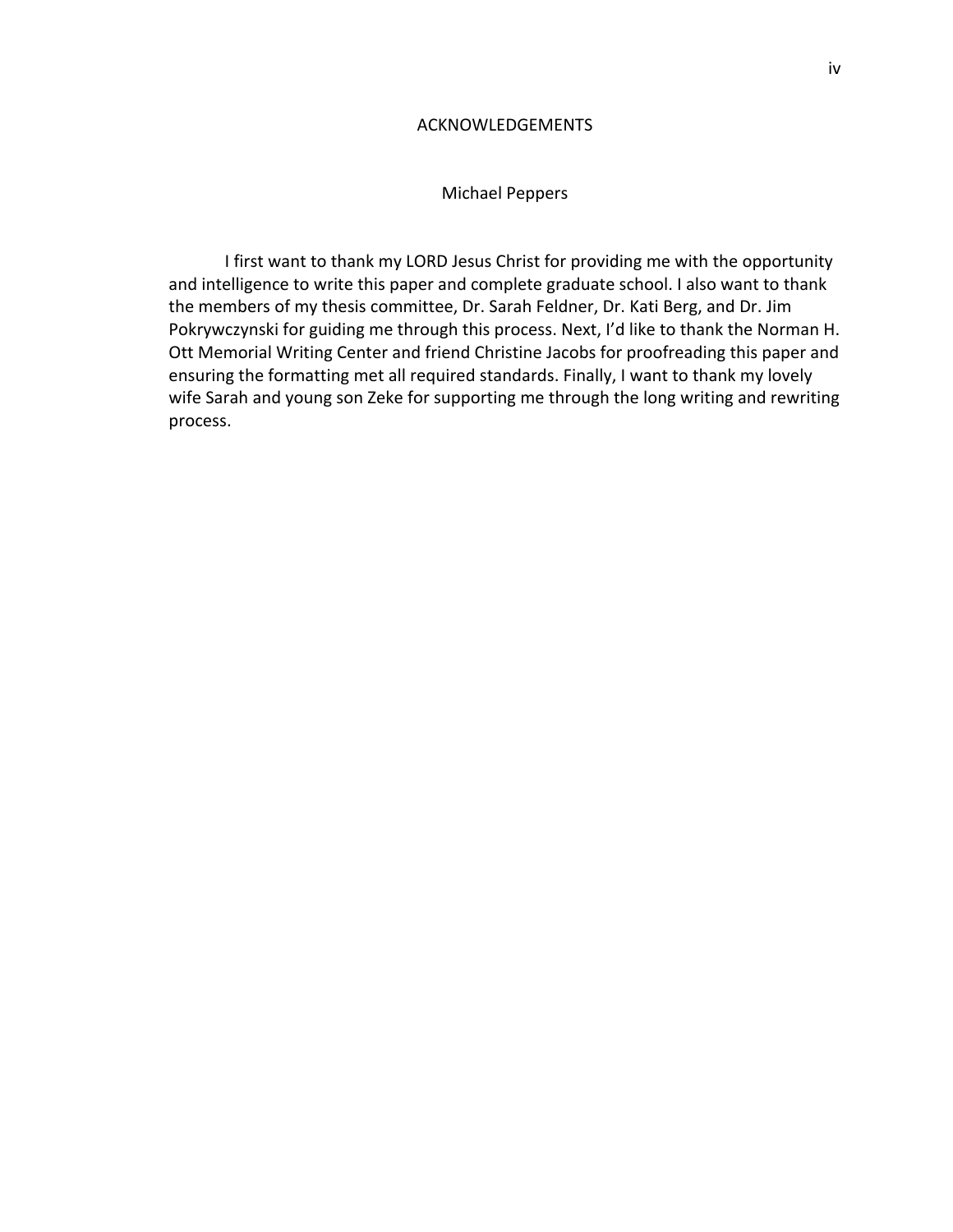#### **INTRODUCTION**

#### **Baseball's Significance in American History**

Baseball has a long history of shaping American culture. For decades, it was often referred to as the national pastime. Story (2001) noted that the surge of baseball's popularity in the late  $19^{th}$  century was largely because the game had a way of connecting men with their youth. In other words, it was a much-needed outlet. As large urban cities and factories began to boom across America, people looked for ways to relieve the tensions of their increasingly busy lives. While baseball was popular among many socio-economic classes, it could be especially appealing to the poor as it seemingly offered hope of achieving an American dream of money and fame if one could become a professional player (Voight, 1983). These historical references show that by the late  $19^{th}$  century, baseball had become a common sport to which many people of different backgrounds could relate.

By the  $20^{th}$  century, early sports journalism played a big role in further elevating the status of baseball in America. Dedicated baseball writers in local newspapers and national journals like "Sporting Life" kept Americans informed about their favorite teams and players. Charles Ponce de Leon (2002) pointed out that many sports writers of this time worked in cahoots with athletes and baseball promoters to produce articles that were favorable to the game. Eventually, various names like Ty Cobb, Walter Johnson and several other players rose to a heroic level of prominence among the public. A key element in this early baseball reporting was the communication about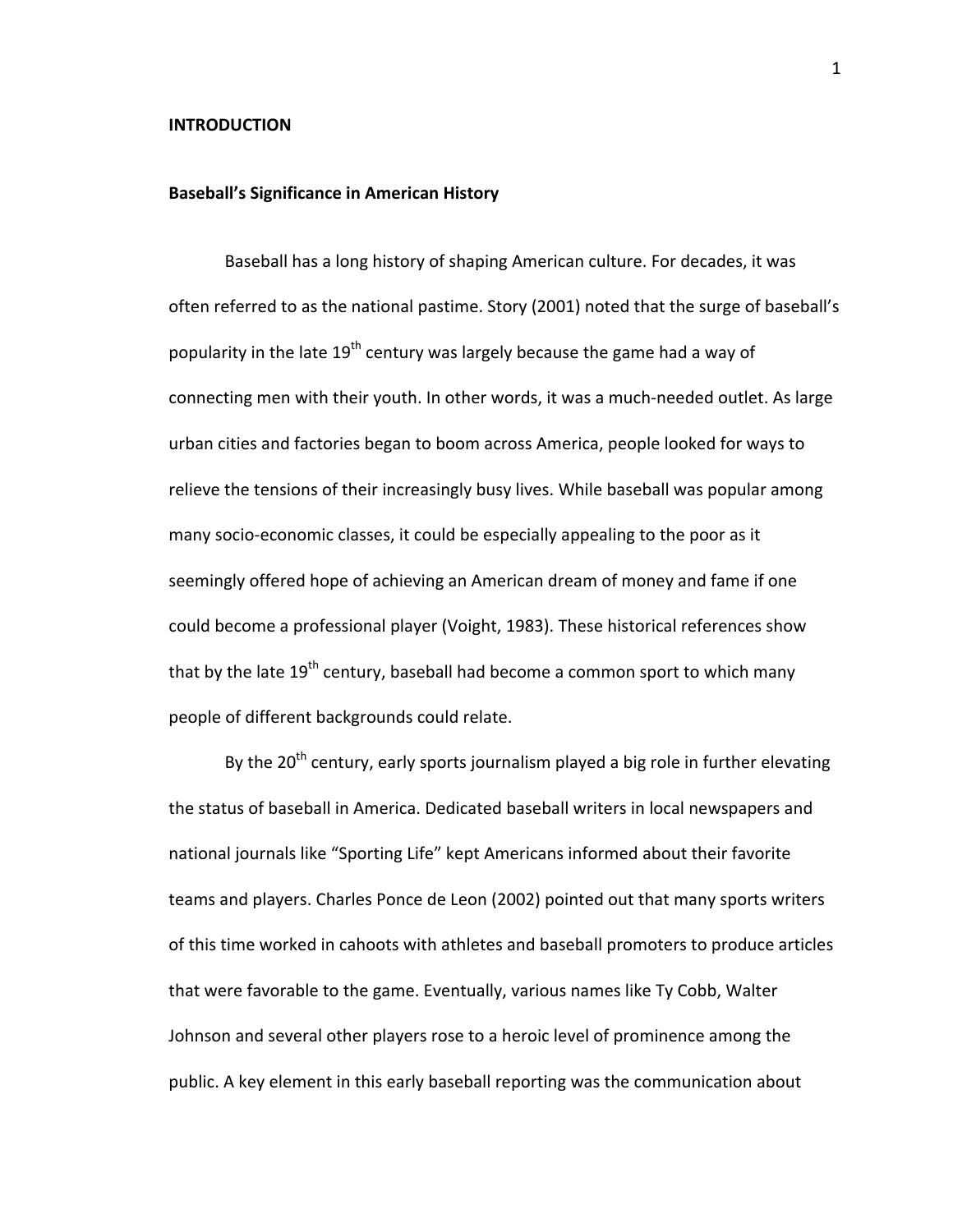player statistics. Mrozek (1983) noted that the individual stats of players further established them as heroes among the public. The development of box scores allowing for the comparison of individual statistics helped establish a "contextual marker of greatness" among players and became a hallmark for the game (Roessner, 2009, p. 46).

# **Purity Ideal And Steroid Reality**

According to Mandell, the heavy emphasis on individual player statistics and records in baseball established a desire for "clean," or honest heroes (Mandell, 1984, p. 185). This speaks to the ideals of integrity and purity within the game of baseball. Like American history, baseball history has struggled to live up to the moral ideals as it once excluded all non-white players from entering the league under a "gentlemen's agreement" (Editors, 2017). There has also been testimony of the use of amphetamines or stimulants that helped boost player energy to make it through a long season. Hall of Fame shortstop Mike Schmidt told the *New York Times* his use of the amphetamines was the result of peer pressure (Chass, 2006). Imperfections aside, baseball Hall of Fame embodies the ideal of purity. Baseball Hall of Fame President Jeff Idelson was once quoted as saying that the hallowed home for the game's heroes represented the "soul" of baseball (Nusbaum, 2016). Given the statistical and moral standards needed for individuals to gain entry, there has always been an implied preference for all inductees to reflect the ideal of purity.

The ideals of baseball purity are threatened when there are concerns of players using steroids, or performance enhancing drugs (PEDs), which can give them an unsanctioned advantage over other players. Steroids did not officially become a banned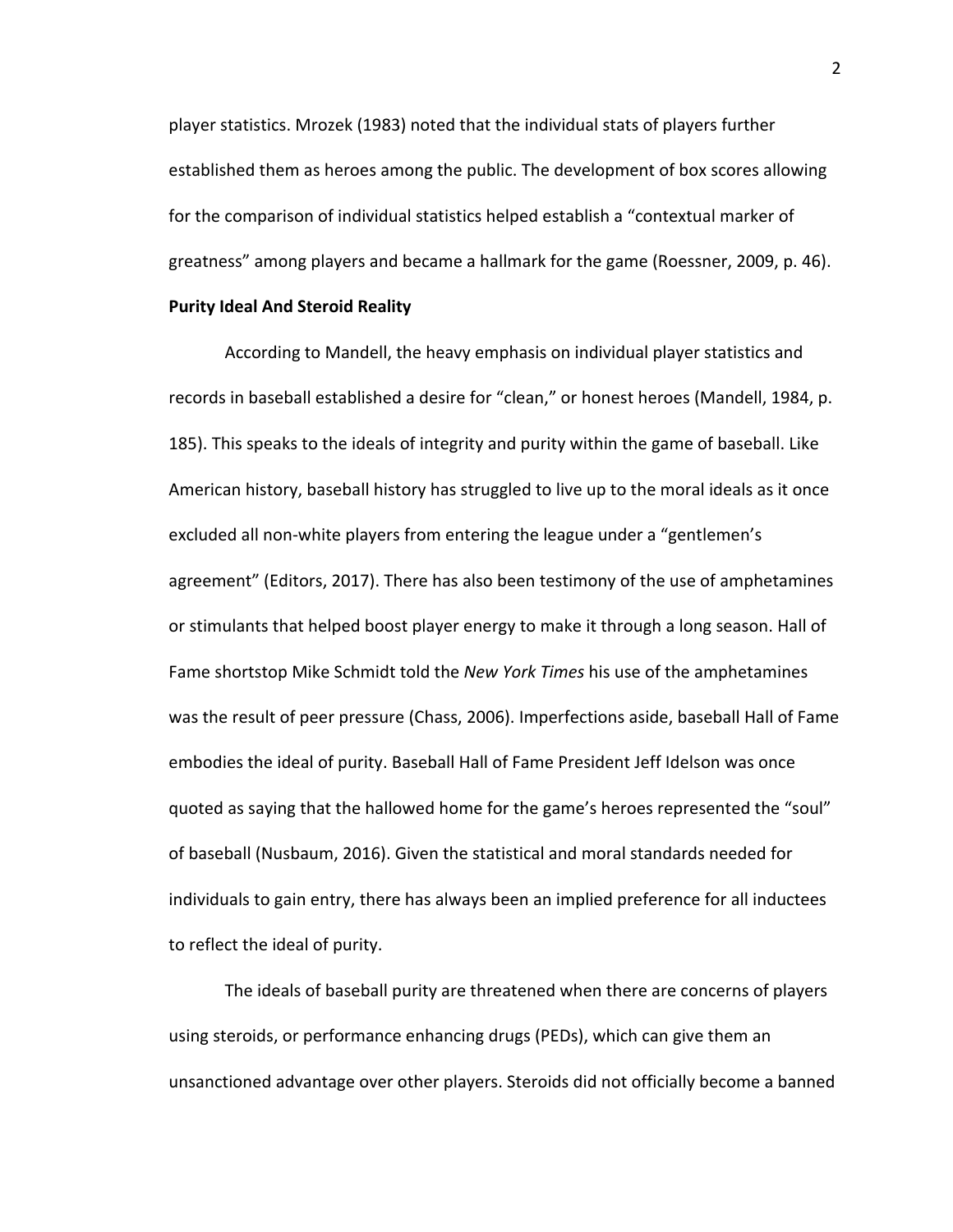substance in Major League Baseball until 1991. It wasn't until 2003 that the players' union agreed to allow survey testing of players to gauge the frequency of steroid use in the game (Editors, 2012). There were no punishments for results of the survey testing, but the league mandated testing of all players for the 2004 season with penalties after about 5-7% of the survey tests came back positive for steroids (Nightengale, 2014). Baseball's steroids controversy grew in 2004, when published testimony from an investigation into the Bay Area Laboratory Co-Operative (BALCO) revealed that some players, including the soon-to-be career home run record-holder Barry Bonds, admitted taking steroids (Editors, 2018). In 2005, several well-known players including Sammy Sosa, Mark McGwire, Rafael Palmiero and the retired Jose Conseco testified before the House Government Reform Committee about the status of steroids in baseball. Conseco, who had published a book earlier in the year alleging widespread use of steroids in the game, said during the hearings that steroids had been as common in baseball as "a cup of coffee" (Sheinin, 2005).

In 2007, Senator George Mitchell published the "Mitchell Report," which disclosed his findings after investigating the prevalence of steroids in Major League Baseball per the request of then league Commissioner, Bud Selig. In the more than 400page report, about 86 names were reportedly connected to steroids, with famed pitcher Roger Clemens being referenced 82 times (ESPN.com new services, 2007). Clemens was in the final year of a decorated career in which he was a 10-time All-Star, 7-time Cy Young Award winner for best league pitcher, a 1986 American League MVP, and a twotime World Series Champion ("Roger Clemens," MLB.com). He testified before Congress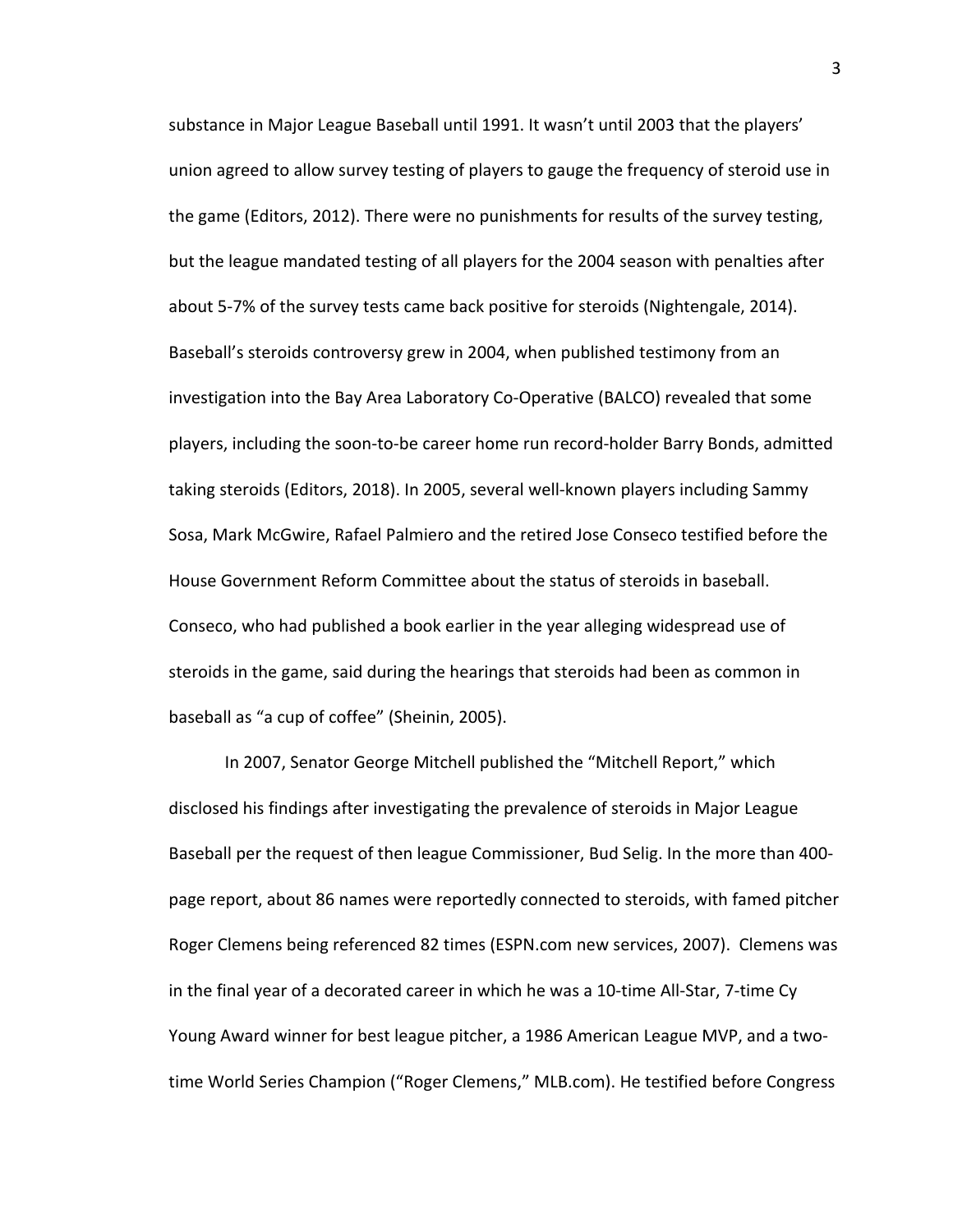in 2008, claiming he never used steroids. He was eventually charged with perjury, but was acquitted of those charges in 2012 (Macur, 2012). To this day, Clemens publicly maintains that he never took steroids. Barry Bonds was also heavily listed in the Mitchell Report and faced similar legal troubles around the same time. After being investigated for his connection with BALCO, he was charged with perjury in 2011 for giving an evasive answer about his alleged use of steroids to a federal grand jury in 2003 (Associated Press, 2015). Bonds admitted that he took performance enhancing drugs, but said the substances were provided to him by his trainer, Greg Anderson, who allegedly misled him to believe he was taking flax seed oil and arthritic cream (Foxsports, 2011). The Justice Department dropped the perjury charges in 2015.

#### **Steroid Suspicion and The Hall of Fame**

An important question that continues to be wrestled with is whether players who are guilty or under heavy suspicion of steroid use should be elected into the Hall of Fame. There are a variety of opinions on this issue among fans and players. Major League Baseball has not taken a definite position. When asked what advice he'd give writers on how to handle Hall of Fame voting, current league commissioner Rob Manfred recently said the only advice he was comfortable giving was "everyone should keep in mind the difference between players who tested positive and were disciplined on the one hand, and players where somebody has surmised that they did something on the other" (Stark, 2015). Ultimately, it is left for the Baseball Writers Association of America (BBWAA) to decide the legacy of these players.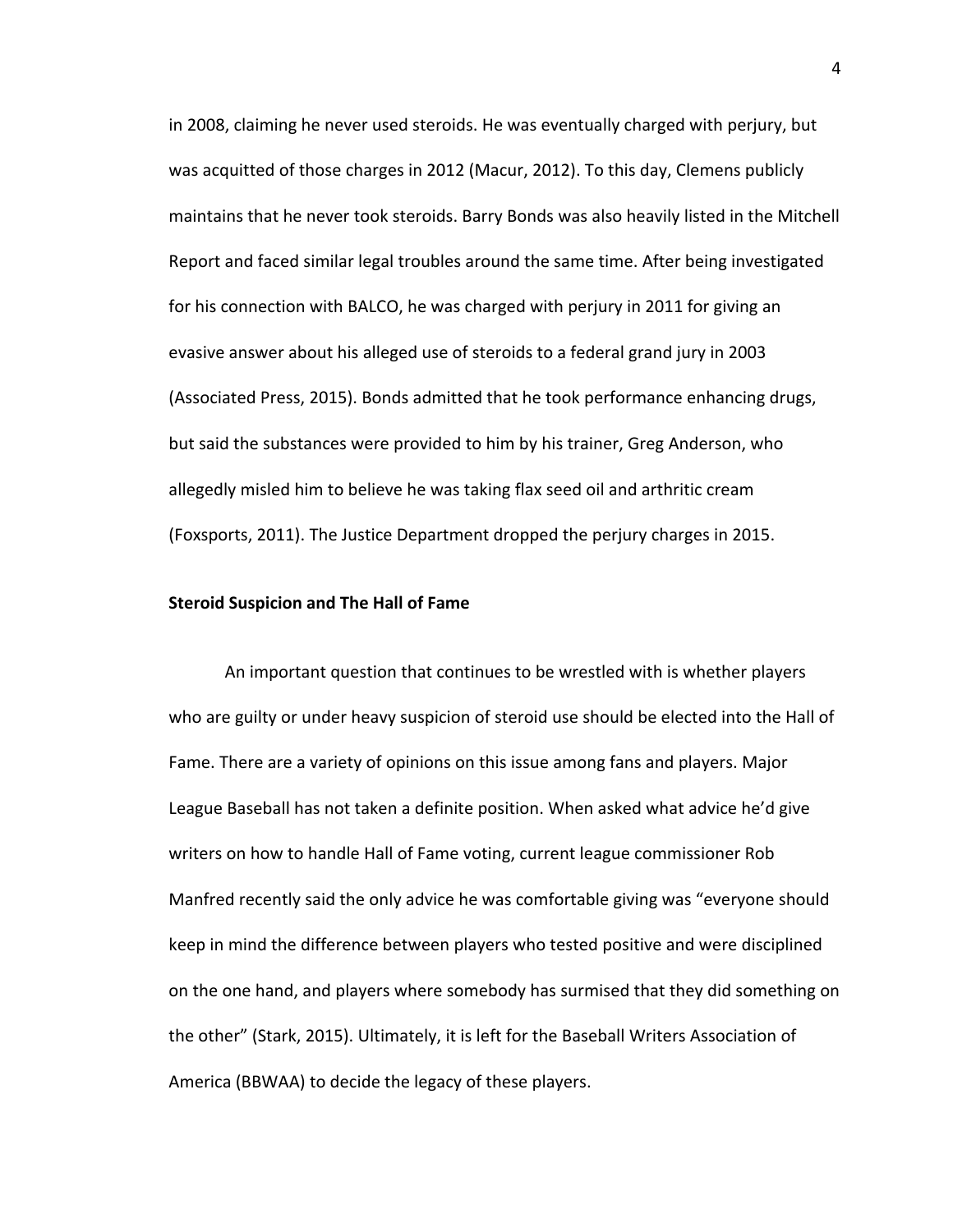The BBWAA is the main voting body that elects individuals to the Hall of Fame. Each of the members covers baseball for a newspaper, magazine or major website. Members are required to be with the organization for 10 years before being eligible to participate in Hall of Fame voting. They can also continue to vote for at least 10 years after ending their active membership. (Editors, About). A total of 442 ballots were cast for the 2017 Hall of Fame vote (Thibodaux, 2019). The BBWAA also votes on yearly league honors like Most Valuable Player and Rookie of the Year. A player must receive at least 75% of the BBWAA vote to be elected to the Hall of Fame. Players failing to receive 75% of the vote must receive a minimum of 5% of the vote to remain on the ballot for next year. The BBWAA allows writers to vote for up to 10 players each year. In 2014, the BBWAA limited the number of years a player could be on the ballot without meeting the 75% threshold from 15 to 10 (Bloom, 2014). The Baseball Hall of Fame also has a voting guideline, referred to as the "character clause," which states: "voting shall be based upon the player's record, playing ability, integrity, sportsmanship, character, and contributions to the team(s) on which the player played" (Editors, Hall of Fame Voting Requirements). There is no such voting guideline for any other hall of fame honoring athletes of a major American sport. Interpretation of how this character clause should apply varies among BBWAA voters. Voters who publish their ballots with written explanation for their reasoning often clash on this very issue.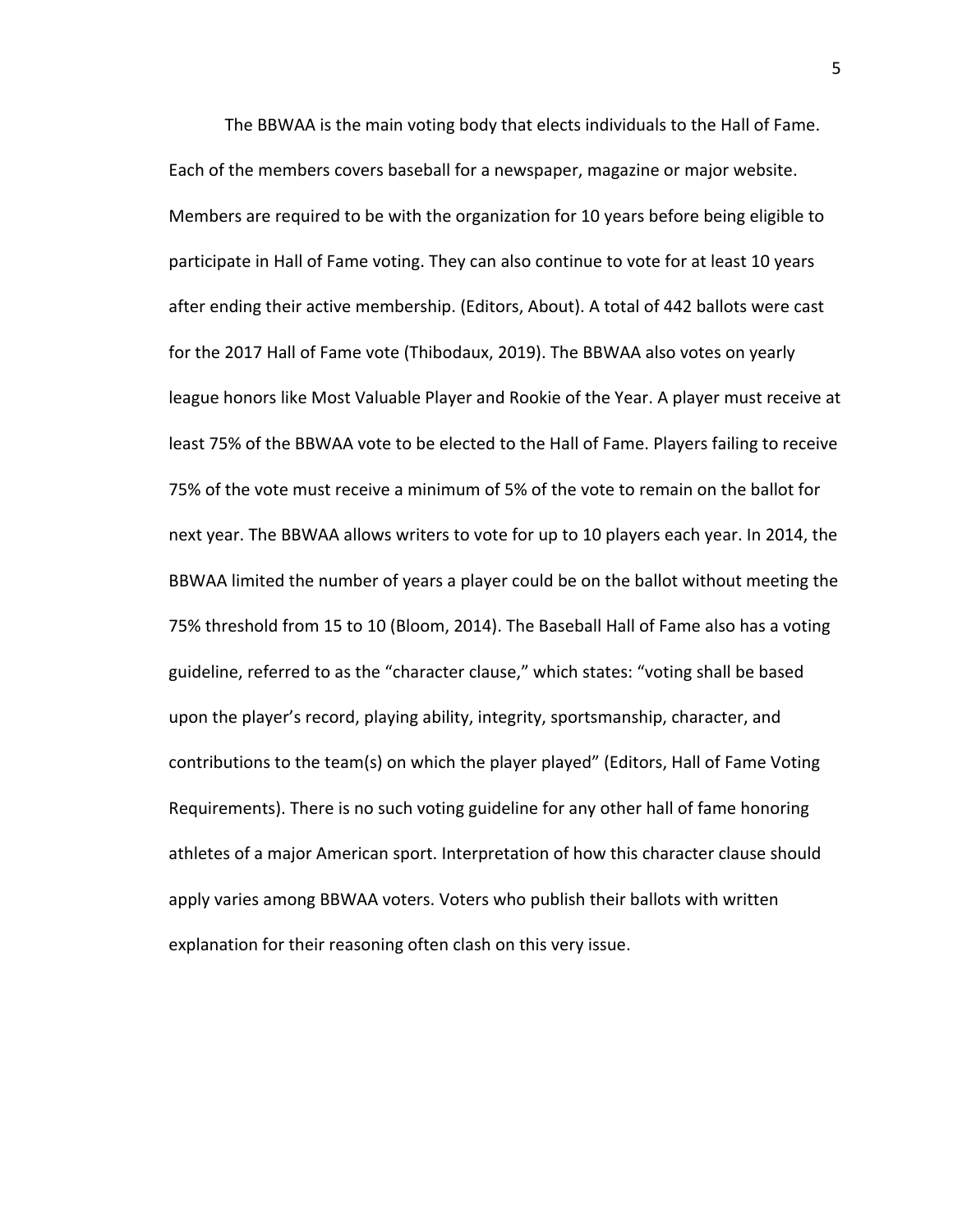# **Current Research on Major League Baseball and Steroids**

There has been plenty of research about the issue of steroids and baseball. One of the most comprehensive works was *Game of Shadows* (Fainaru-Wada, Williams, 2006), which chronicled Bonds' alleged steroid use following his supposed jealousy of fellow players Sammy Sosa and Mark McGwire after their now infamous 1998 home run race. In the academic setting, the article "756\* - The Legitimacy of a Baseball Number" reviewed how league officials, broadcasters and former players made statements or took actions that cast doubt on the legitimacy of Barry Bonds' home run record after he set the new mark in 2007 (Boyd, 2009). However, there has not been much writing focusing on the BBWAA. Some current and former members have offered internal criticism of the organization over issues like membership selection (Holtzman, 1996) and voting process (Abraham, 2014). Yet, internal criticism alone is not sufficient for a proper evaluation of any organization. As gatekeepers to the public institution of the Baseball Hall of Fame, the voting habits of BBWAA writers should be analyzed for the sake of accountability. Not only should the public understand the reasoning behind voting decisions, but the rhetoric supporting those decisions should also be reviewed to ensure it is done in a fair and ethical manner.

# **RESEARCH FOCUS**

The specific aim of this research was to analyze the stated rhetoric of various BBWAA writers who publicly explained their 2017 ballot votes and examine their arguments supporting their vote for or against Barry Bonds and Roger Clemens. Writers

6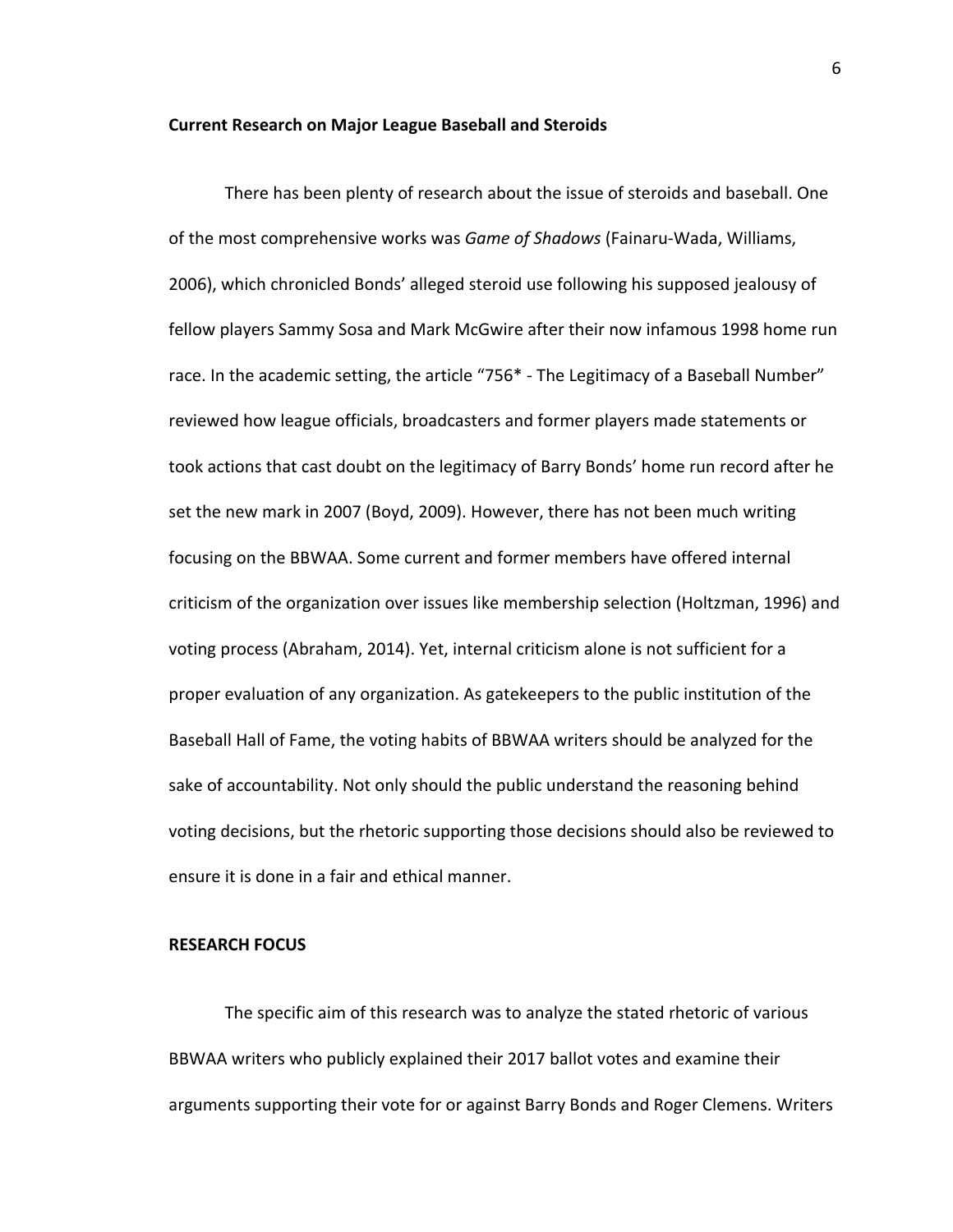often put these two players in the same category when discussing steroids in baseball and rarely do voters exclude or include one without the other in their voting. Both players have received a close percentage of votes each year since being on the Hall of Fame ballot. The BBWAA's decision of whether to allow either of these two players in the Hall of Fame will impact how they are viewed by future generations. If the steroidlinked careers of Bonds and Clemens didn't receive a fair BBWAA review, it's reasonable to think that other future Hall of Fame candidates facing similar suspicions of steroid use won't receive one either. Furthermore, if the voting rhetoric of the BBWAA is not legitimate and ethical, the Hall of Fame's election process should be questioned and perhaps changed to ensure its integrity. As such, this research was based on the following questions:

RQ1: How do baseball writers legitimize their 2017 Hall of Fame voting choices for Barry Bonds and Roger Clemens?

RQ2: What are the ethical implications of the presentations of the writers' choices?

#### **THEORY**

#### **Theories on Legitimation**

To examine the voting process, this study used a framework that examined legitimacy based on the work of Jurgen Habermas. Legitimacy is the process of conforming to recognized principles or acceptable rules and standards. This concept is important for healthy public discourse because it provides a structure for determining which ideas and statements are worthy of recognition and which ones should be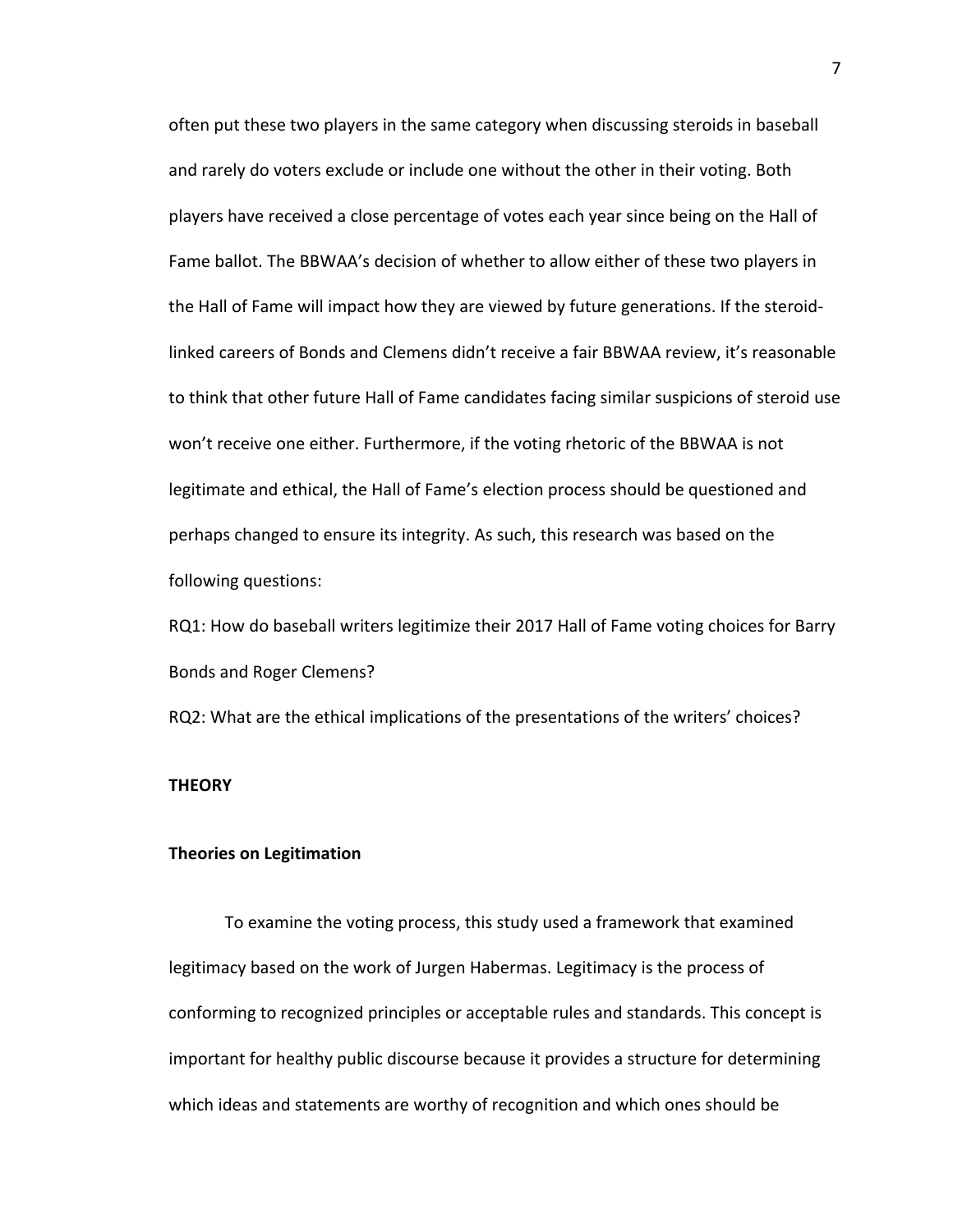disregarded. Furthermore, the goal of the discourse should be to reach a mutual understanding among the parties involved. Habermas developed a framework for analyzing the legitimacy of communicative action. He posited that proper discourse within a society should be based on validity claims appealing to the values of truth, rightness and sincerity (Habermas, 1990). Thus, proper discourse can only occur when participants first agree on principles of each value and commit to their adherence when speaking.

Truth is a universal standard requiring statements to be based on fact and reality. It is more than reasonable for anyone engaged in or observing discussion to expect that any exchange of ideas be based in verifiable reality. In other words, something other than the rhetoric of the speaker must corroborate their claims. Habermas noted that truth must be the clear intention of the speaker for the hearer to better understand the claim and thus share the communicated knowledge (Habermas, 1979). In addition to promoting clarity, truth in communication helps give the hearer confidence in the speaker's words. Hearers expecting the standard of truth in communication will be less likely to consider claims based on falsehoods or unverifiable facts. 

The concept of rightness is a little more nuanced, as it deals with whether the speaker has the proper knowledge or authority to make certain statements. Anyone who makes statements seemingly beyond their understanding without a source to back them cannot be viewed as credible. Habermas said statements meeting the rightness standard should allow the speaker and hearer to come to an agreement about the claim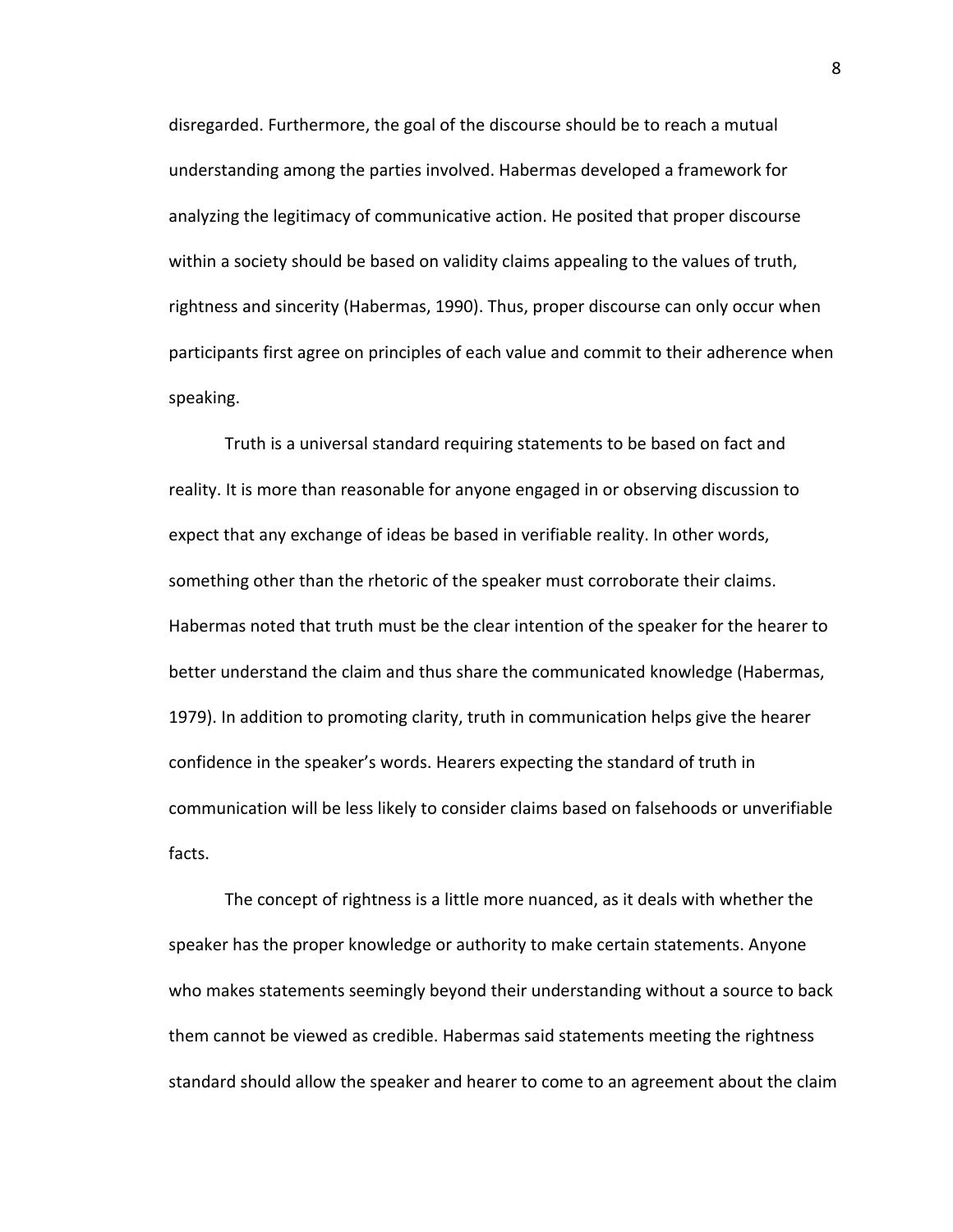based on normative backgrounds (Habermas, 1979). Thus, whatever the acceptable forms of authority verification required for a claim to be credible should be followed. This could be a speaker having a specific educational background before speaking authoritatively on a topic, or citing credible secondary sources.

Finally, the standard of sincerity assesses whether an individual's statements are genuine and believable. It should be clear that a person means what they say and says what they mean. According to Habermas, practicing the value of sincerity within discourse helps create trust between the speaker and the hearer (Habermas, 1979). Trustworthiness between these two entities is foundational for healthy public discourse. Thus, whether combined in analysis, or applied separately, the values of truth, rightness and sincerity set a strong standard for acceptable discourse.

These three concepts form a solid framework for investigating the legitimacy of an argument. Feldner and Meisenbach (2007) used the framework to analyze the rhetoric of a public activist campaign to Save Disney through the lenses of truth, rightness and sincerity (Feldner, Meisenbach, 2007). From this perspective, they explained how the campaign against the global corporation revealed a lack of legitimacy in several of Disney's public claims about itself. Furthermore, the Save Disney study demonstrated the importance of having a process through which claims from any entity can be challenged based upon universally held standards within a society. This process was reflected in the Habermasian concept of an ideal speech situation (Habermas, 1984), in which societal parties exchange ideas and come to an understanding.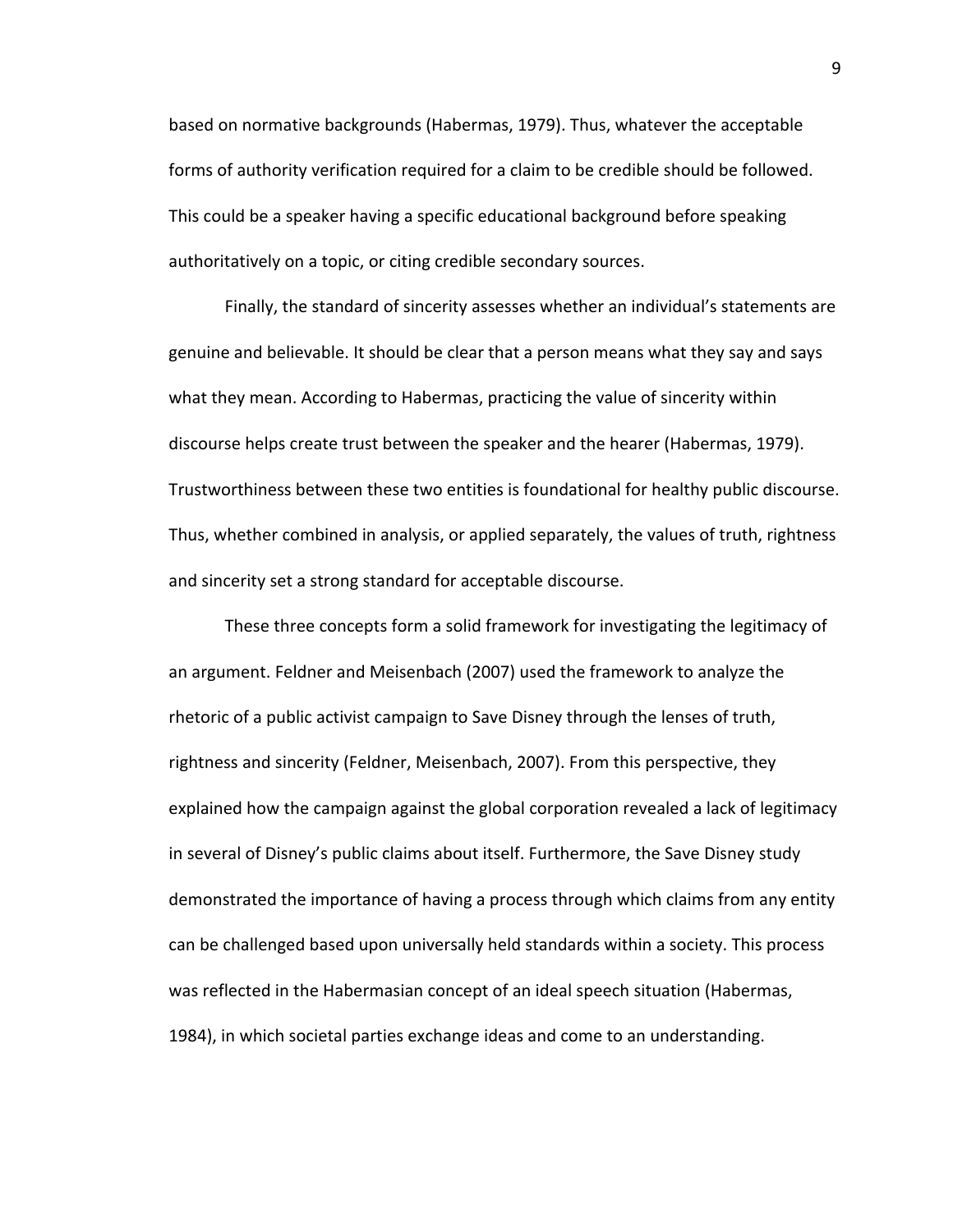Having universally agreed-upon standards like truth, rightness and sincerity helps establish accountability among societal parties. Healthy debate works best when there is an expectation for everyone to play by the same rules, regardless of power or influence. When considering the historical relationship between sports journalists and the public, writers had the lion share of influence simply because their newspaper allowed them to regularly mass produce messages in a way not yet available to the public. While sports reporters still hold a considerable amount of influence over the average individual, social media and even online comment sections below articles now allow the public to more frequently mass communicate their opinions. Thus, BBWAA writer claims about Hall of Fame voting are more susceptible to public challenges based on principles like truth, rightness and sincerity. Those same principles were used in this study to analyze the various claims of BBWAA writers when explaining their decisions for or against Barry Bonds and Roger Clemens on their 2017 Hall of Fame ballots. Examination of truth in writers' statements sought to discover a factual basis for any claims about both players. The analysis of rightness asked the question of whether the writer had the proper authority or insight to definitively make a certain claim. Finally, writers' statements were also examined for any hint of insincerity or even dishonesty when making claims relating to Bonds and Clemens.

# **Theories on Ethical Persuasion**

While analysis through the lenses of truth, rightness and sincerity helps address the merit of a claim, additional criteria is required to evaluate the potential societal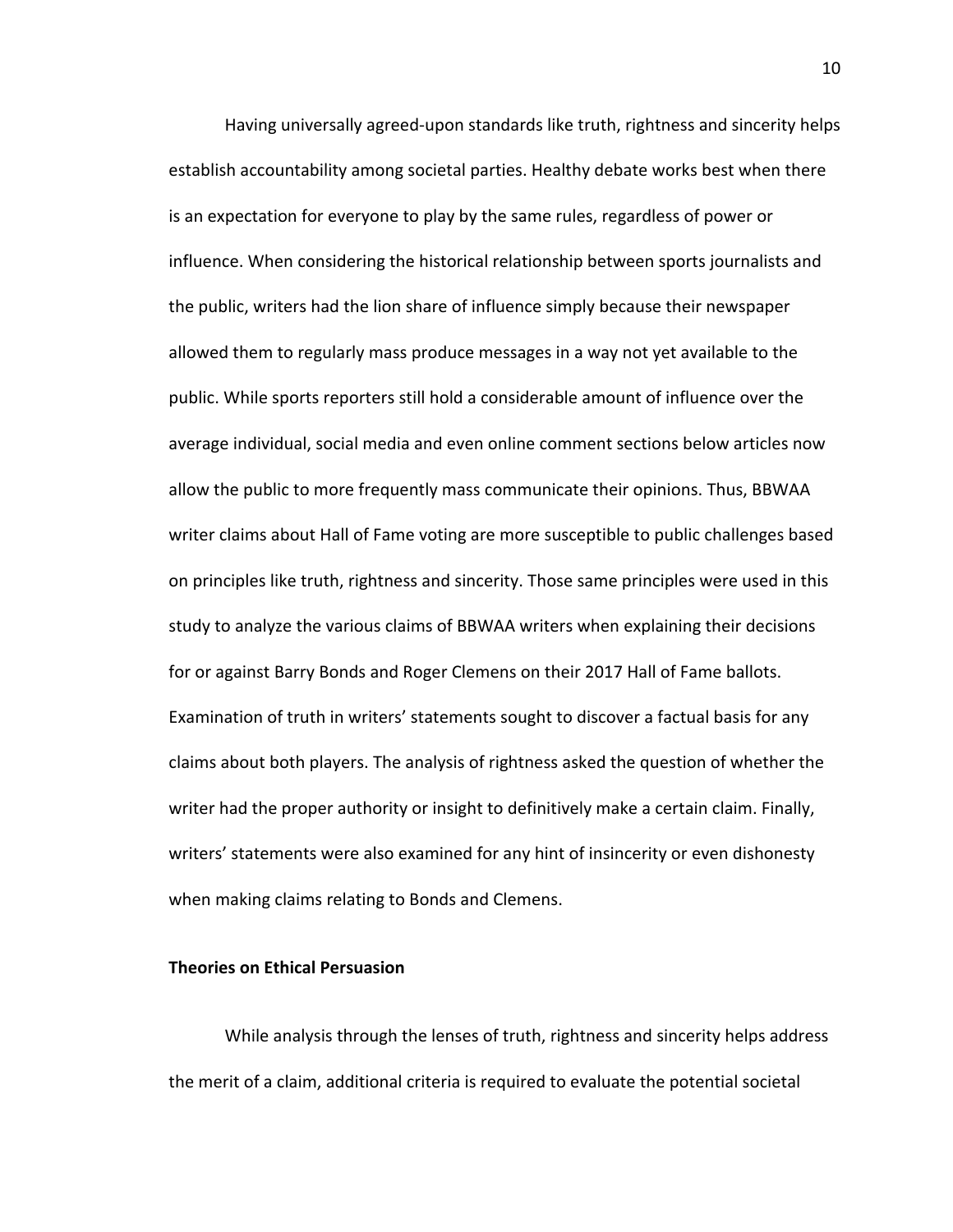impact. Words exchanged in public forums can have strong impact on public perception and emotion surrounding an issue. Such effects can be magnified depending on the number of people who hear the message and the frequency of its communication. Special attention should also be given to communication aimed at persuading the public to form a consensus on an opinion or take a specific course of action. This type of communication can be especially powerful, warranting some accountability to make sure such statements are presented in an ethical manner. Beyond simple discourse, it is the position of this study that BBWAA writer voting explanations are also meant to help convince others that their ballot decisions are justified.

One useful tool in analyzing the ethicality of persuasive claims is Baker and Martinson's (2001) TARES Test. This test was developed to review statements based on the principles of truth, authenticity, respect for the audience, equity and social responsibility. Though usually applied to public relations and advertising communication, additional research has shown that the principles of the test can have broader application. Freeman made the case that social movement organizations should consider using the principles of authenticity and respect for the audience to help develop a set of nuanced ethical guidelines for their communication (Freeman, 2009). Freeman's study demonstrated a flexibility in the application of TARES principles that was used in this study.

Like public relations professionals and social movement organizations, BBWAA writers attempt to persuade the public with their ballot explanations. Kenneth E. Andersen's (1978) stated ethical persuasion could unite people while still permitting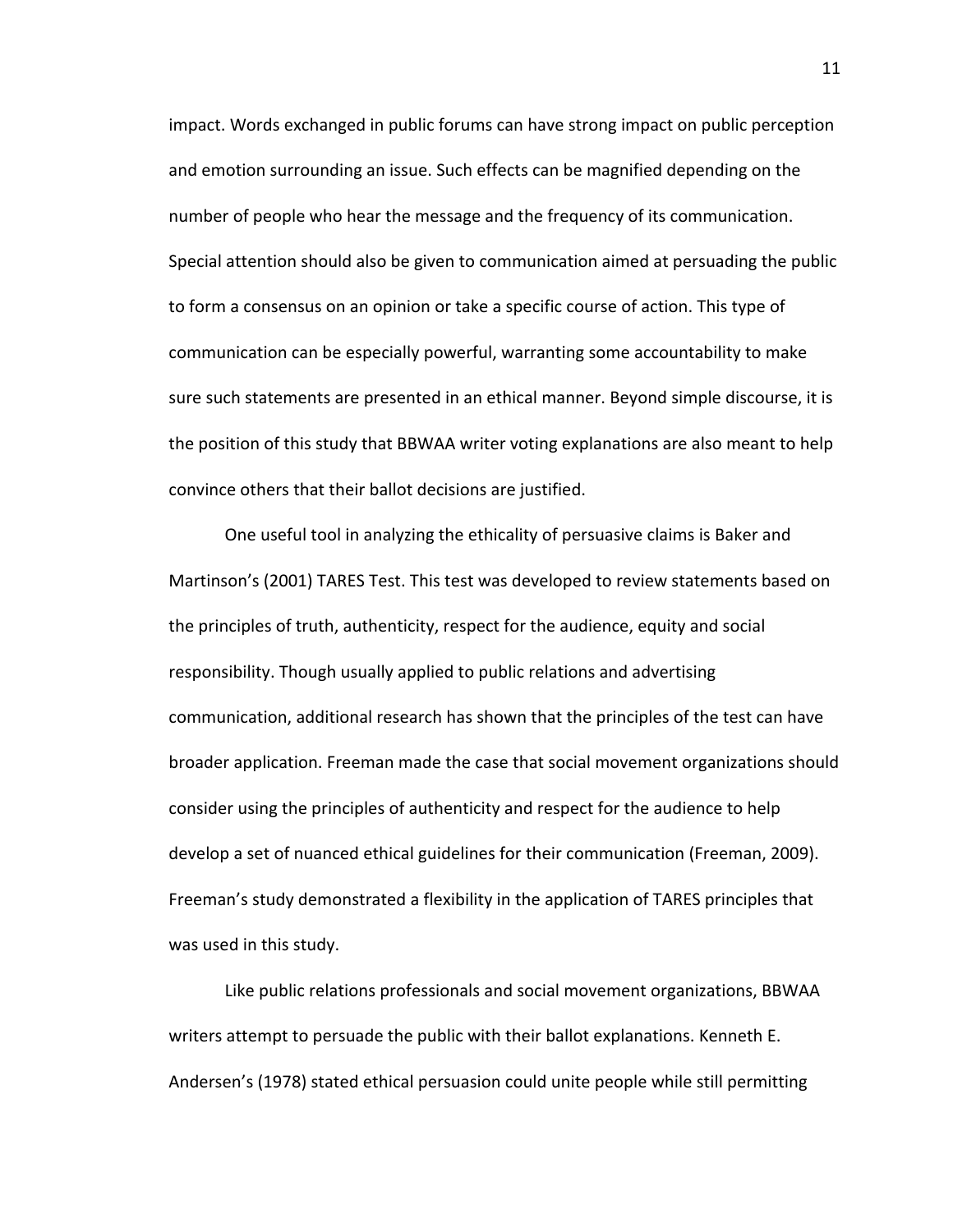individual choice. Thus, a sportswriters' attempt to build consensus on the validity of their Hall of Fame ballot can be seen as a form of persuasion. Baker and Martinson also cited the works of Jaksa and Pritchard (1994) who stated that ethical persuasion should not rely on deception or manipulation. As journalists for credible media organizations, BBWAA writers can influence public perception considerably more than the average person. Thus, the TARES Test helped provide an important ethical check on the presentation of their rhetoric to ensure there was no improper coercion.

Portions of Baker and Martinson's (2001) TARES Test were used to analyze writers' statements based on the principles of respect for the subject of persuasion, equity and social responsibility. The principles of truthfulness and authenticity were not used in this study as they were too similar to the Habermasian criteria of truth and sincerity. All the criteria for the RES portion of the TARES test were specifically applied to the nuances of this study. Analysis for the principle of respect entailed judging if any writers undermined the right of the readers to make their own decisions about Bonds and Clemens based on their own personal priorities. Any disparaging remarks made about an opposing viewpoint violated this respect for their readers.

Analysis of the principle of equity determined if enough context and explanation were given so the public could understand what they are reading. This criterion protected against what Rawls referred to as "veil of ignorance," which could give the writer an improper advantage in discussion about the issue (Rawls, 1971, p. 136) because of their superior knowledge. Examination of the principle of social responsibility looked at whether the presentation of the writers' arguments was in favor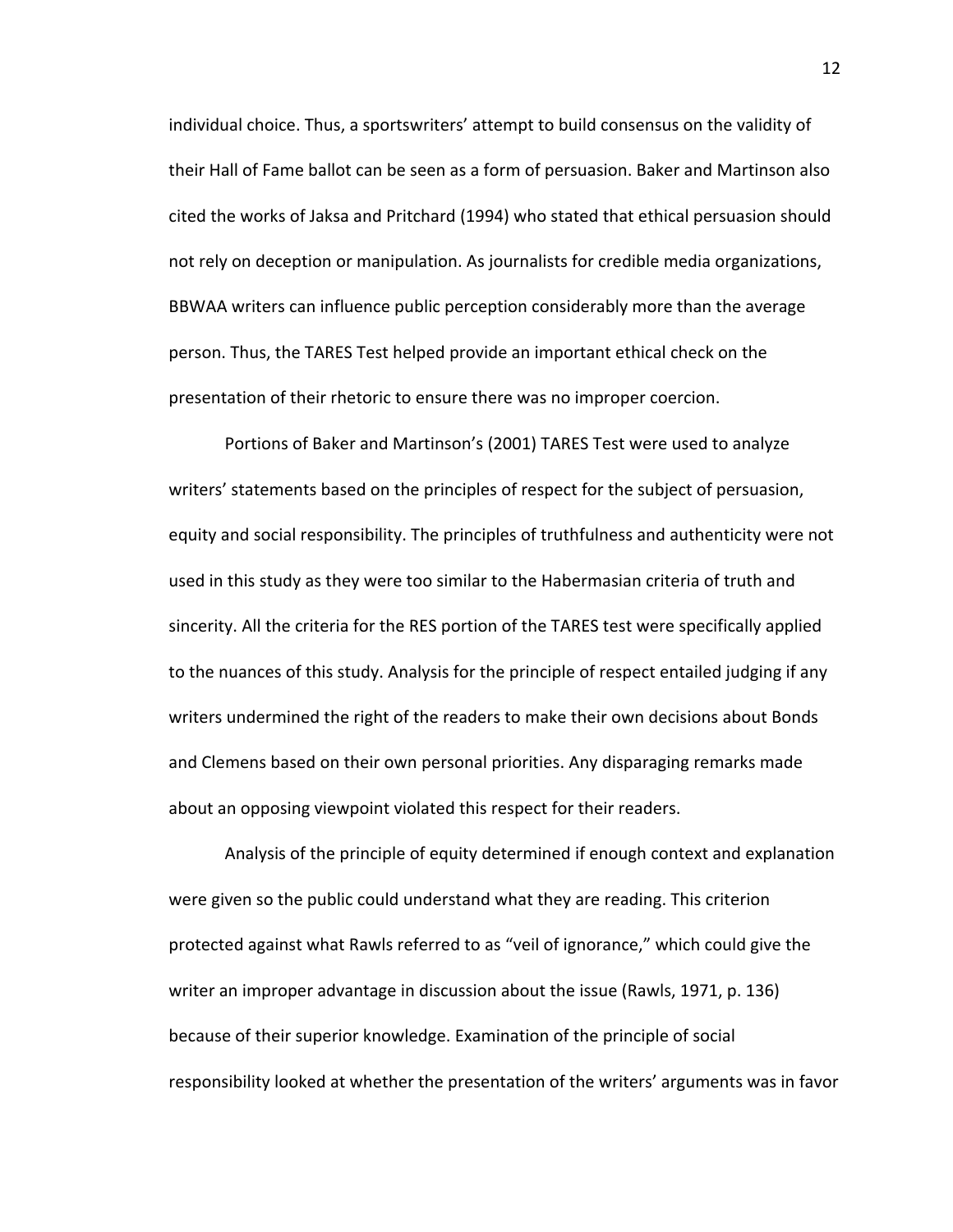of the public good. Analysis for this criterion determined whether there were any potential negative impacts of the writers' arguments that might be harmful to the public. It should also be noted that as journalists, each of the BBWAA members were expected to ensure their writing promoted the "free exchange of information" that was "accurate, fair, and thorough" (Editors, 2014). This basic journalistic integrity was reflected in several criteria used for this study and will be referenced at certain points during the analysis.

#### **METHOD**

A random selection of BBWAA writers was chosen for analysis in this research. Using the BBWAA website listing the 2017 Hall of Fame ballots, names of writers voting for and against Bonds and Clemens were reviewed. Additional online searches of these writers were conducted to find any articles or other media in which the writers publicly stated their reasoning for supporting or not supporting both players for Hall of Fame induction. Availability of ballot explanations was a factor in determining selection for this study. In general, not all writers give explanations for their voting and this study was conducted for the 2017 Hall of Fame ballots, before the implementation of a BBWAA requirement mandating all writers to publicly release their ballots for the 2018 Hall of Fame Class. Several writers who voted for Bonds and Clemens were selected for analysis, along with several writers who did not vote for either player. While most writers gave explanations for all the players on their Hall of Fame ballots, this study only looked at arguments related to Barry Bonds and Roger Clemens. Attempts were made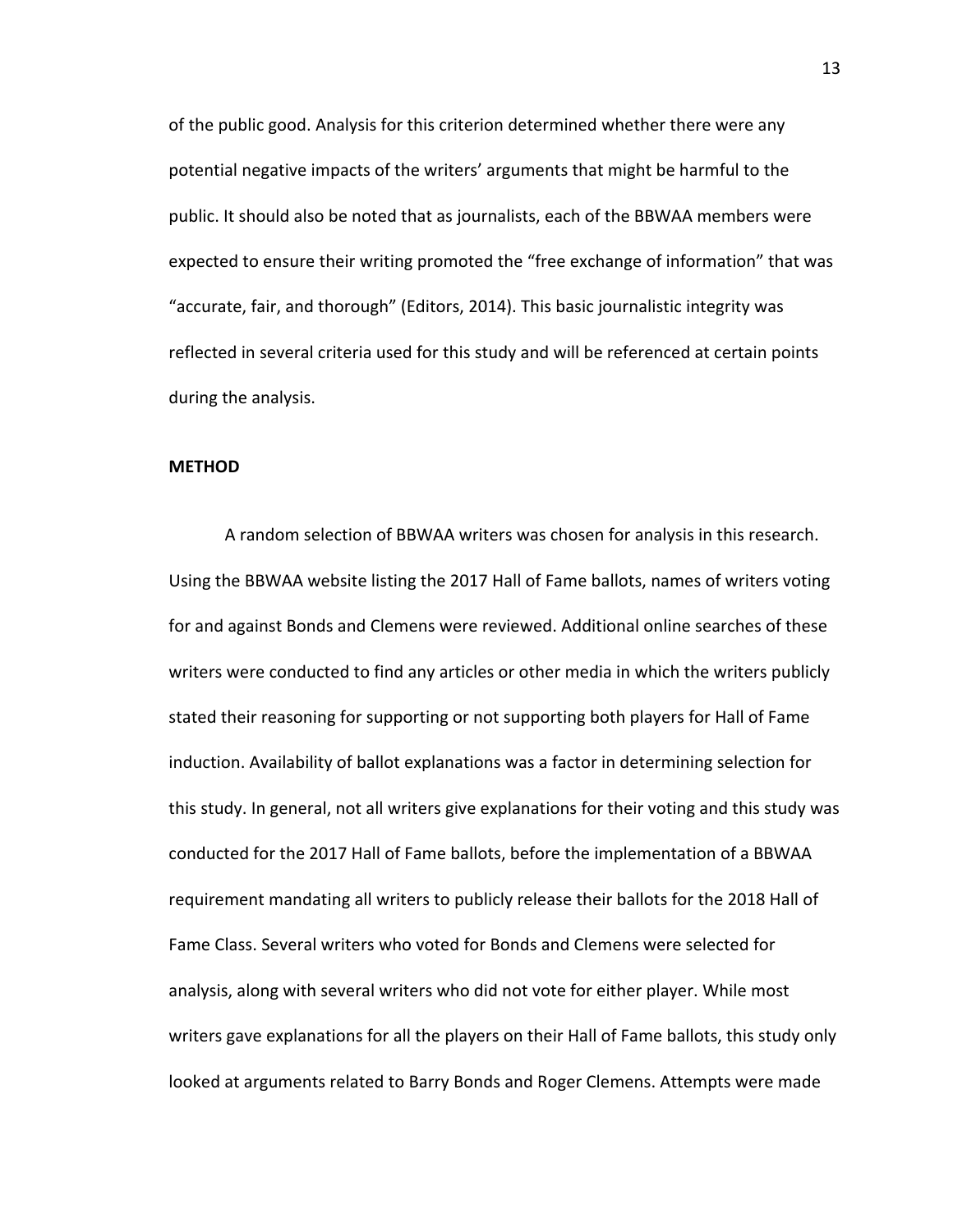to pair writer arguments with conceptually-related analysis criteria to allow for best discussion. The writers' claims were organized based on the rhetorical criteria through which they were analyzed. Claims meeting the criteria were deemed "Fair," while those failing to meet a criterion were listed as "Foul."

# **TRUTH CRITERIA ANALYSIS**

Reviewing writers' claims for truth was a key step in analyzing rhetoric about the steroid accusations of Bonds and Clemens and the Hall of Fame. Claims not rooted in truth could not be deemed valid or ethical as they hindered the public's ability to obtain needed information to make their own decisions about these two players. Truthful claims relating to Bonds and Clemens were expected to be based on facts that could be verified by another source other than the writer. Writers who listed those verifying sources helped boost the credibility of their claims. Lack of available specifics about which players did or didn't use PEDs led some writers to speculate. When based on verifiable facts, speculation could be acceptable and provide useful information to the public about the issue. However, writers were expected to clarify speculative claims as opinion, not fact, to ensure the public knew the difference. Investigations, grand jury trials, and expansive amounts of news coverage about the alleged steroid connections of Barry Bonds and Roger Clemens yielded a wealth of information which writers could use to verify their claims.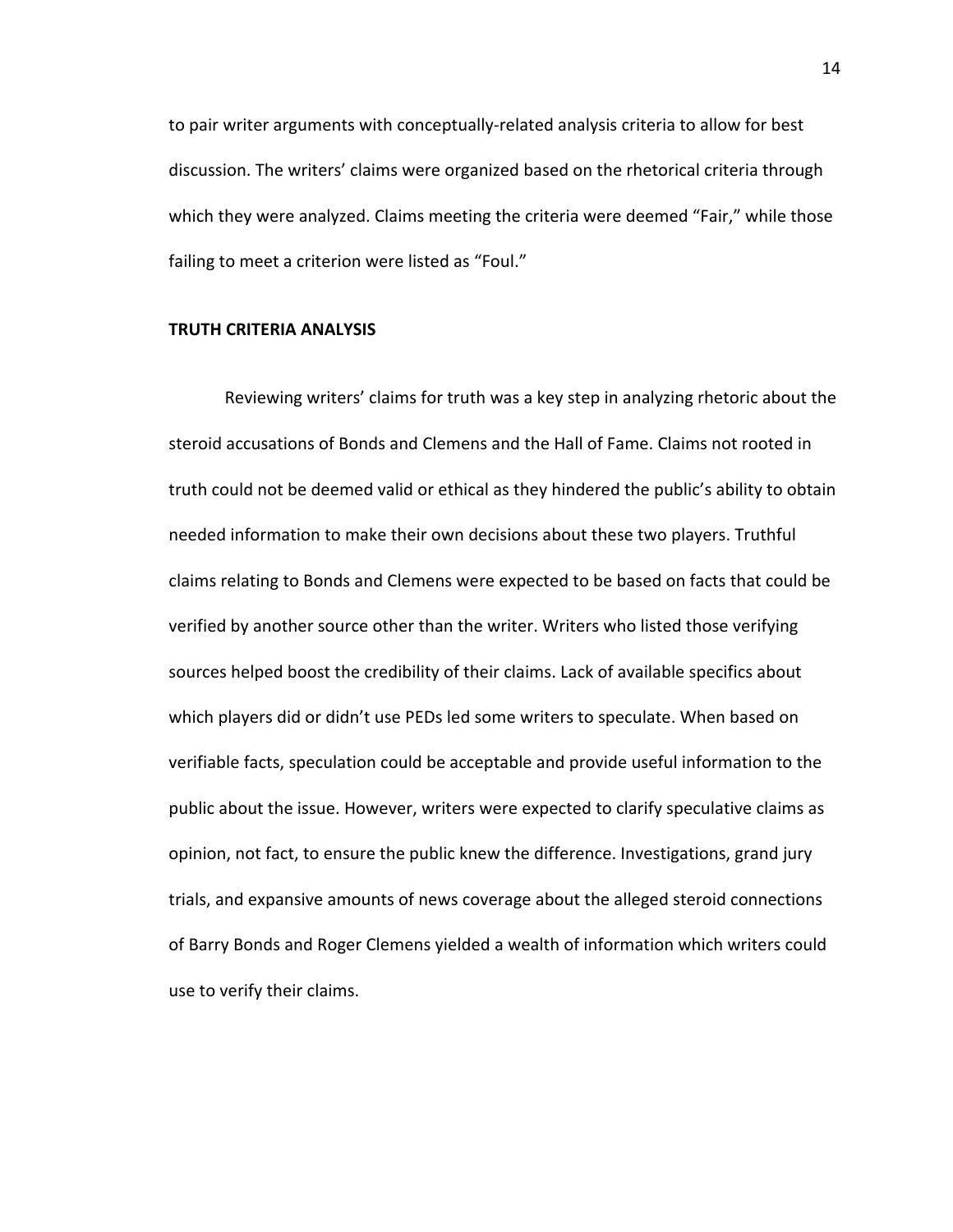#### **Peter Abraham, Boston Globe**

"My belief is the Hall is a museum that should reflect the history of the game." (Abraham, 2017)

The Boston Globe had several of its BBWAA members explain their ballots in a group article titled "How the Globe voted for the Baseball Hall of Fame," (Abraham, 2017). Peter Abraham wrote the introduction of this group article. Several of Abraham's *Boston Globe* colleagues were analyzed and will be discussed later. Abraham voted for Barry Bonds and Roger Clemens on his 2017 ballot. The title of Abraham's section of the group article was "The Hall should reflect the history of the game." This title almost directly matched a quote within the article listed at the top of this section of the study, which expressed his claim that as a museum, the Hall of Fame should reflect reality.

According the official Baseball Hall of Fame website, the full name for the home of the game's legends is National Baseball Hall of Fame and Museum, so Abraham was correct in presenting this idea ("Find Us," n.d.). From this standpoint, it was determined that Abraham's claim was fair. By saying "my belief is" before his claim, Abraham made it clear that his thoughts on the need for the Hall of Fame to reflect the game's history were based on his fact-based opinion (Abraham, 2016). Had he not said this, readers might have thought that his claim was somehow connected with BBWAA voting rules. With this view of the Hall of Fame as a museum, Abraham seemed to imply that it should reflect not only the positive aspects of baseball history, but also the negative. This concept wouldn't be that foreign, as the Hall of Fame has for years presented exhibits addressing the exclusion of non-white ball players while celebrating the history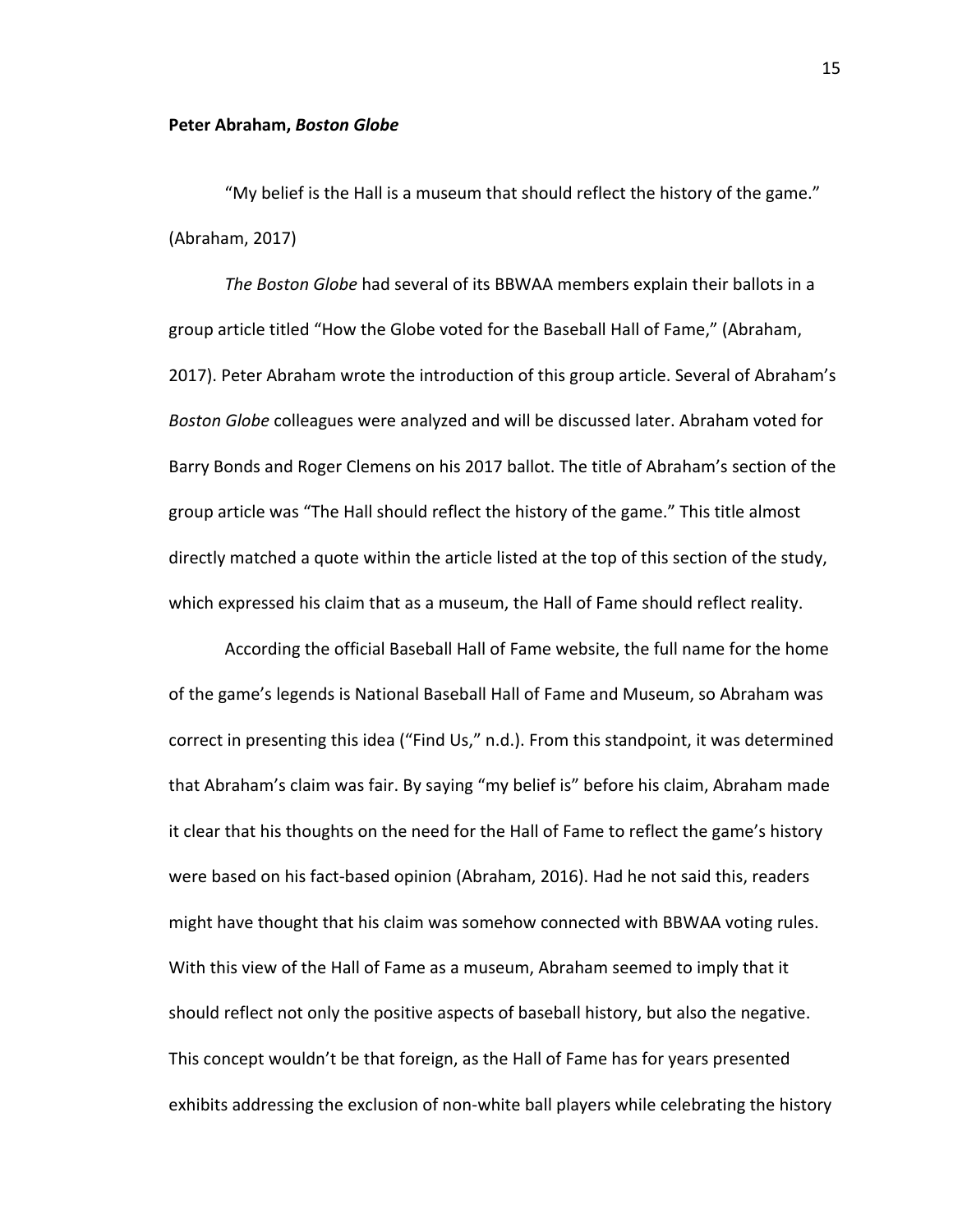of the segregated Negro Leagues (Editors, 2017). In a similar way, reflection on the history of baseball's Steroids Era might provide a teachable moment for the public. However, beyond being just a museum, others like Hall of Famer Joe Morgan have argued that the Baseball Hall of Fame is a place for the league's best players to be honored for the way they played the game (Posnanski, 2017). By allowing entry to players who may have cheated, it could give the idea that wrongdoing can be rewarded.

Abraham didn't directly address whether he believed Bonds or Clemens used PEDs, but said his voting for them was the result of him evaluating their careers within the context of the time they played. Before this statement, he said he believed that the league, players, media and fans somehow cosigned on steroids in baseball. The broader implications of this argument will be discussed later in this study as other writers also presented it. However, Abraham missed an opportunity to bolster his claim by not explaining the specific ways in which various entities supposedly approved of steroids in baseball. For example, he could've cited specific evidence of team or league officials overlooking players' use of steroids, or quotes from fans or media figures indicating indifference to PED use. Steroid allegations aside, Bonds and Clemens would likely end up in the Hall of Fame if more BBWAA writers believed like Peter Abraham. He presented a valid claim that was worth the public considering when figuring out for themselves how they want to categorize Bonds and Clemens in baseball history. Their induction would run counter to the long-held ideal of purity that baseball has held for years. Players like Jeff Bagwell and Ivan Rodriguez both faced notable suspicion, yet still were inducted to the 2017 Hall of Fame class. There were no official or public

16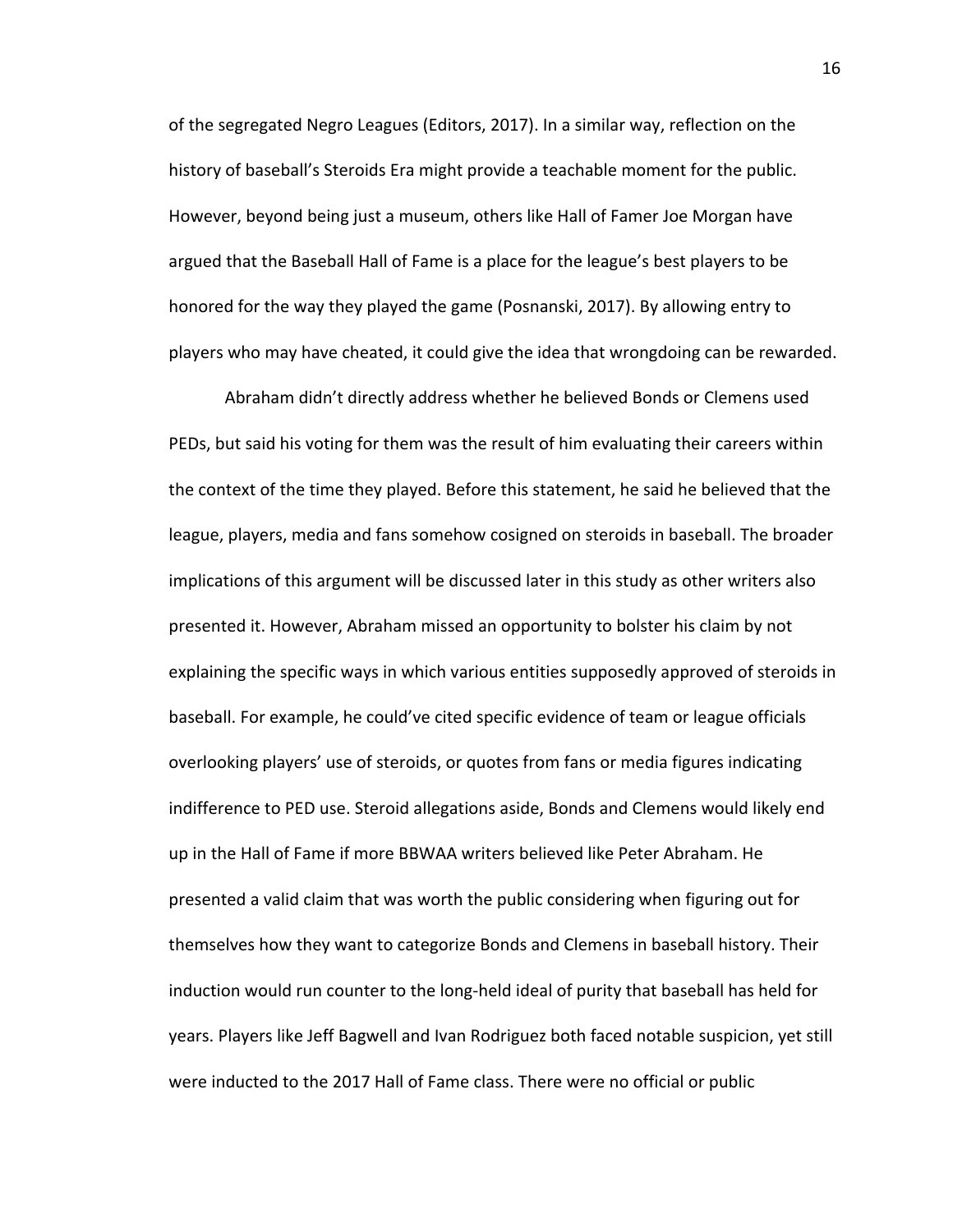investigations into their alleged ties to PEDs. This, combined with the fact that Bonds and Clemens continue to receive a higher percentage of votes each year on the ballot may be an indication that the perception of baseball purity has changed. Overall, Abraham provided a fact-based claim that was helpful to the public when trying to make their own decision about both players.

# **Mark Zuckerman, MASN**

"I don't vote for anyone who either admitted taking PEDs, failed a leaguesponsored drug test or has otherwise been reasonably proven to have taken them through reliable research and reporting" (Zuckerman, 2017).

Mark Zuckerman wrote his 2017 Hall of Fame ballot article for MASN, a Washington D.C. area TV station that broadcasts games for the Nationals and Baltimore Orioles. His article was one of the longest analyzed for this study, as he wrote at least a paragraph or more explaining why he did or didn't vote for every player on the 2017 Hall of Fame ballot. Both the names of Barry Bonds and Roger Clemens remained unchecked on Zuckerman's ballot. The players fit two of the three criteria the writer listed as reasons for denying a Hall of Fame vote. Court filings revealed Bonds admitted to unknowingly taking PEDs ("BALCO Fast Facts," CNN.com). Roger Clemens was listed more than 80 times in the Mitchell Report investigation into steroids in baseball (ESPN.com, 2007). Zuckerman rightly referenced testimony against Clemens from former teammate Andy Pettitte, which stated the pitcher admitted steroid use. While the writer said this testimony was "undisputed," other articles show that Pettitte later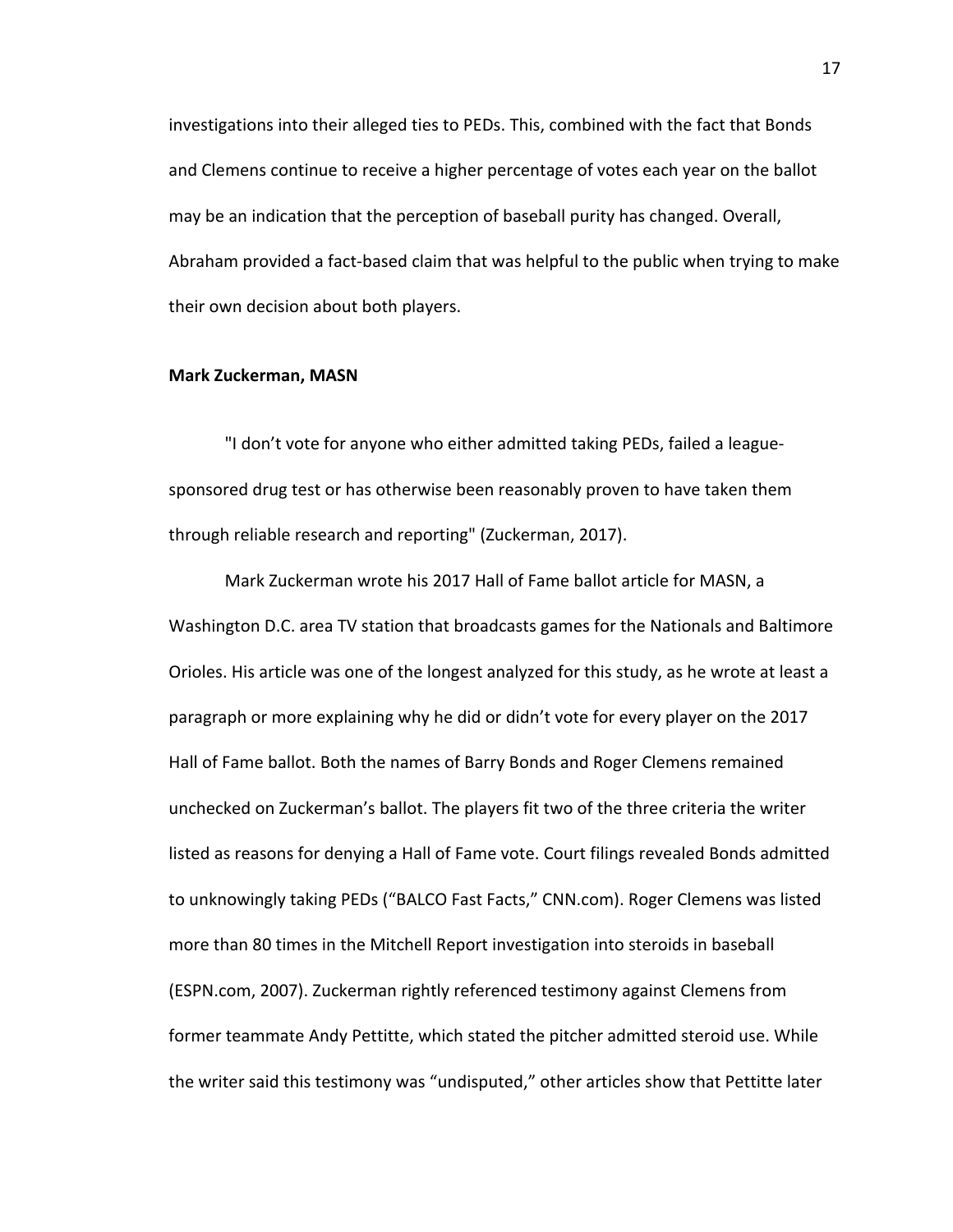said he may have been mistaken about what he heard Clemens say (Martin, 2013). Mistake aside, the factual basis for this claim, combined with the fact that he followed through with not voting for Bonds or Clemens made this a fair statement from a truth perspective. This was also a very practical criterion for dealing with players accused of steroids. Zuckerman basically said he won't vote for any player if most of the currently verifiable information about steroids in baseball pointed to their guilt.

For Bonds and Clemens, Zuckerman's viewpoint wouldn't bode well for their chances to enter the Hall of Fame. For some writers, the level of steroid suspicion these two players face will always be too great to overlook. One thing Zuckerman didn't note in his discussion about Bonds and Clemens was the league rule structure regarding steroids. It is important to remember that both played most of their careers during a time in which expectation of players to avoid steroids was clear enough, yet enforcement of that expectation was not clear and at times non-existent. Major League Baseball issued its first policy memo addressing player drug use in 1971. It did not address steroids specifically, but it did note that the league expected players "to comply with federal and state drug laws" (Kuhn, 1971). The league didn't begin regular testing for steroids until 2004 (Nightengale, 2014). Neither Bonds nor Clemens failed a league drug test and have both denied knowingly doing any wrong. Yet writers, and the public, have every right to reject or accept those denials as they see fit.

Zuckerman offered the most in-depth detail of all the articles analyzed in this study. His thorough presentation of information helped ensure the reader stayed on a similar level of understanding as him. This level of detail and presentation of fact-based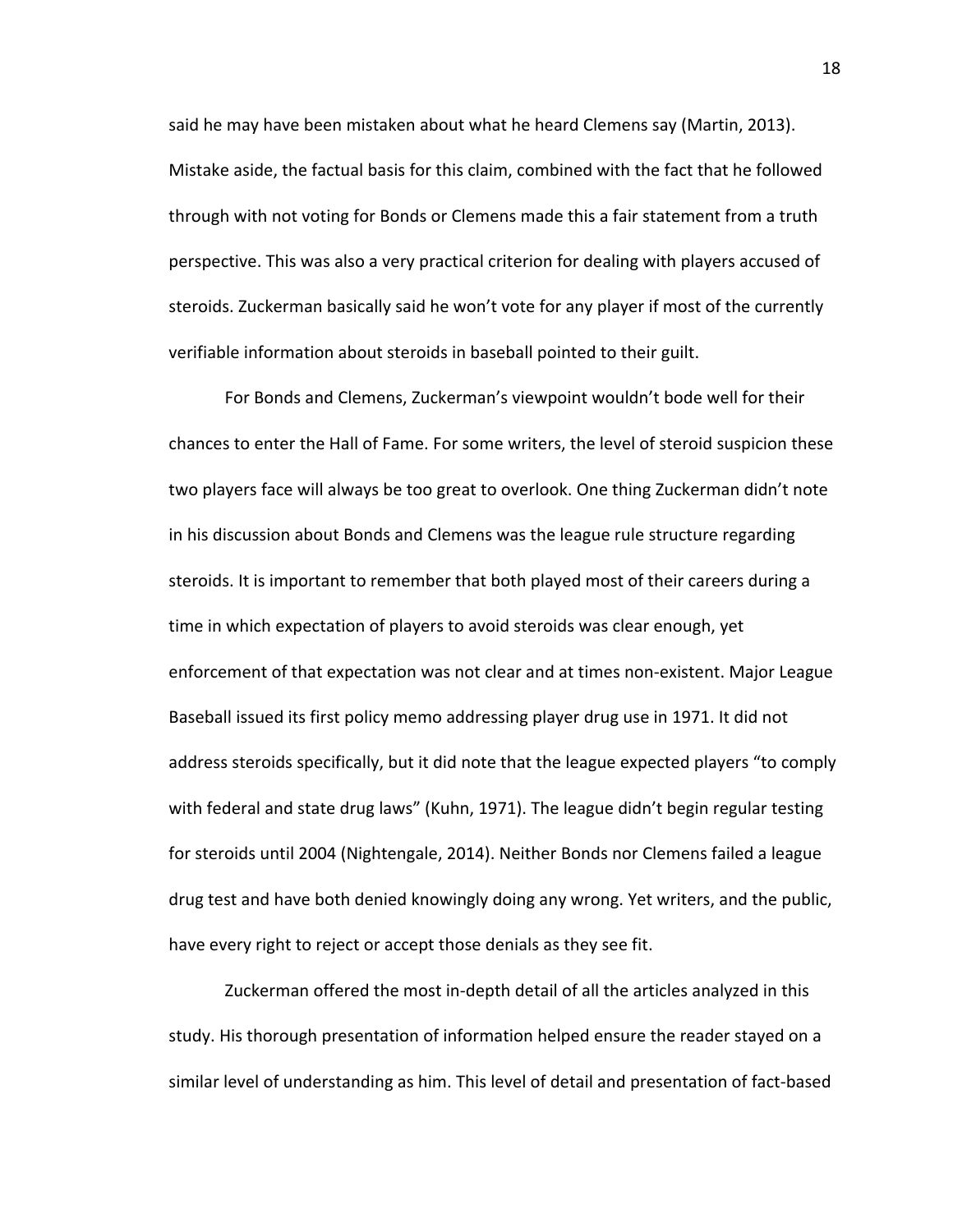arguments helped the reader have confidence that his claims were credible and true, similar to the way Peter Abraham offered his claims. Further discussion of BBWAA writer explanations in this study will show a varying degree of depth in explanation. Zuckerman's article was an example of an ideal standard for ballot explanations as it offered a wealth of information for readers with any level of understanding to make their own decisions on the issue.

# **Mike Berardino,** *St. Paul Pioneer Press*

"We all know from Olympic sport experience, and I've covered three Olympics, the masking agents and the pharmacists; the cheaters are always ahead of the testers." (Mike Berardino, quoted in *Midwest Swing*)

Mike Berardino cast his 2017 Hall of Fame ballot as a member of the *St. Paul Pioneer Press*. This study analyzed his discussion on a podcast called *Midwest Swing*, hosted by Brandon Warne. This format allowed Berardino to have a discussion with the radio host, which naturally resulted in more explanation and detail about decisions made on his ballot. Berardino voted for seven players, opting not to check the box next to the names of Barry Bonds and Roger Clemens. He said the smoking gun that shot a hole in any hope of those two getting the writer's vote was the large amount of suspicion from their court cases. He also mentioned the fact that both were among the 103 leaked names listed as testing positive for steroids during the league's survey testing in 2003. Not long after, Berardino made the claim this study analyzed, in which he implied that Bonds and Clemens were able to somehow mask their steroid use when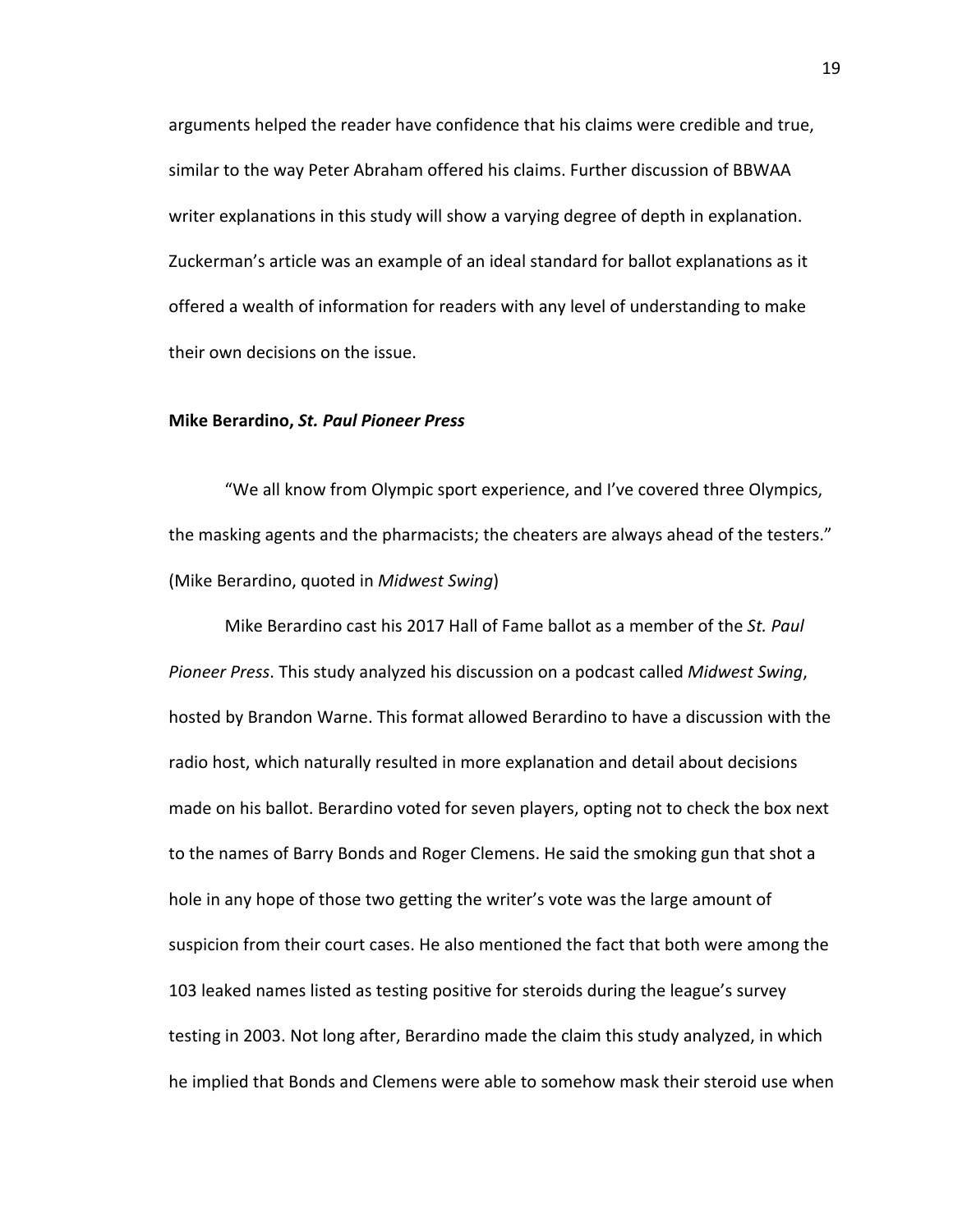the league implemented official testing. Further discussion will show why this claim was deemed to be foul.

Berardino's claim about Bonds and Clemens allegedly masking their steroid use was apparently based on his previous experience covering Olympic events. He implied that it's well-known among those who've covered international games that cheaters have always been good at hiding their PED use (Warne, 2017, *Midwest Swing*). This may have been true anecdotally, yet Berardino offered no example to back this up. Even more problematic was the fact that he referred to this idea of widespread PED masking as if it were a universal truth. The average person wouldn't have the same level of understanding about alleged steroid use in the Olympics as a sportswriter who covered the global event and might be confused or misled by such a claim. It would've been more helpful for him to say his years of experience covering the Olympics led him to believe or have a strong opinion that most cheaters know how to hide from testing. Also, the Olympics to Major League Baseball comparison Berardino made seemed like stacking up apples to oranges. To better connect the dots between the two references, he could've stated how the BALCO investigation implicated Barry Bonds and Olympic gold medalist Marion Jones in connection with steroids (Editors, 2018).

It should be noted Berardino's discussion-based format was quite different than the standard written article analyzed in the rest of this study. Berardino made these comments in a stream of consciousness manner during a discussion with host Brandon Warne. This loosely-structured and less-polished format increased his susceptibility to making errors. It presented a cautionary example for all other BBWAA writers to take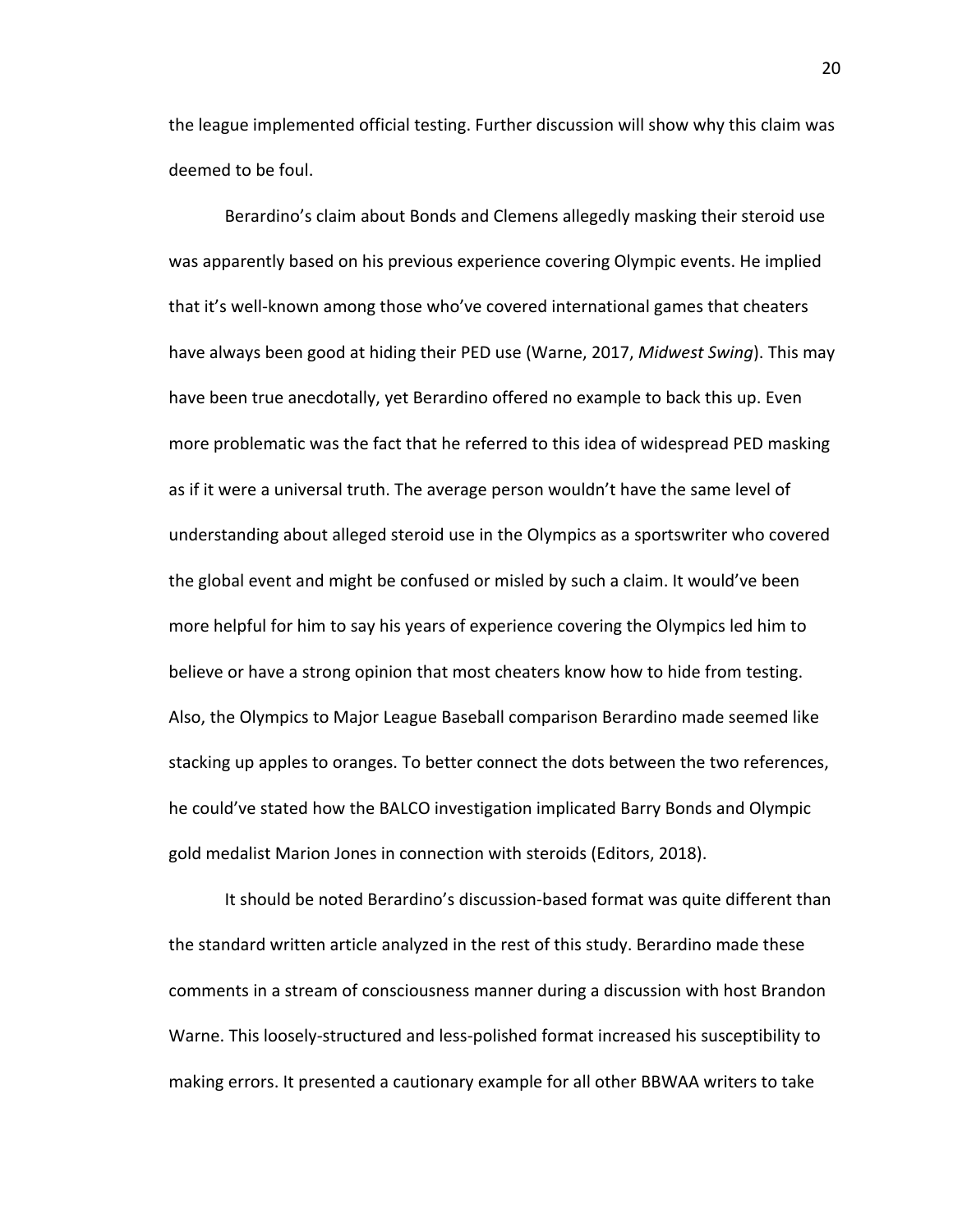steps to make more clear and thorough comments when speaking in such settings. However, it simply fell short of an acceptable standard of supporting information previously seen in the article of Peter Abraham and Mark Zuckerman. For Bonds and Clemens, poorly presented arguments like Berardino's could still sway members of the public to assume their guilt. This would only add to the well-established mountain of suspicion that presents a challenge for them to receive a balanced review of their careers during Hall of Fame consideration. One thing Berardino did note was a willingness to reconsider voting for Bonds and Clemens should more details emerge about future or current Hall of Fame inductees.

# **Scott Miller, Bleacher Report**

"Personally, as long as the so-called "character clause" is included in election rules...I do not intend to vote for those buried in steroid guilt or under a mountain of circumstantial evidence." (Scott Miller - Bleacher Report)

Scott Miller of Bleacher Report wrote a full-length to address the issue of steroids in baseball before he shared the explanations behind the players selected on his ballot. Among the topics discussed were his disagreement that steroid accused players should get a pass in the Hall of Fame because Bud Selig, the man who oversaw the league during the Steroid Era, had been inducted. He also said the Hall of Fame vote was an individual exercise, not "groupthink," and shouldn't be used to push an agenda (Miller, 2017). Miller made it clear he would not vote for Bonds or Clemens, referencing the character clause and large amounts of evidence against them and other PED-linked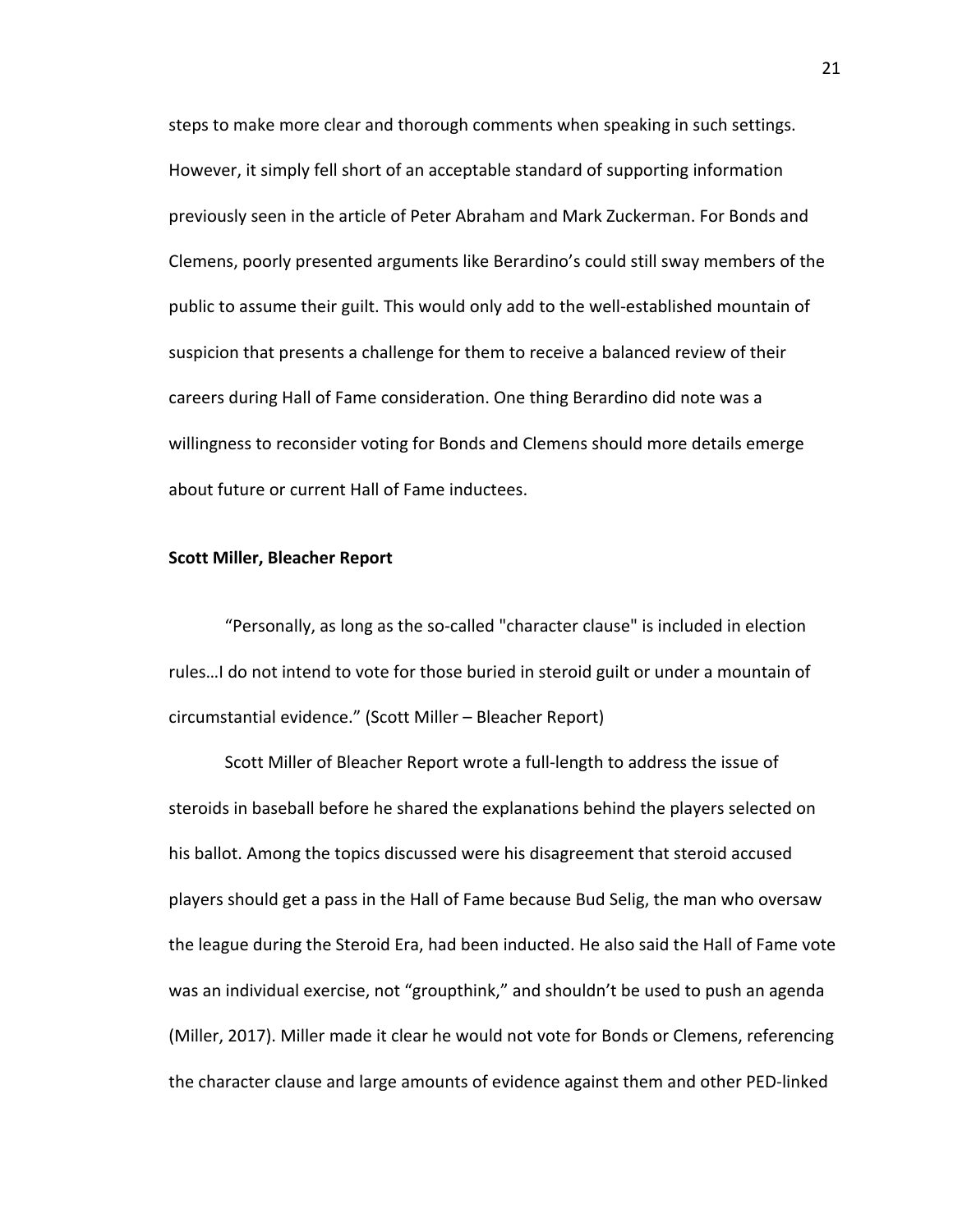players. It was hard not to deem this claim as fair, given the well-documented steroid allegations of both players, and the fact that Miller didn't vote for Bonds and Clemens. Yet, greater discussion was needed about the one thing this claim lacked; specificity.

It would've been rather simple for anyone to find evidence supporting Miller's claim about Bonds and Clemens being buried under many steroid allegations. A simple online search about either player would've yielded numerous results with plenty of links lining up with this claim. However, Miller didn't offer any specific pieces of evidence like the Mitchell Report or BALCO investigation linking Bonds and Clemens to PEDs. Perhaps he thought this would be stating the obvious to average readers who would've already known about these allegations. Yet, Miller's claim was so broad that it almost assumed Bonds, Clemens and other players suspected of steroid use were already guilty of wrongdoing. In fact, Miller even used the word "guilt" to describe their situation. However, unless there was an official positive test or a complete confession around the time this article was written, the exact degree of guilt a player could've been accused of would've been debatable, not definite.

Lack of specificity in Miller's argument might have led some to assume Bonds and Clemens were clearly convicted of wrongdoing. Such claims have been an uphill battle in the quest for the two players to enter the Hall of Fame. As stated earlier, the evidence implicating Bonds and Clemens in steroid use is long and convincing. Yet for the sake of balancing truth and fairness, their steroid allegations should be mentioned alongside the fact that no one can definitively prove beyond a shadow of a doubt what either player did or didn't do. By not listing specific evidence, Miller missed a great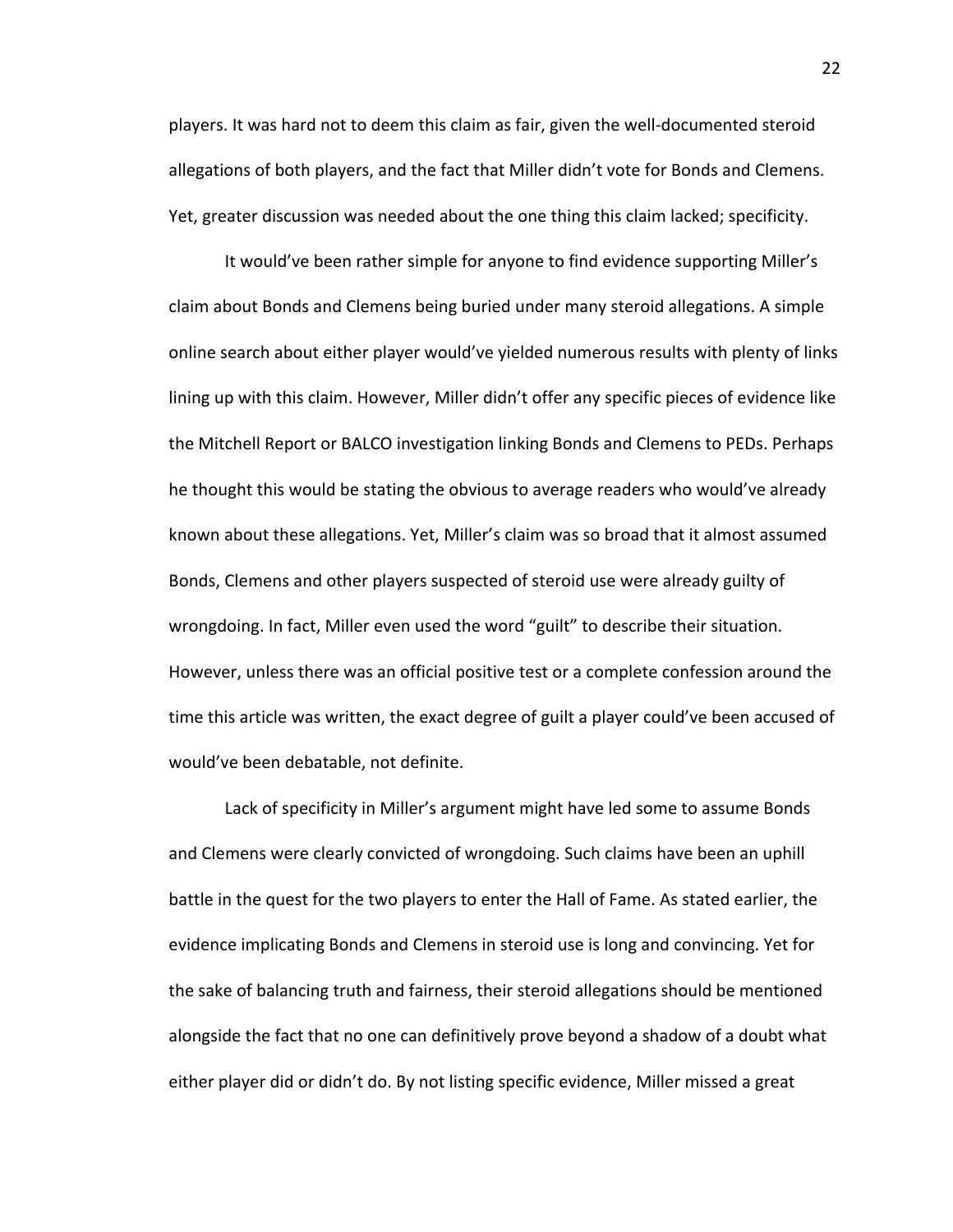opportunity to bolster the credibility of his claim. His arguments were a prime example of why specificity must be an important standard that all BBWAA meet when making their claims about players from the Steroid Era.

# **Truth Criteria Analysis: Key Takeaways**

The results of the four writers analyzed with the principle of truth criteria were mixed. The biggest difference between fair and foul claims was the fact that Abraham and Zuckerman provided supporting details for their claims while Berardino and Miller did not. This was important to note because the lack of specificity in the foul claims could seem misleading to the public. Their presentation of claims without fact-based support and failure to state their claims as opinion gave the impression that the statement was unequivocally true when there remained considerable debate on the topic. Both foul examples assumed Bonds and Clemens as guilty, potentially making it harder for the reader to view the issue objectively. Thus, the chances of both players receiving fair consideration in the minds of the public are reduced. Also, Miller missed an opportunity to expound on a different claim about the culpability of various entities for the Steroid Era. These examples show the importance of adherence to the truth principle.

#### **RIGHTNESS CRITERIA ANALYSIS**

The rightness criteria for this study tested the authority of BBWAA writers to make certain claims when explaining their votes for Bonds and Clemens. Discussion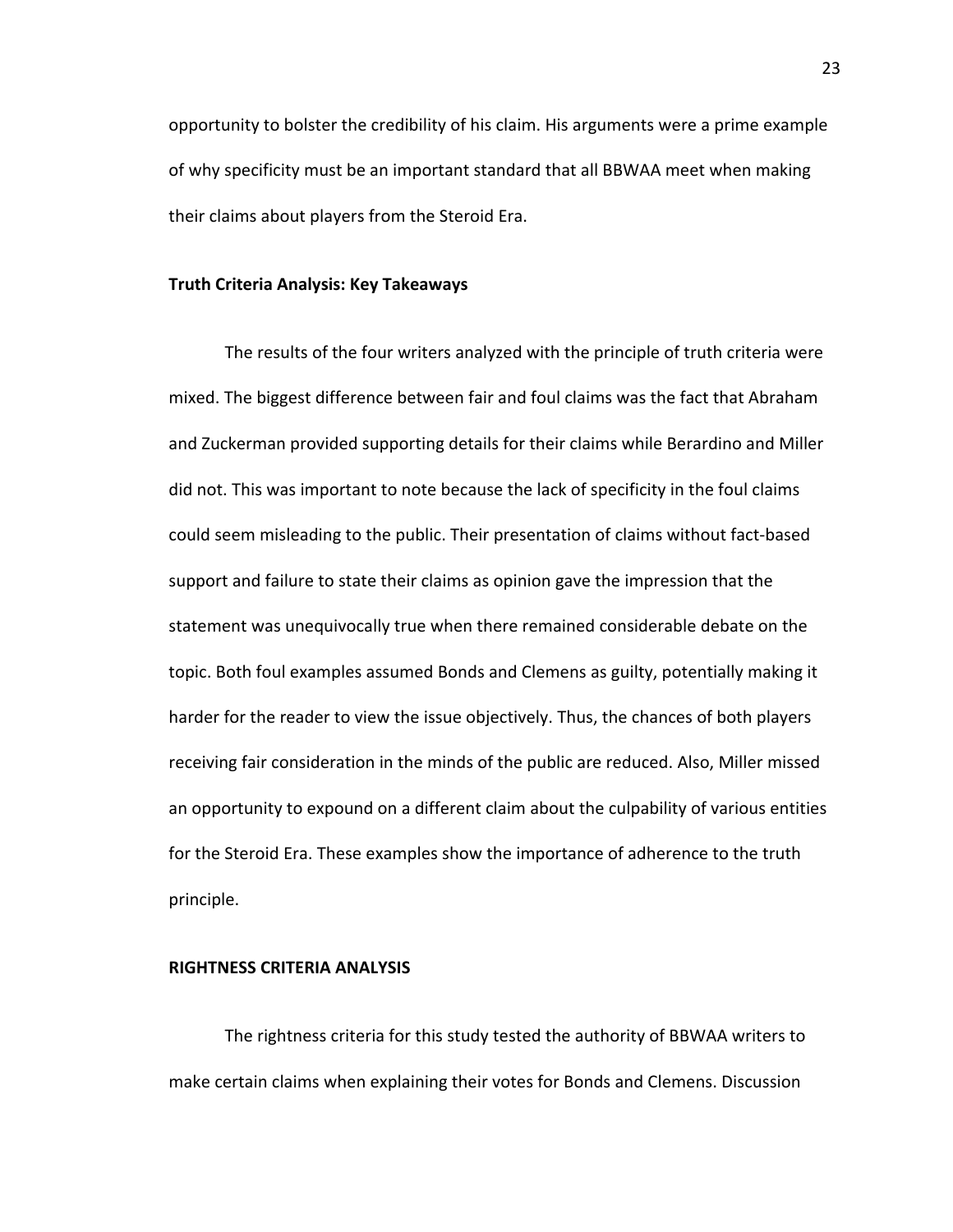about some issues require participants to have a certain level of expertise and experience for their statements to be accepted as authoritative. As sports journalists with multiple years of experience, the writers in this study were already deemed authoritative and credible on baseball topics. This study saw claims made within the realm of baseball expertise as passing the rightness criteria. However, claims made seemingly beyond baseball expertise were seen as failing the rightness criteria unless there was supporting evidence cited to back them up.

#### **Peter Abraham, Boston Globe**

"I did not vote for Manny Ramirez, however. The Steroid Era did end to a large degree when a comprehensive drug program was put in place in 2006. He subsequently tested positive twice and you have to draw a line somewhere." (Abraham, 2017)

This was the second claim from Peter Abraham of the *Boston Globe* analyzed in this study, and it is one that was very common among other writers who voted for Barry Bonds and Roger Clemens. Discussion about this claim touched on an important topic of whether BBWAA writers should evaluate the careers of some players differently based on the context of when they played. Abraham's claim argued yes, as he clearly put Bonds and Clemens in a different category than Manny Ramirez, another steroid connected player on the 2017 Hall of Fame ballot. Examination of this claim with the rightness criteria helped determine whether Abraham properly used his authority as a Hall of Fame gatekeeper to differentiate players based on context. Further discussion in this section will show why Abraham's claim was deemed fair.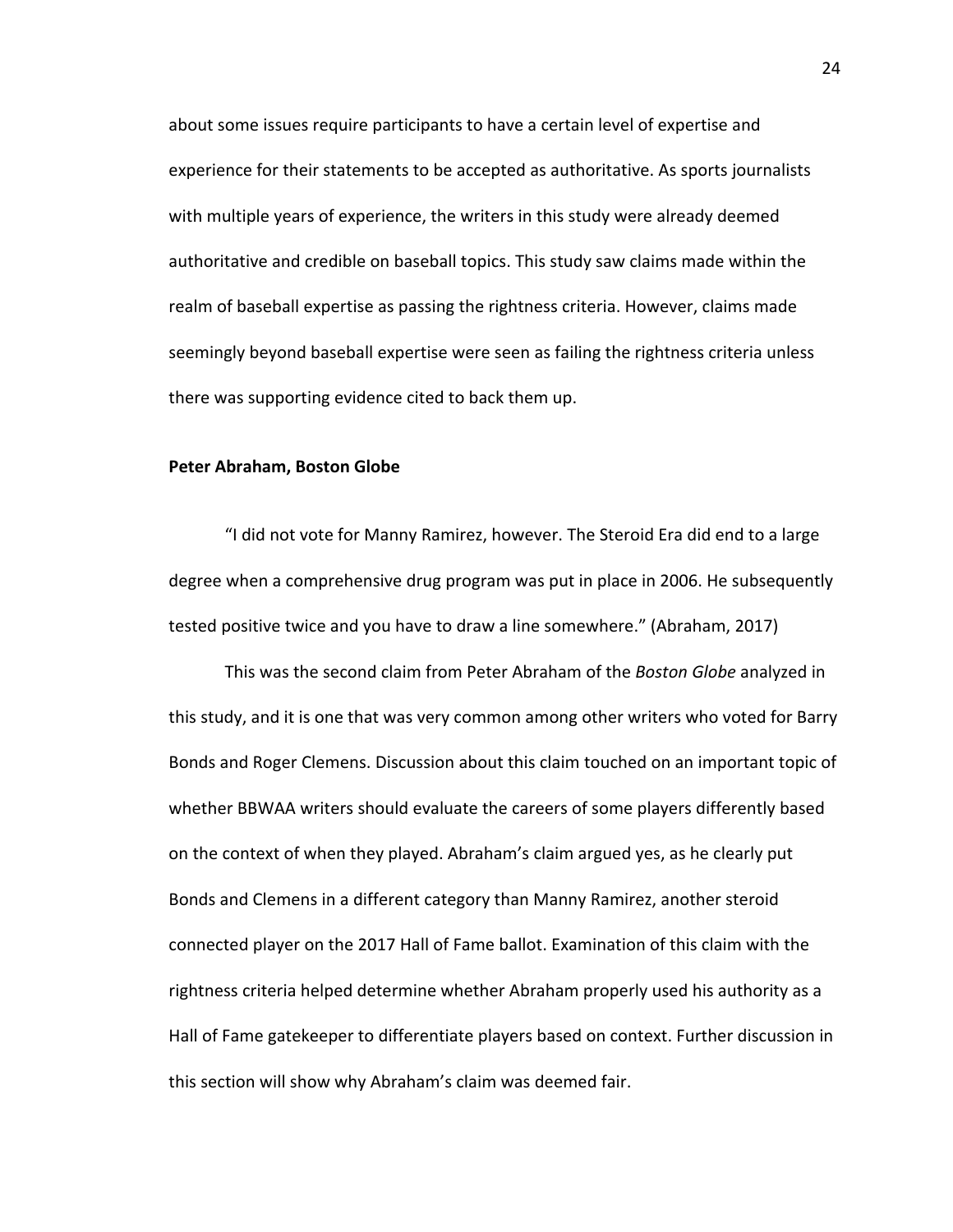Earlier in this study, it was established that Bonds and Clemens spent most of their careers without a comprehensive league drug testing policy and that neither ever failed an official league test. Abraham was willing to overlook the alleged steroid connections of these two players, but not the confirmed transgressions of Manny Ramirez. Ramirez entered the league in 1993 and had superior stats, including 555 home runs and a career batting average of .312 ("Manny Ramirez," MLB.com). However, he went on to fail an official league drug test twice before retiring, indicating he took a banned substance (ESPN.com news services, 2011). Abraham felt the need to draw the line by not voting for Ramirez with clear evidence of violating the league drug policy. This was a judgment call that Abraham had every right to make. It was firmly within the realm of his experience as a baseball writer, though additional citation regarding Manny Ramirez would've been helpful to the reader.

Abraham's judgment call didn't hurt the possibility of Bonds and Clemens making the Hall of Fame. In this case, no official test failures and continued plausible deniability helped them avoid non-votes. There wasn't a one-size fits all approach for Abraham to figure out his ballot decisions. In the same way that player statistics vary, so do the circumstances of their careers. Abraham had every right to differentiate Manny Ramirez from Bonds and Clemens as there were significant distinctions in their circumstances. Once more, it was important for the *Boston Globe* to communicate that distinction to the public so they can understand the difference between the players when drawing their own conclusions. Abraham used his authority as a BBWAA voter to decide on a preference that was based on facts. When shared with the public, these types of fact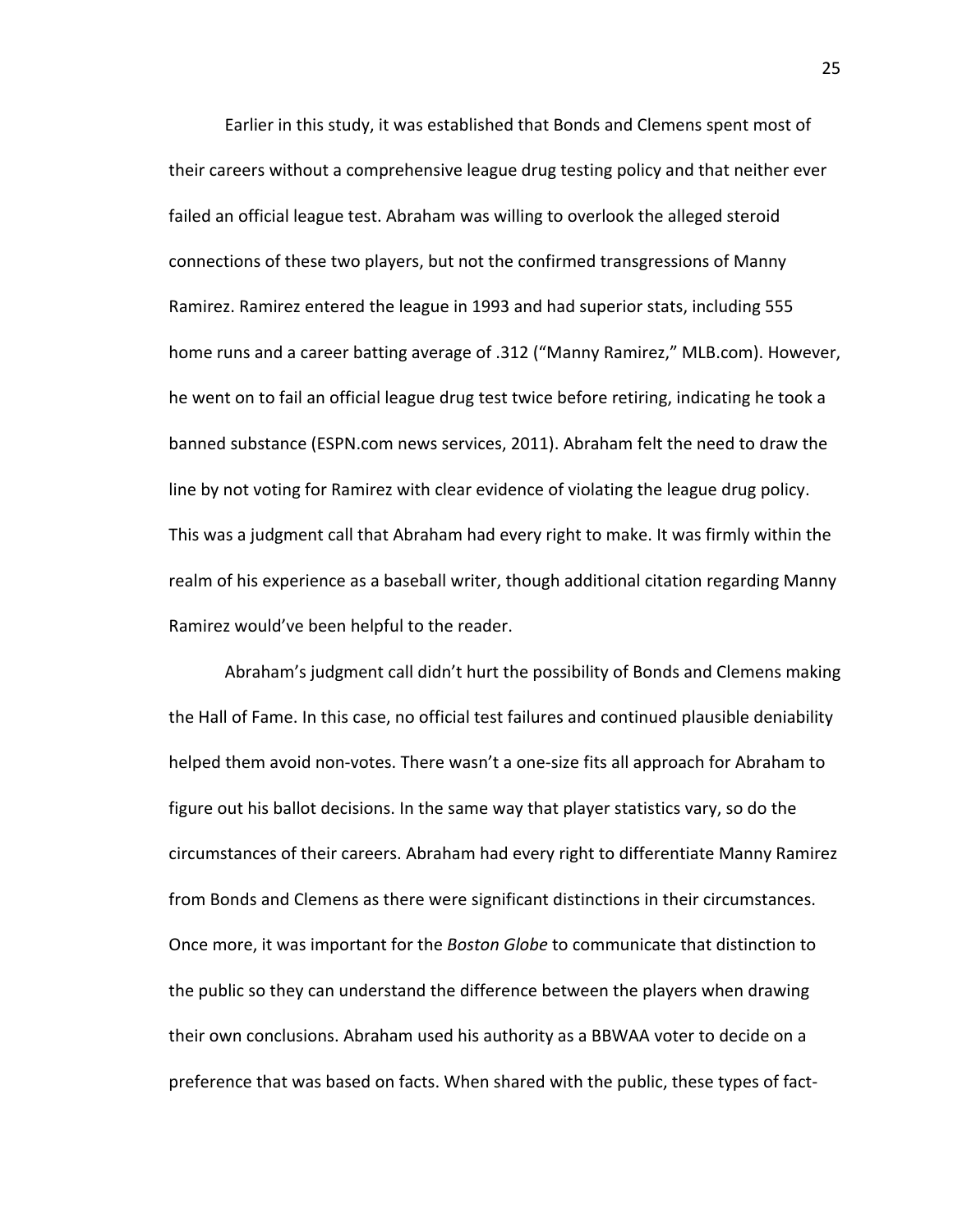based opinions and preferences offered important insight needed for fans to make personal decisions about key issues.

#### **Nick Cafardo, Boston Globe**

"Through my sources over the years, I've come to believe that about 70 percent of players at least experimented with steroids, HGH, or other banned performanceenhancing drugs." (Cafardo, 2016)

Nick Cafardo was among the writers featured in the *Boston Globe* group article revealing the 2017 ballots of its baseball writers. Like Abraham, he too voted for both Barry Bonds and Roger Clemens. His main justification was based on a belief that about 70 percent of players during the Steroids Era used steroids or other banned performance-enhancing drugs. This surprisingly high figure was supposedly rooted in information provided by Cafardo's sources gained over his years of covering the sport. This significant claim attempted to offer a specific percentage for the unconfirmed level of player PED use during the Steroid Era. Examination of this claim using the rightness criteria showed Cafardo was within his authority to offer such a statement.

It was appropriate and not surprising for Cafardo to gauge the prevalence of PED use in Major League Baseball. His experience covering the sport up close gave him a unique perspective which he had a journalistic responsibility to share with the public. Cafardo's claim was apparently based on several sources, or informants, who may have had access to private information. He didn't provide specifics about who those sources were or what information they passed along. While use of anonymous sources is

26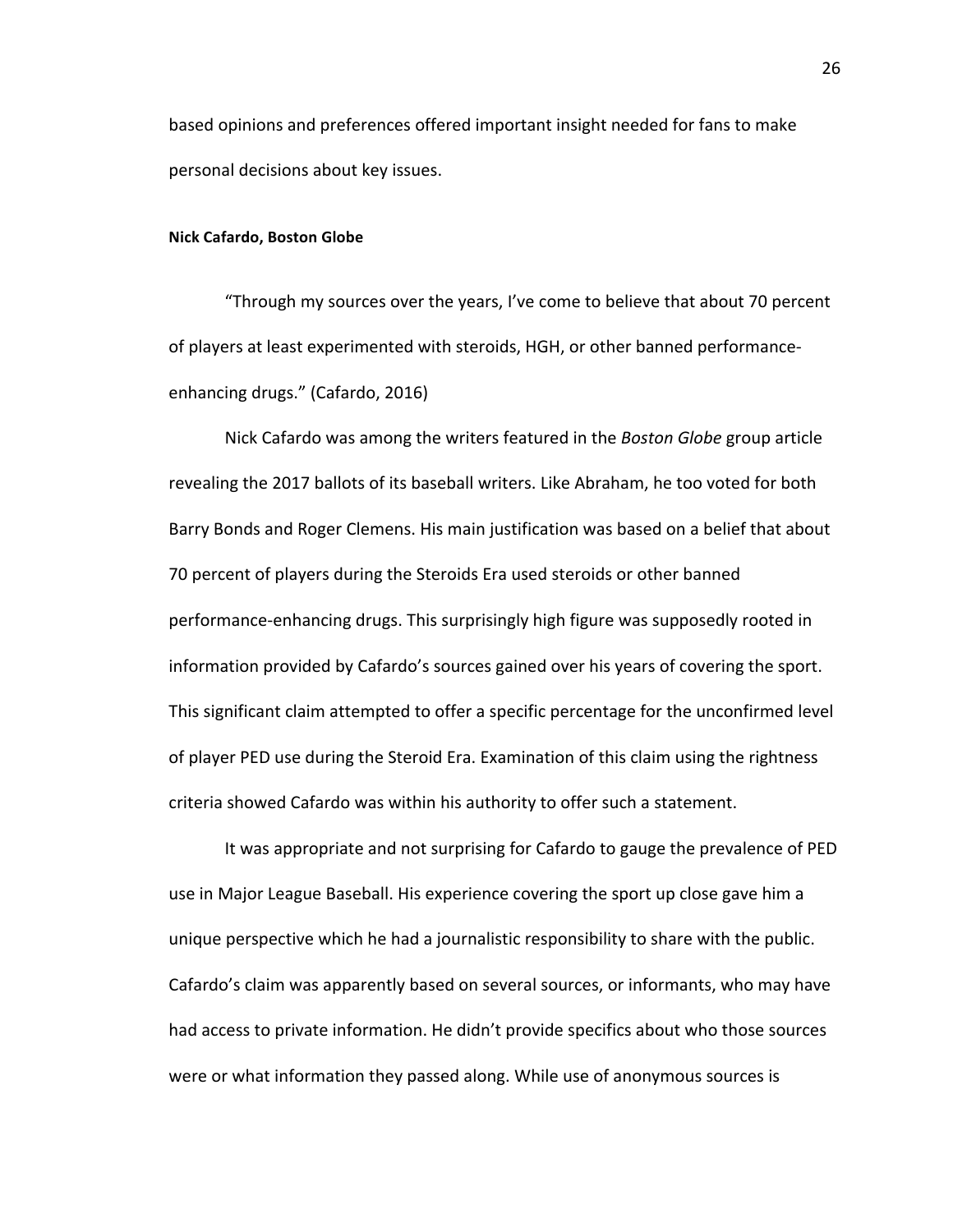common among journalists, it hindered any attempt to verify Cafardo's claim, limiting its credibility. However, a key qualifier to the statement was his use of the word belief. Cafardo never stated this as an undeniable fact, but rather his anonymous sources led him to believe as many as 70 percent of players used PEDs during the Steroid Era. Thus, it was well within his realm of knowledge to speak from his experience and offer the equivalent of an educated guess.

If Cafardo believed nearly three out of every four players used PEDs during the Steroids Era, it would be easy for him to vote for Bonds and Clemens. Arguments have been made that such widespread steroid use would've created a level playing field for the league. This claim represented the type of insight that could be valuable in helping the public better understand the context of when Bonds and Clemens played, thus allowing them to make more informed decisions. However, Cafardo did fall short in providing specifics that would help verify his claim of 70% player use. As stated earlier, at least 5% of players tested positive for steroids during the 2003 sample testing period and it was also known that the Mitchell Report listed more than 80 players it suspected of PED use, though several players mentioned in the report deny such allegations. While Cafardo had the authority to make his claim about PED prevalence, he failed to offer supporting evidence to garner public confidence in it. Like Peter Abraham, he shared an informed opinion, yet didn't reveal what sources provided the data supporting this position.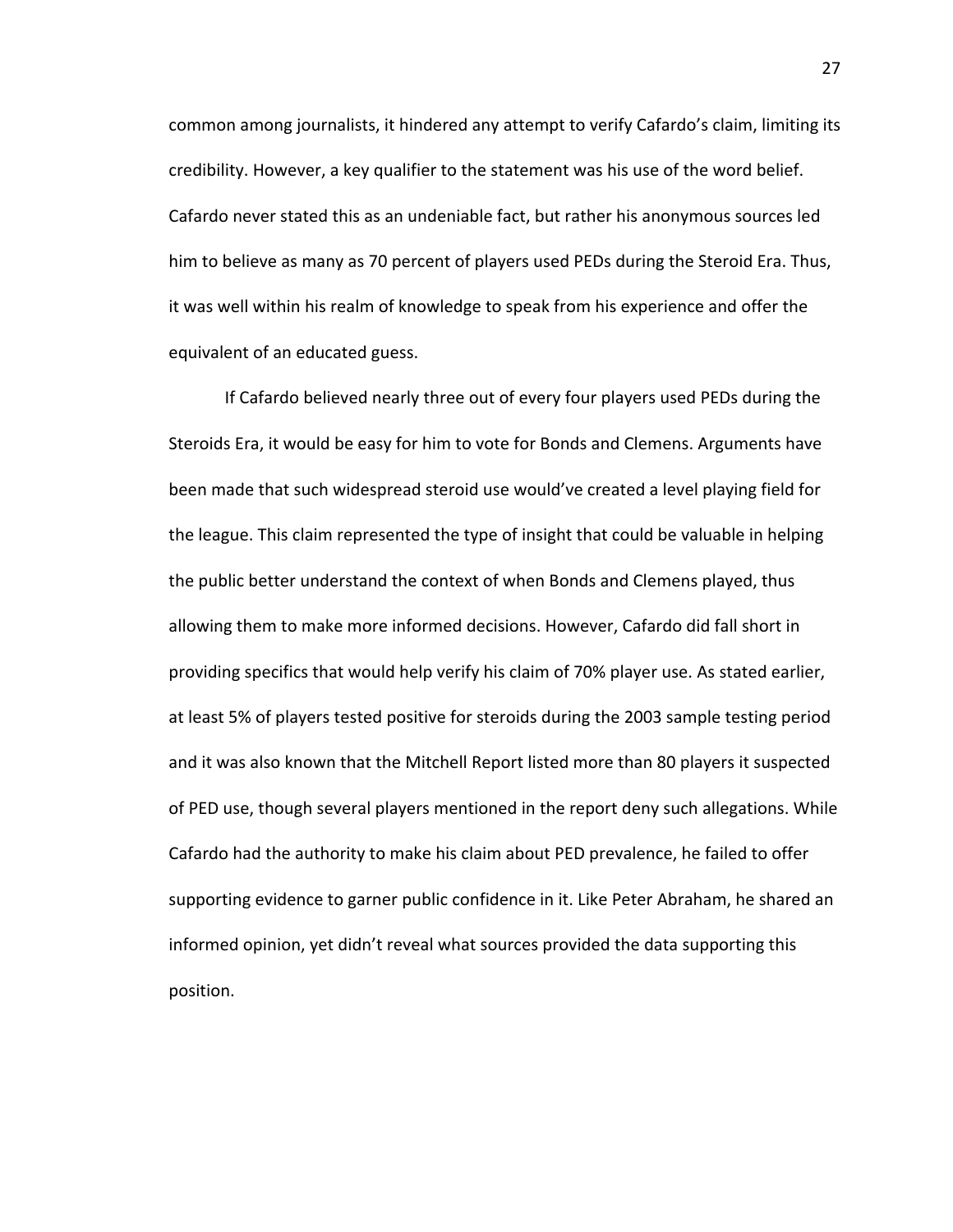#### **Susan Slusser, San Francisco Chronicle**

"Everyone in the game, including the media, was complicit in the PEDs scandals to some degree, and the Hall of Fame appears to have come to some peace with the era." (Slusser, 2016)

Susan Slusser cast her 2017 Hall of Fame ballot for the *San Francisco Chronicle*, a publication which also had several of its writers pool their articles detailing their ballot decisions. The length of her ballot explanation totaled three sentences, most of which centered on her explanation for voting for Barry Bonds and Roger Clemens. Slusser said she had never previously voted for either on her ballot until that year. Her main reason for this decision was based on her claim that anyone associated with Major League Baseball, including media, was in some way responsible for the Steroids Era scandal. This study found this claim to be an important topic of discussion as assigning blame for the problem of steroids in baseball would significantly impact BBWAA member voting decisions and shape public opinion about the issue. Use of the rightness criteria helped determine that Slusser made a foul claim that went beyond her authority to verify.

Slusser made her statement in a matter-of-fact manner that would require her to be somehow omniscient and know all the motives of every person associated with baseball during the Steroids Era. It would've been impossible for her to have had such knowledge at the time she made her claim. Even if she focused her claim on just the media, the group she would arguably know the most about, she still could not know all the motives of every baseball journalist everywhere. Though it was likely she didn't intend to imply she had such knowledge, it was exactly how her words came across. It

28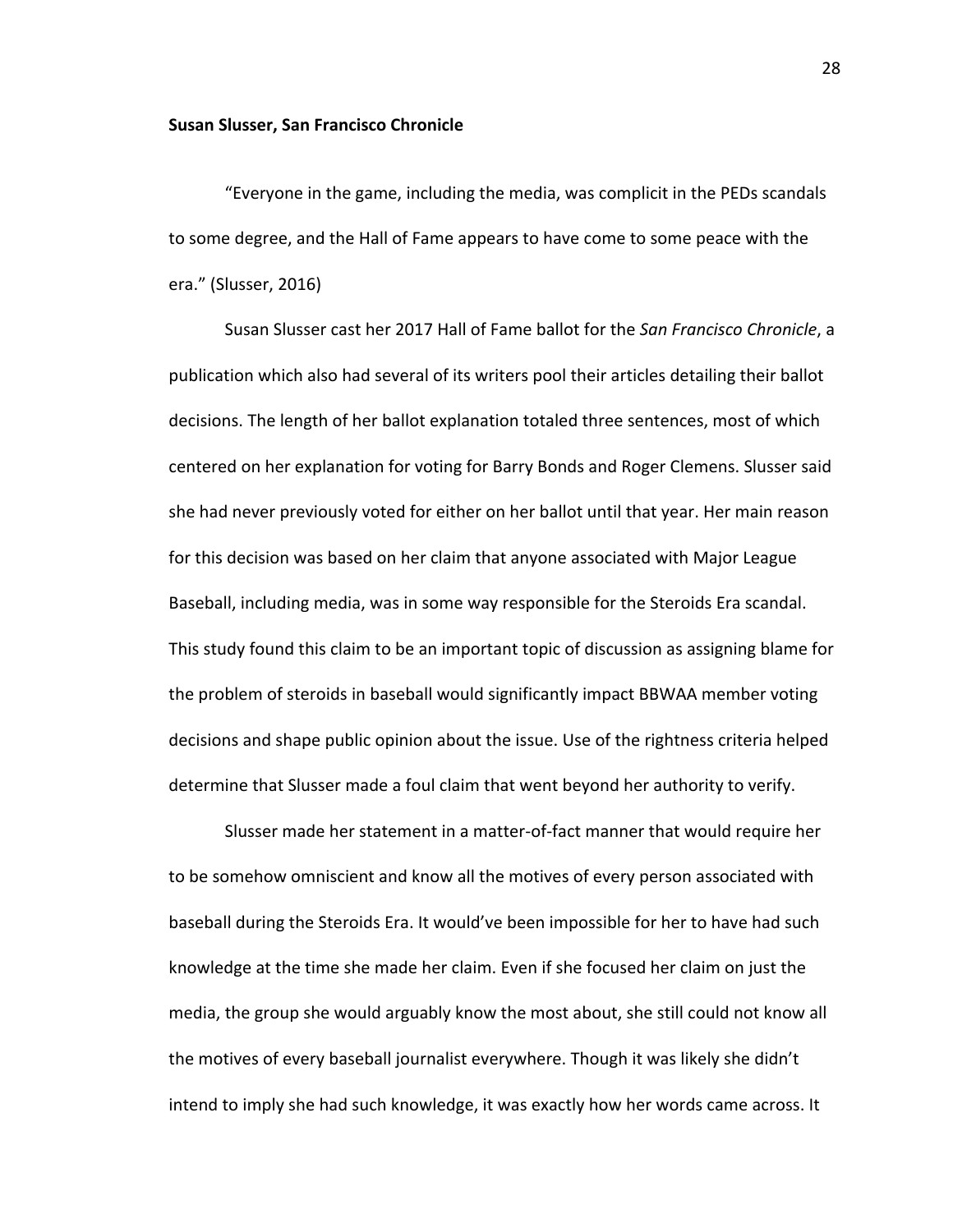would've also been helpful if she qualified her claim as a belief or opinion, rather than implying it was fact. Slusser also failed to offer any hint of supporting evidence to back her claim. Plus, she never stated exactly how others within baseball complied with the steroids scandal. It should be noted that the article format worked against her. Space and word count restraints likely set by editors did not allow her to fully elaborate her ideas. 

Bonds and Clemens benefited from Slusser's viewpoint as it resulted in two additional Hall of Fame votes. Her claim essentially shifted some of the blame for PED use away from suspected players and onto other entities associated with the league. While this viewpoint may have been favorable for Bonds and Clemens, some might argue it let them off the hook for making decisions that generated steroid suspicion, or simply provided them with some type of excuse. Regardless, Slusser's seemingly universal claim went well beyond her realm of knowledge. Her claim was an example of how short article formats don't fit the Hall of Fame ballot explaining process. Three sentences cannot provide the depth of detail needed to properly explain the complexities of deciding how to vote, or not vote, for players from the Steroids Era. Slusser's claim analyzed in this study was broader than the ones made by Abraham and Cafardo, yet she made no attempt to explain what sources informed it.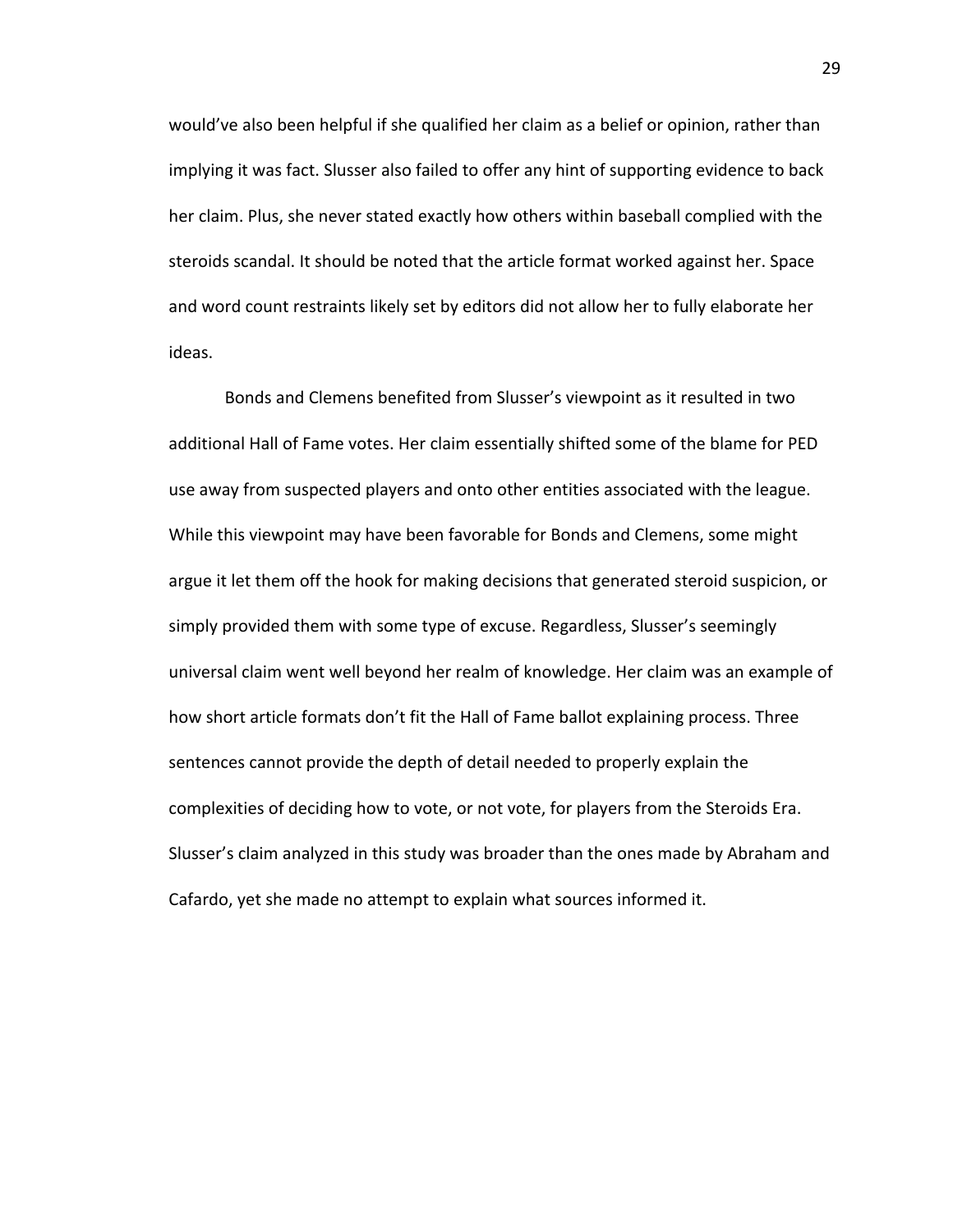#### **Ken Davidoff,** *New York Post*

"For more than 60 years, Hall voters treated the "integrity, sportsmanship, character," language as one regards a sprig of parsley on a dinner plate: Something to be ignored at best and resented at worst." (Davidoff, 2017)

Ken Davidoff of the *New York Post* penned the most interesting title of all the articles analyzed in this study: "My ballot for the baseball Hall of Fame  $-$  a 'f---ing museum.'" The title reflected a level of sarcasm that permeated the article. Davidoff, like other writers previously analyzed in this study, held strong to the concept of the Hall of Fame as a museum that should reflect reality, good or bad. Yet, Davidoff took this concept a step further, claiming the Hall of Fame never took the character clause seriously. This concept was the basis of his vote for Bonds and Clemens, implying that their alleged misdeeds could be overlooked. This was a significant claim, as it challenged the validity behind a key Hall of Fame voting guideline. Analysis of this claim using the rightness criteria helped define if Davidoff had the authority needed to make such a claim. As a member of the BBWAA, he would have significant insight on the voting guideline. However, this study found that Davidoff's claim did not pass the rightness criteria. 

Davidoff certainly had some perspective on how he and other BBWAA writers treated the character clause voting guideline. However, he referred to a span 60 years in which he said Hall voters ignored this standard. Citing such a long span of time would require someone to have a historic perspective on the Hall of Fame, which would likely go beyond the normal understanding of the average BBWAA writer. A sports historian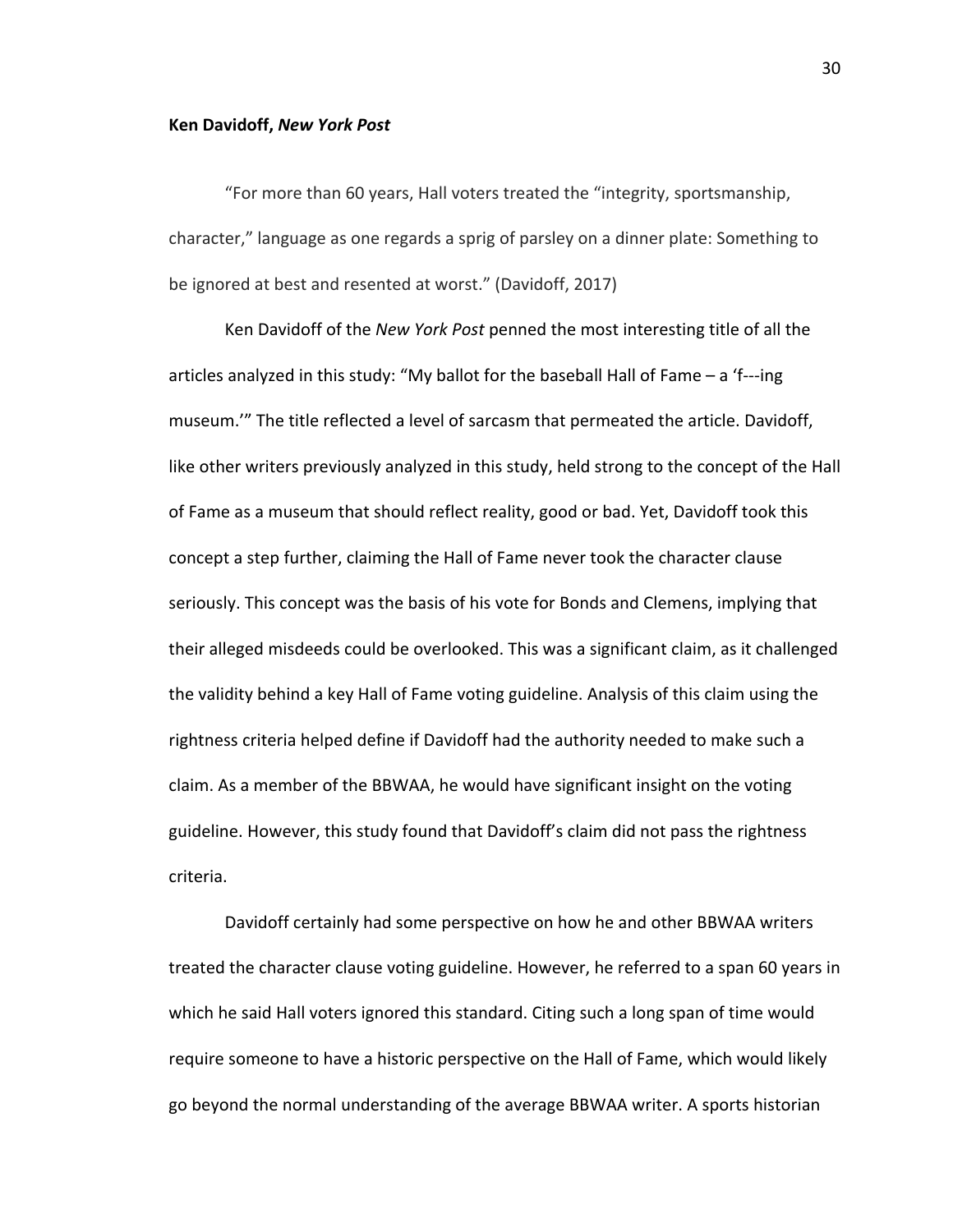who had reviewed BBWAA voting habits would've been the best authority to make such a comment. Davidoff didn't offer any such reference to back up his claim. He also never offered any specific details on how voters like himself ignored the heart behind the character clause. Davidoff's lack of specifics hurt the credibility of his statement.

Davidoff's way of thinking was beneficial to Bonds and Clemens. Beyond each getting another vote, both players avoided the hot seat of this argument as BBWAA writers were the ones under scrutiny. There have been many opinions over the years about who was most responsible for the scandal of steroids in baseball. While examination of various baseball-connected entities led to some important discussion, it caused much of the dialogue about individual player consideration for the Hall of Fame to become centered on blame-shifting. While Davidoff placed the blame on the BBWAA, he failed to cite specific evidence or an independent authority to support his claim. The public missed out the most in this case because they didn't get to observe a properly presented argument that was worth consideration.

#### **Rightness Criteria Analysis: Key Takeaways**

The results for the rightness criteria were also mixed. Abraham and Cafardo clarified their opinions from fact and offered context that gave credibility to the authority of their claims. Taking these steps helped the reader have confidence in the claims of the writer. For the foul claims, both Slusser and Davidoff failed to stay in the lane of their authority with their claims. Slusser's claim was simply too broad with too little explanation or factual basis to be taken seriously. Her claim about the shared guilt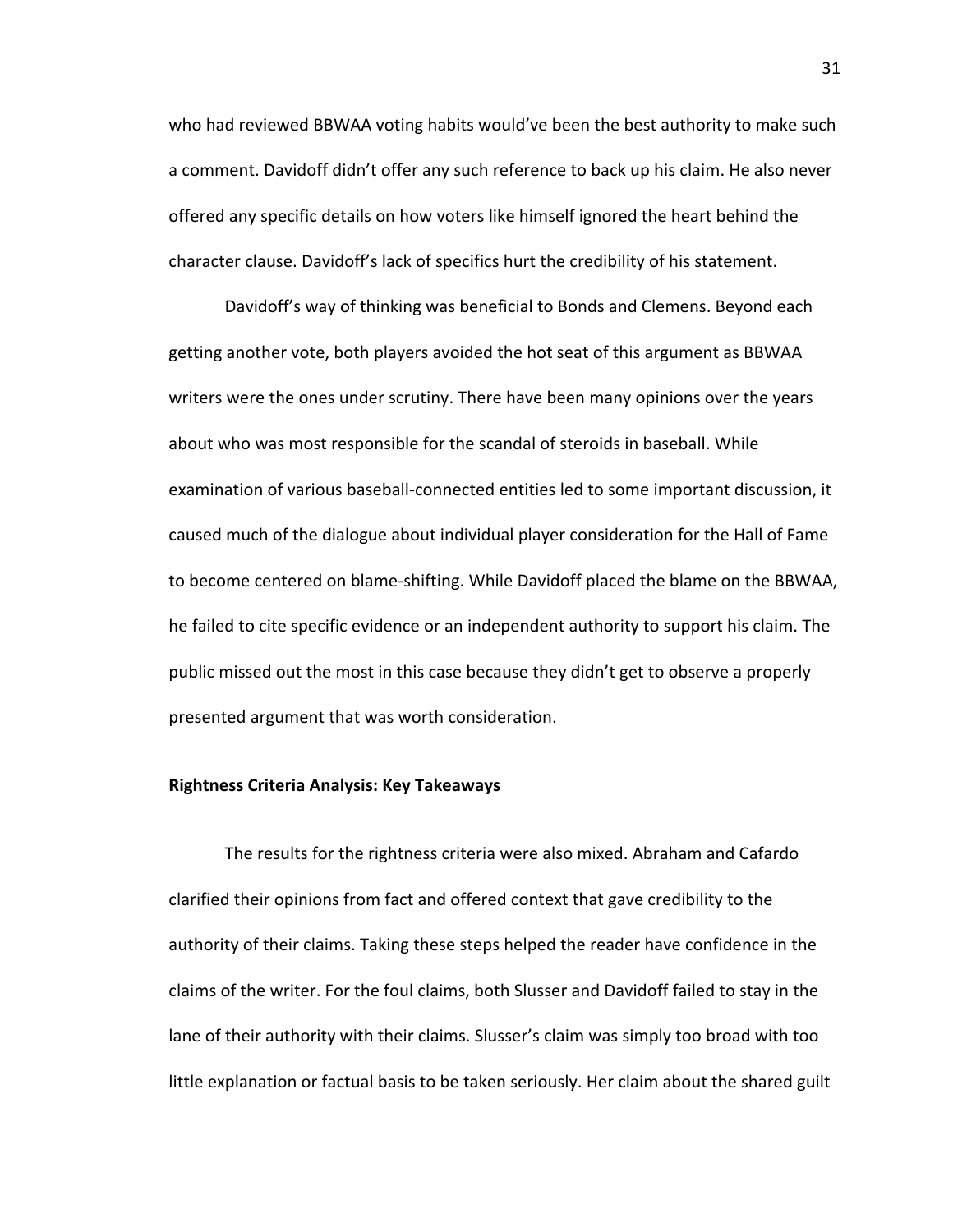among several entities for the Steroids Era failed to give the reader any helpful and credible information to make their decision. Much the same for Ken Davidoff who didn't offer proof of how the Baseball Hall of Fame failed to take the character clause seriously. Both were reasonable claims that could've been marked fair had they simply listed supporting evidence. Effective dialogue must be based on trusted information. Without writers adhering to the rightness standard, the public cannot be sure they are receiving verified information.

## **SINCERITY CRITERIA ANALYSIS**

Analysis using the sincerity criteria helped determine if BBWAA writers were making genuine claims about Bonds and Clemens. In other words, did the writers appear to believe what they were saying about their voting decisions for both players? Violation of this criteria could occur in subtle ways and it was beyond the scope of this study to truly discover the intent of each writer. Thus, this study relied on the detection of contradictions in writer voting and rhetoric as a red flag for insincerity. Any contradiction between a writer's rhetoric and the way in which they voted was determined to be insincere. Also, any incongruent statements made about Bonds and Clemens within the writer's article were taken as a signal of insincerity. The burden was on each writer to carefully and clearly explain their ballots in a way that would avoid any confusion about their stance on Bonds, Clemens and the Hall of Fame. Insincerity in ballot justifications would confuse the public and prevent them from fully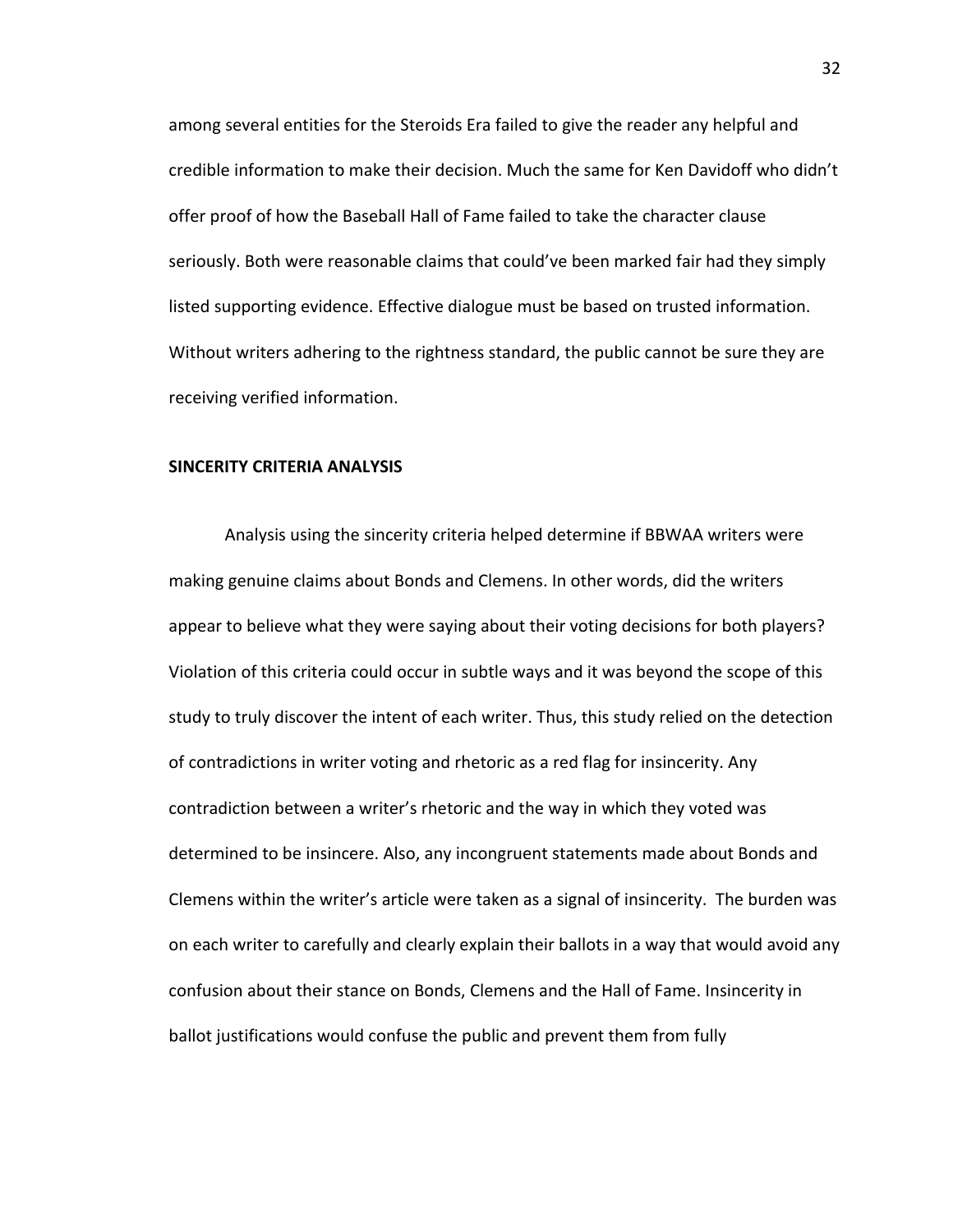understanding the decisions of BBWAA members, undermining a key transfer of knowledge useful to the formation of fan opinion on an important issue.

### **Randy Miller, NJ.com**

"I'm still a no vote on Bonds and all players that I am 100 convinced were PED users." (Miller, 2017)

Randy Miller wrote his Hall of Fame justification for NJ.com. His explanation was very thorough as he wrote paragraph-length descriptions for his decisions on each player listed in the 2017 Hall of Fame ballot. He chose not to vote for Bonds and Clemens. It was within his explanation for Bonds that Miller expressed the opinion stated above that he wouldn't vote for him, or any player whom he was convinced used steroids. While this seemed like a straightforward claim, further investigation was required to determine if there were any inconsistencies in Miller's statement. The sincerity criteria helped determine how genuine Miller appeared in making this statement. After review, it was decided that his claim was fair.

Miller offered his opinion that he was convinced of Bonds and Clemens being guilty of steroid use. It would've been helpful for him to state some of the evidence against either player to further assist readers in understand his reasoning. Yet, there was no contradiction in the way he made this claim. In the explanation of his non-vote for Barry Bonds, Miller addressed his disagreement with the notion that the league's home run leader and Clemens should be allowed in the Hall of Fame since Bud Selig was voted in by a separate committee. Miller believed making such a decision would be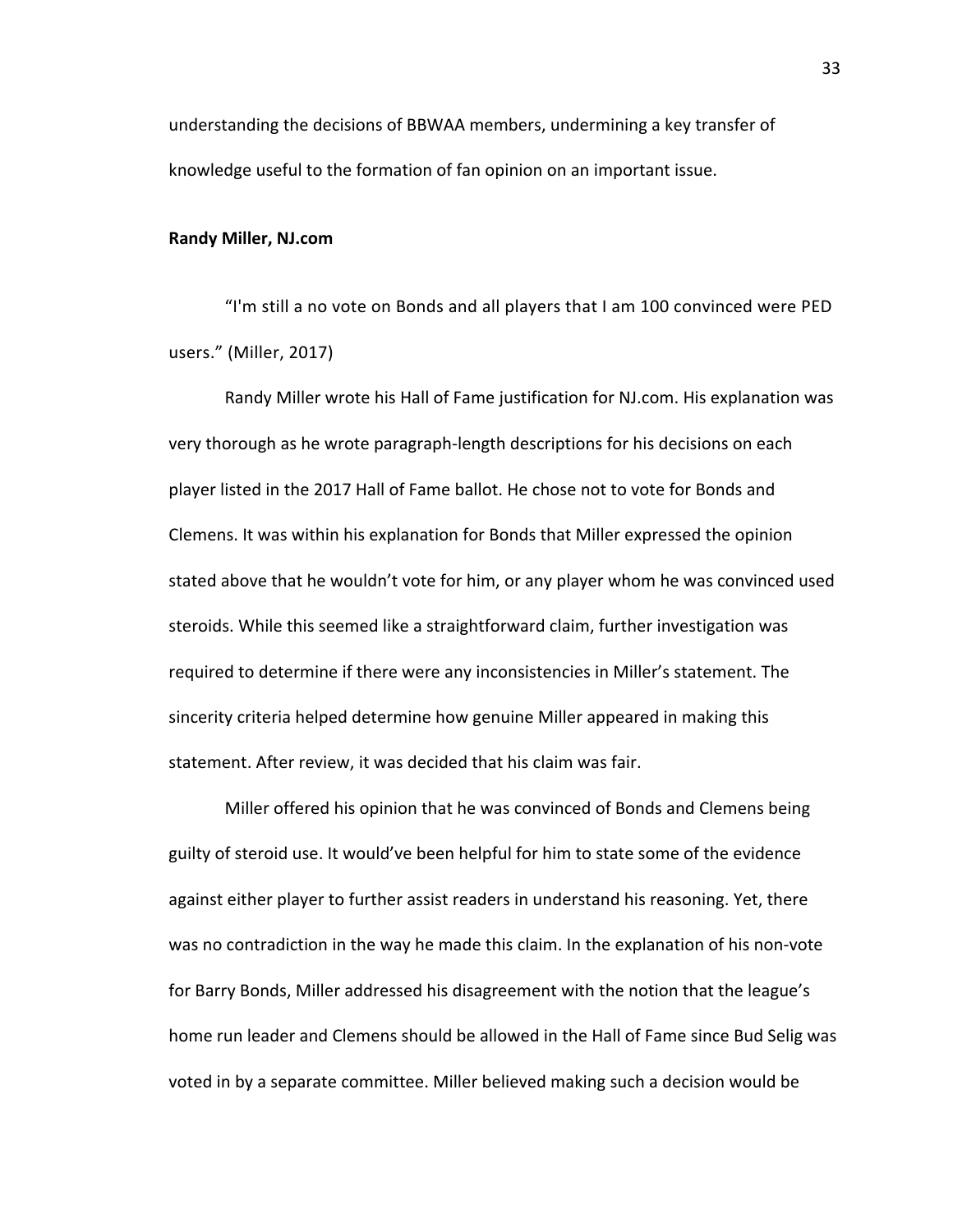lowering his standards for the Hall of Fame. He held firm to this idea when discussing Clemens, saying he remained convinced of the famed pitcher's alleged steroid ties. This consistent presentation of his main points left no confusion as to where Miller stood on Bonds and Clemens.

The Hall of Fame hopes of the leagues home run leader and most decorated pitcher would be dashed if all BBWAA members shared Miller's viewpoint. The writer gave a direct and candid perspective on why he wouldn't vote for either player. As has been stated before, more details on why Miller believed Bonds and Clemens were guilty would've added credibility to the argument and helped the public better understand the issue. Lack of contradictions made Miller's argument fair from a sincerity standpoint, but the lack of details and supporting evidence left the claim less convincing. Miller struggled in the same way as each writer analyzed using the rightness criteria when trying to provide supporting information for their main claim about Bonds and Clemens.

### **Henry Schulman,** *San Francisco Chronicle*

"I could not imagine a Hall of Fame that excluded a whole generation of players and from the outset have voted for Barry Bonds and Roger Clemens, who were the best of their era" (Chronicle Staff, 2017).

Henry Schulman was among the *San Francisco Chronicle* sports writers included in the group who wrote joint articles explaining their Hall of Fame ballots. His full explanation was two sentences long. He focused each of those sentences on the topic of dealing with Steroids Era players like Bonds and Clemens on the ballot. Schulman said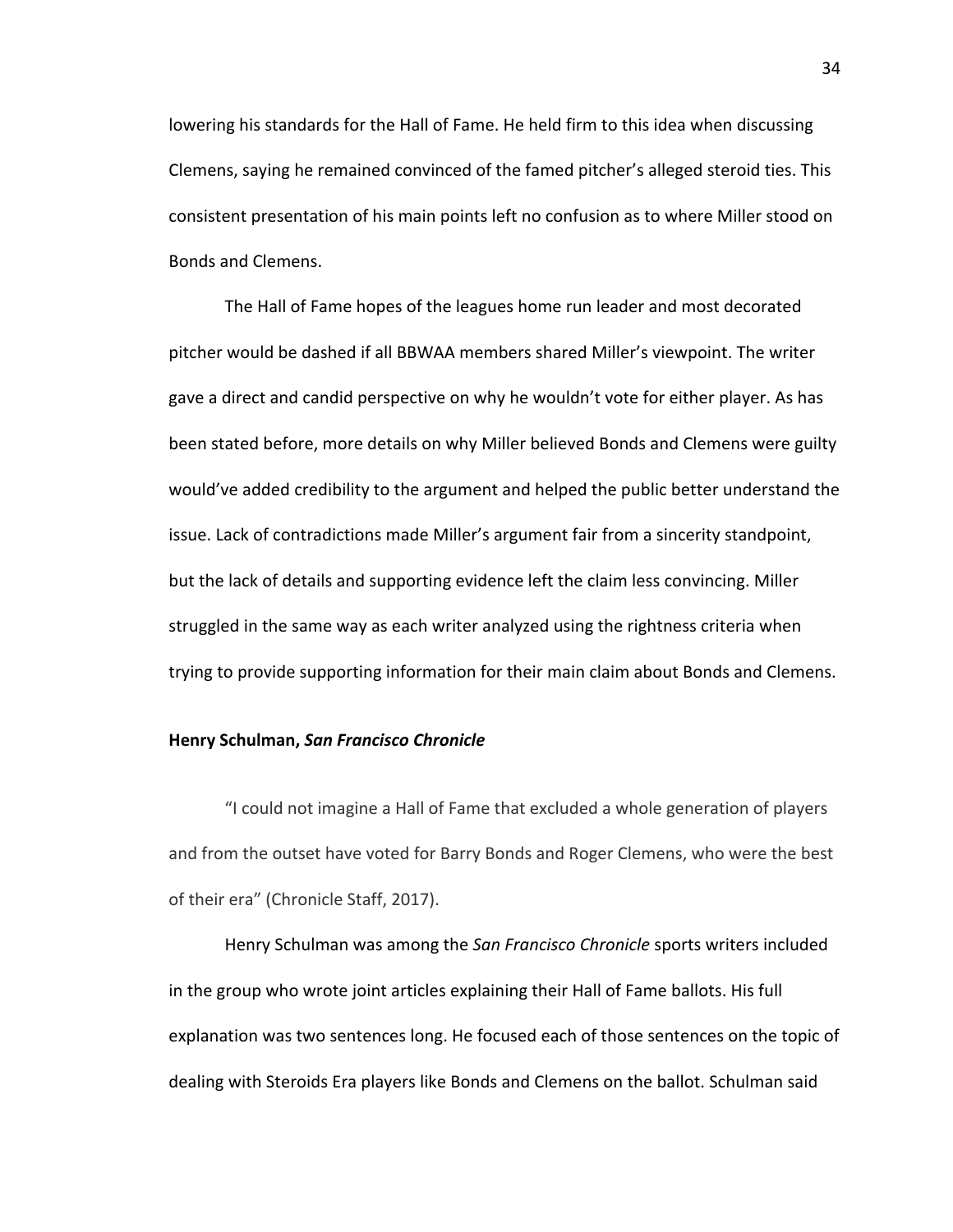he made the decision to vote for both players since they became eligible in 2013, supporting that decision with the quote listed above. Applying the sincerity criteria to Schulman's statement was challenging because of the brevity of his explanation. Yet, further research did help verify some of the statements he made, leading this study to deem his comments fair. Plus, Schulman addressed some key issues about Hall of Fame voting and the Steroids Era warranted further discussion.

Schulman claimed he voted for Bonds and Clemens since they first came on the ballot. According to the Baseball Hall of Fame Vote Tracker, he did indeed vote for both players every year from 2013 to 2017. This was the only real portion of the article that allowed testing for any possible contradiction. Schulman's claim lined up with his voting actions, thus passing the sincerity criteria and earning a fair rating. This relatively simple analysis matched the simplicity of the argument. To Schulman, allegations of wrongdoing by Bonds and Clemens seemed uncertain, yet the accomplishments of both players were clearly established. In choosing to vote for both players, he avoided having to deal with controversy about their allegations. Yet, Schulman did miss the opportunity to expand on the significance of the accomplishments of Bonds and Clemens.

Schulman's simple presentation touched on a larger idea that the career accolades of Barry Bonds and Roger Clemens were their strongest case for Hall of Fame induction. However, to accept Schulman's point of view, one had to gloss over large amounts of circumstantial evidence linking the two with PEDs. To some other writers and fans, this raised ethical concerns and presented a violation of the character clause voting guideline. There was once talk of placing asterisks next to some of the records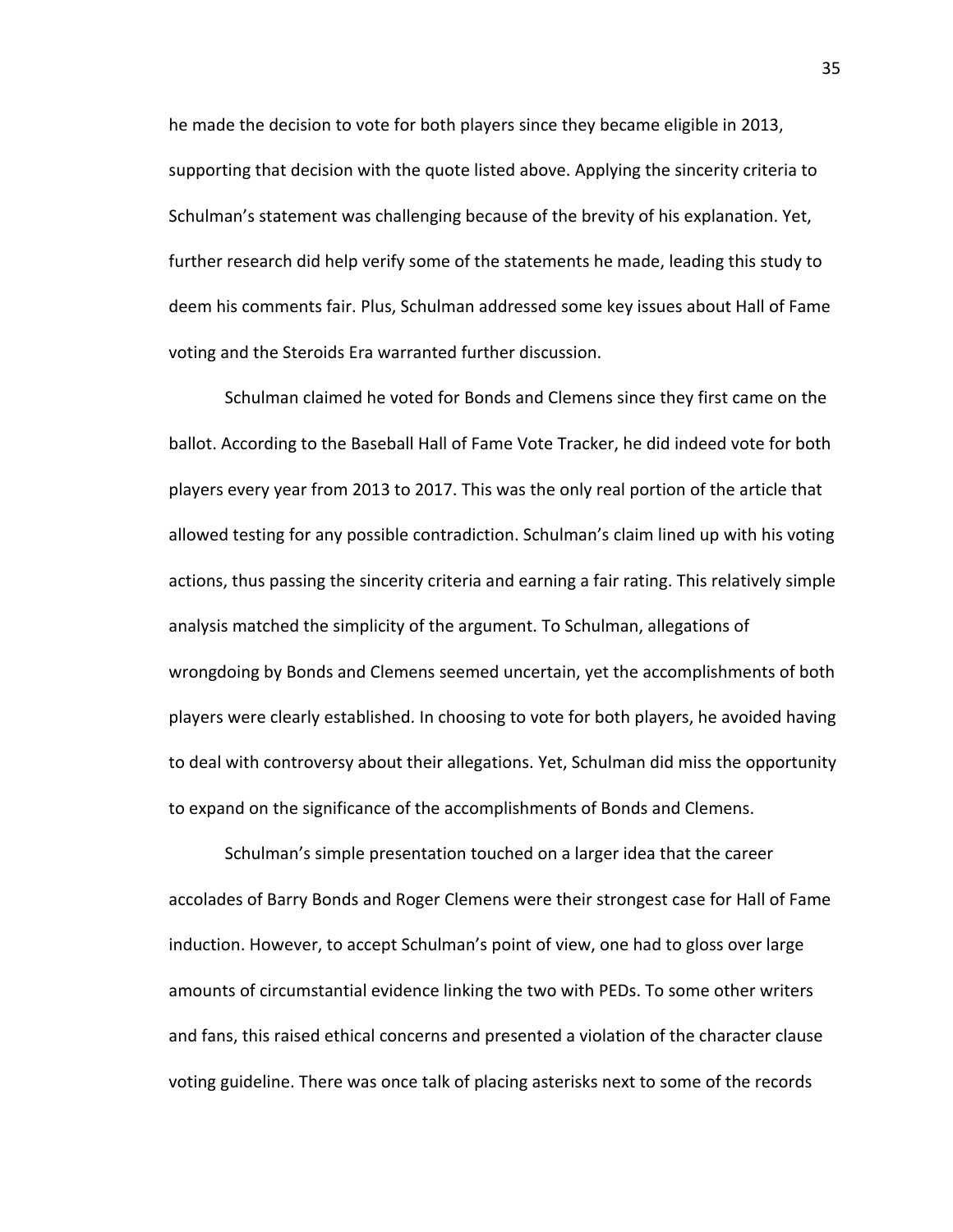belonging to Bonds and Clemens, signifying that their numbers were somehow not legitimate (Boyd, 2009). Yet no such action was taken. Schulman presented his point of view on both players and this issue in a simple and sincere way, which was important so not to confuse the public about his opinion. While he touched on larger concepts within the Bonds/Clemens debate, more detailed commentary from him about his stance could've provided more helpful insight to the public. Schulman, like Randy Miller, failed to offer the needed substance to help give fans a greater understanding about an important topic.

# **Ken Rosenthal, FOX Sports**

"We don't know who did what and to what extent, effect that the substances had on players" (Rosenthal, 2015).

FOX Sports reporter Ken Rosenthal marked the names Bonds and Clemens on his 2017 ballot after doing it for the first time on his 2016 ballot. Rather than restating the same reasoning, he hyperlinked a line from his 2017 article to the full article explaining why he first decided to vote for both players for the 2016 Hall of Fame Class (Rosenthal, 2017). Because Bonds and Clemens were the focus of this study, a claim from his 2015 article was selected as the basis of analysis using the sincerity criteria. If Rosenthal sent inconsistent or mixed messages on this idea, it would confuse readers and undermine the basis of his support for Bonds and Clemens. Claims spreading confusion rather than clarity could never be seen as legitimate. Further discussion will show that the FOX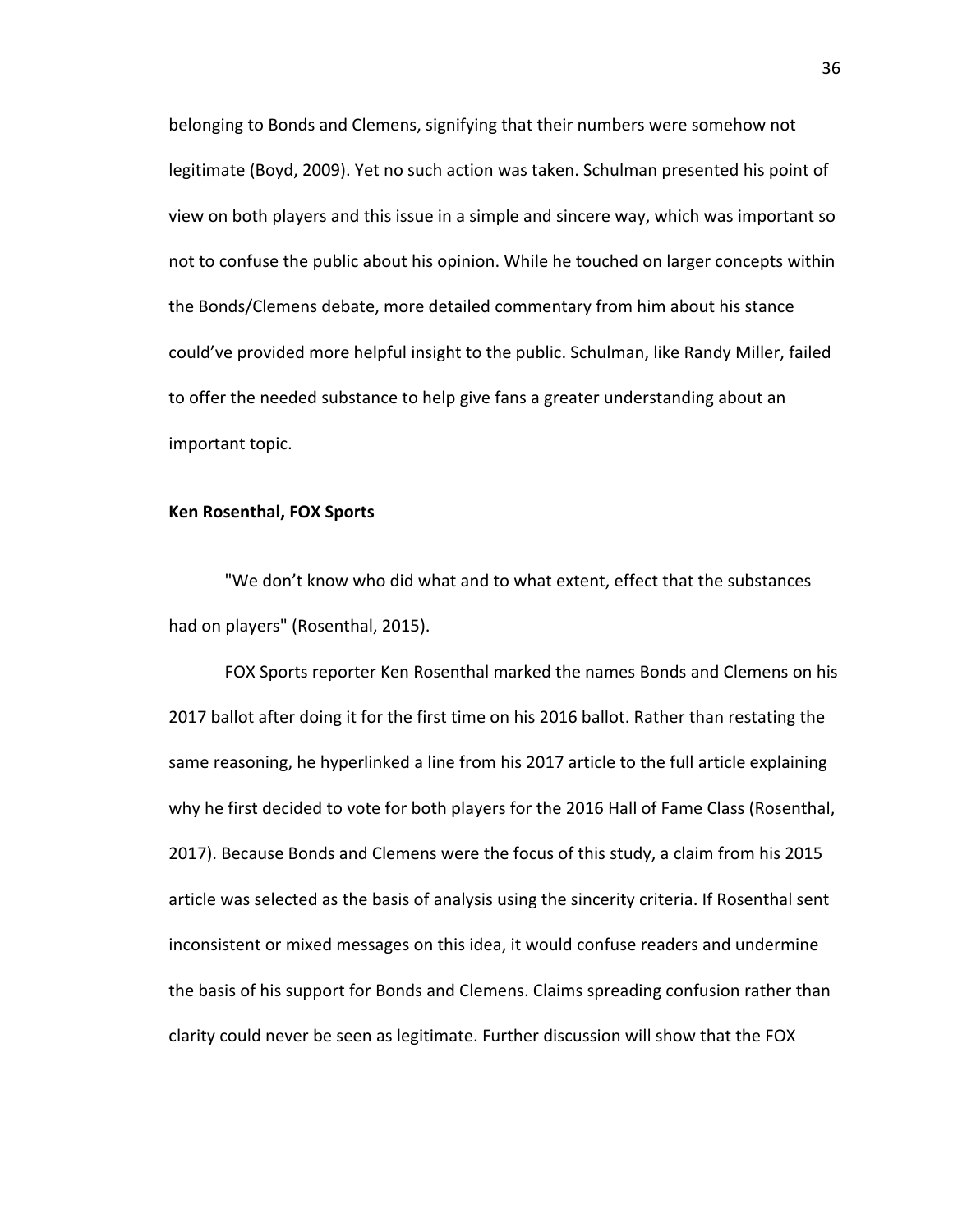Sports reporter avoided contradictions, confusion, and suspicion of insincerity, safely placing his claim in fair territory.

Early in his 2015 article, Rosenthal stated how he previously had written that he was wavering about his initial votes to exclude Bonds and Clemens from his Hall of Fame vote. Some could've seen this as a contradiction to his main vote, as it might've indicated indecisiveness and the possibility of changing his mind again. However, this study found it to be more supportive of his decision to vote for Bonds and Clemens, as it showed he was previously open to doing it before. It seemed very plausible the reason he wavered was because of the uncertainty about which players used PEDs and what impact it had on the game. He then addressed the likelihood that a suspected steroid user will likely get in the Hall of Fame, if one wasn't inducted already. He referenced players like Mike Piazza and Jeff Bagwell, who both played with steroid suspicions but never failed a league test or faced a trial testing their claim of innocence. Rosenthal said he wasn't any more confident of their innocence than he was with Bonds and Clemens. This again was a strong argument supporting his claim explaining why he voted for Bonds and Clemens. Both statements discussed were examples of how Rosenthal provided clarity with his surrounding statements, which met the sincerity criteria.

Rosenthal's eventual conversion to a Bonds and Clemens supporter was an example of an ideal scenario for both players in their Hall of Fame bids. His logic might've helped explain the steady increase of votes Bonds and Clemens have received since being placed on the ballot. Perhaps some writers once squeamish about supporting either player changed their opinions given the uncertainty of the issue and

37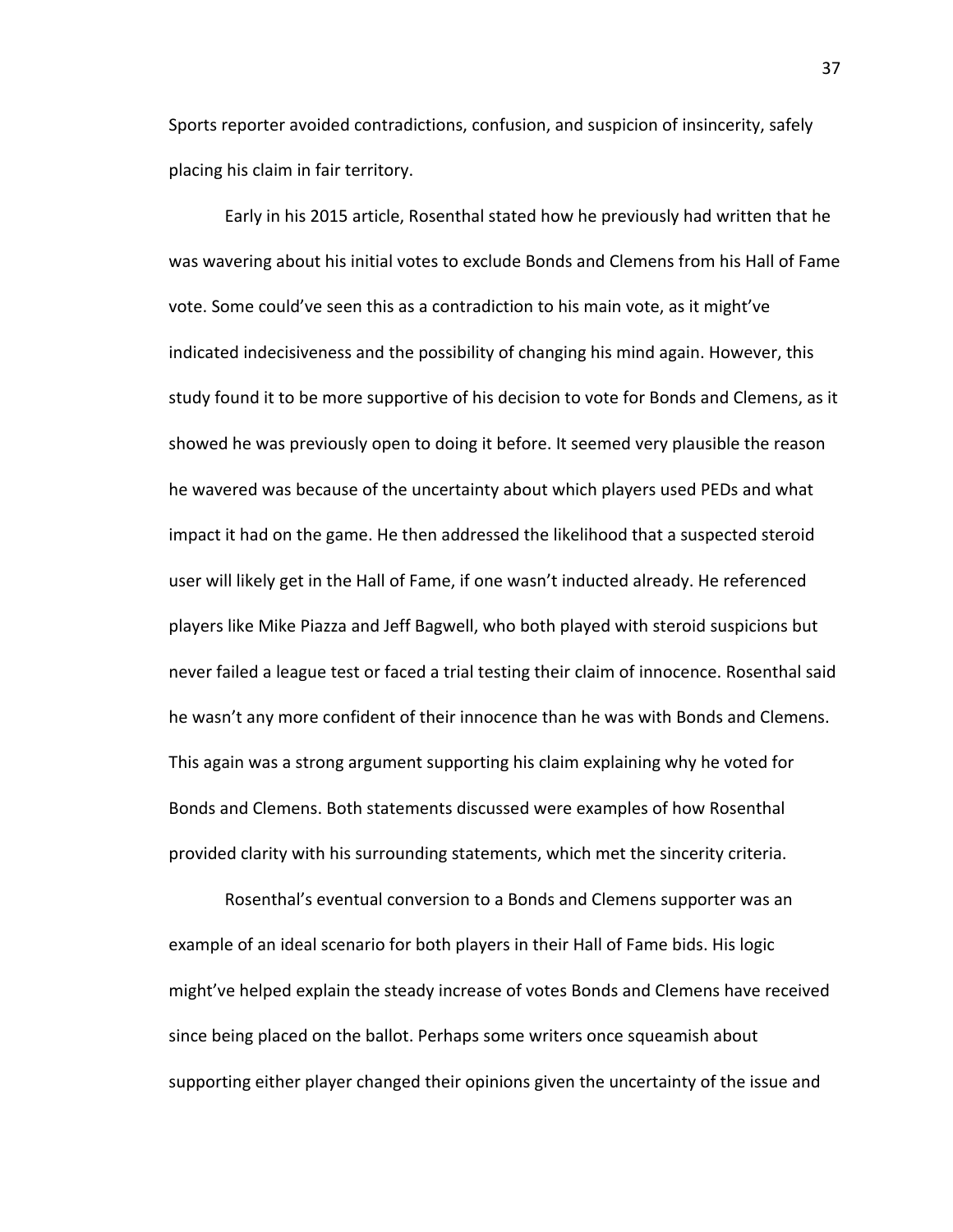the possibility that other steroid-linked players may already have been voted in. Like Miller and Schulman, Rosenthal presented a clear and consistent message within his article. However, he went beyond both writers by portraying the inner struggle he faced when deciding his ballots. Rosenthal's comments on the wavering and uncertainty that followed his thought process over the years appeared genuine, which would help provide the public with confidence that he truly meant what he wrote.

### **Mark Purdy,** *The Mercury News*

"I am not so much voting against Bonds and Clemens and the rest of the steroid posse as I am abstaining until I get more information" (Purdy, 2017).

Mark Purdy of *The Mercury News* wrote a very short ballot explanation totaling about seven sentences. It centered largely on his opinion about Barry Bonds, Roger Clemens and other steroid accused players. Purdy decided not to vote for Bonds and Clemens on his ballot, saying he needed more information to make a proper decision. This was one of the most unique claims analyzed in this study because Purdy was the only writer to claim he wasn't making a definite decision with his ballot. It was important to review this statement through the lens of sincerity to determine if this was a genuine statement that fully aligned with Purdy's ballot decision and explanation. After this review, it was determined that his claim was not sincere.

Purdy's claim that he didn't have enough information to decide whether he believed Bonds and Clemens belonged in the Hall of Fame was difficult to fully understand. The lives and careers of both players have been under more public scrutiny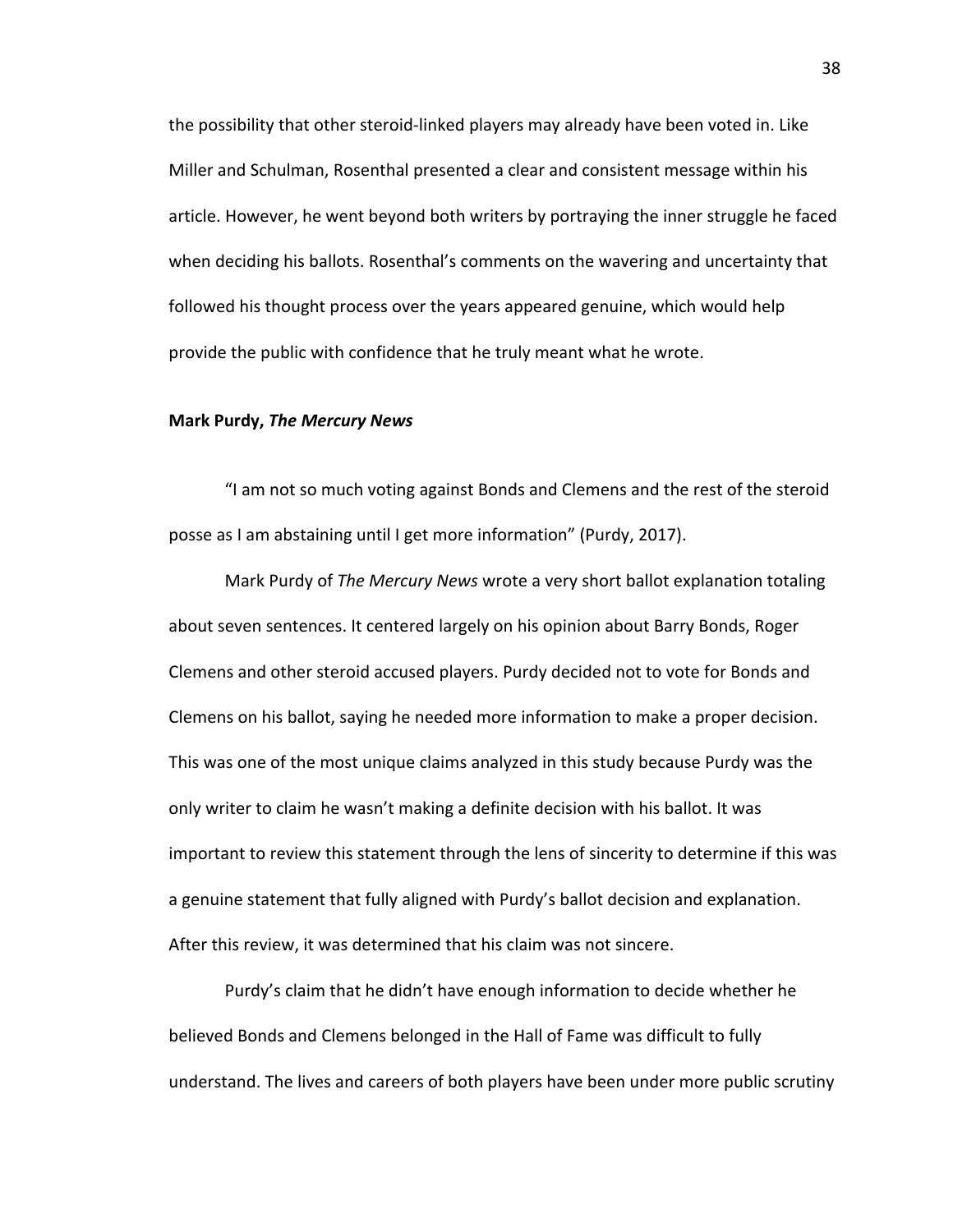than any other player on the ballot. Once more, Purdy failed to explain exactly what other information he needed to help make his decision. Was he hoping for a confession or some other clear evidence proving the innocence or guilt of both players? A reader would never know from Purdy's statements alone. With no clear criteria for a decision, the writer seemingly could be stuck in an undecided state for a long time. Countless other BBWAA members had made definitive decisions about Bonds and Clemens using available information. Thus, it was hard to give Purdy a pass from doing the same.

Though Purdy said he didn't officially decide about Bonds or Clemens, his ballot clearly said different. A non-vote for both players was essentially two no votes for each. This inconsistency between Purdy's vote and his words made it very difficult to see his claims as genuine. He knew enough about Bonds and Clemens to not vote for them. So why not say this was his actual decision? Perhaps Purdy was too afraid of the consequences of taking a firm stand on the vote. Regardless, his decision, or lack of one, did nothing to further public discussion on the issue or provide any additional insight that would give readers more perspective. In fact, this lack of sincerity undermined the process of having legitimate discourse.

For Bonds and Clemens, Purdy's argument certainly dashed their hopes of Hall of Fame glory. To someday change Purdy's mind, there would have to be new evidence presented that could definitively prove they didn't take steroids. The likelihood of this happening before both players reach the 10-year ballot eligibility limit seem slim to none. Purdy seemed to be dodging an important responsibility by claiming he hadn't made a real decision when he in fact did. Beyond being insincere, Purdy abdicated his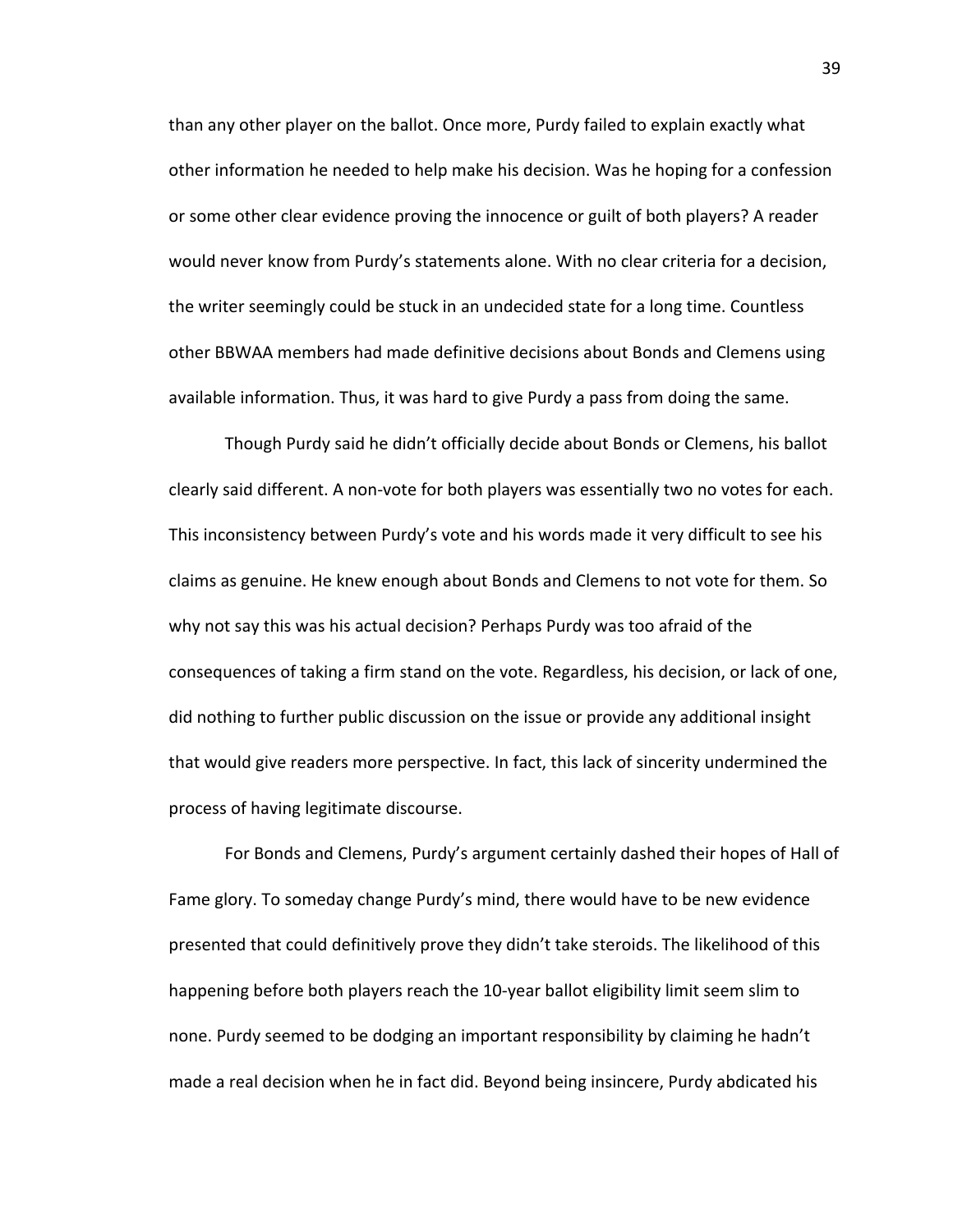role to take a firm stand on an issue as a BBWAA member and explain that choice to the public. Rather than providing clarity, his comments created confusion.

# **Sincerity Criteria Analysis: Key Takeaways**

The majority of the writers analyzed using the sincerity criteria in this study did well in executing the Habermasian principle. Miller, Schulman and Rosenthal all clearly stated their opinions without making contradictory statements in other parts of their writing or in their ballot decisions. These were the best indicators for the public that writers were being authentic in justifying their votes. The vivid picture of the mental navigation Ken Rosenthal underwent when first deciding to vote for Bonds and Clemens was a great example for other writers to follow. Crafting such a narrative helps readers follow along with the writer's thinking process and it also conveys the level of seriousness by which they approach making such important decisions. This is important because the public cannot and should not seriously consider claims that seem disingenuous. Purdy's article seemed disingenuous because of the contradiction between his stated intent to not decide about Bonds and Clemens and his actual decision to not vote for either. Writers must do all they can to eliminate contradictions and confusion, which hinder the effectiveness of their persuasive claims.

## **RESPECT CRITERIA ANALYSIS**

With the use of the Respect Criteria, this study shifted to the examination of the ethicality of BBWAA claims. Respect is part of the TARES Test, which analyzes persuasive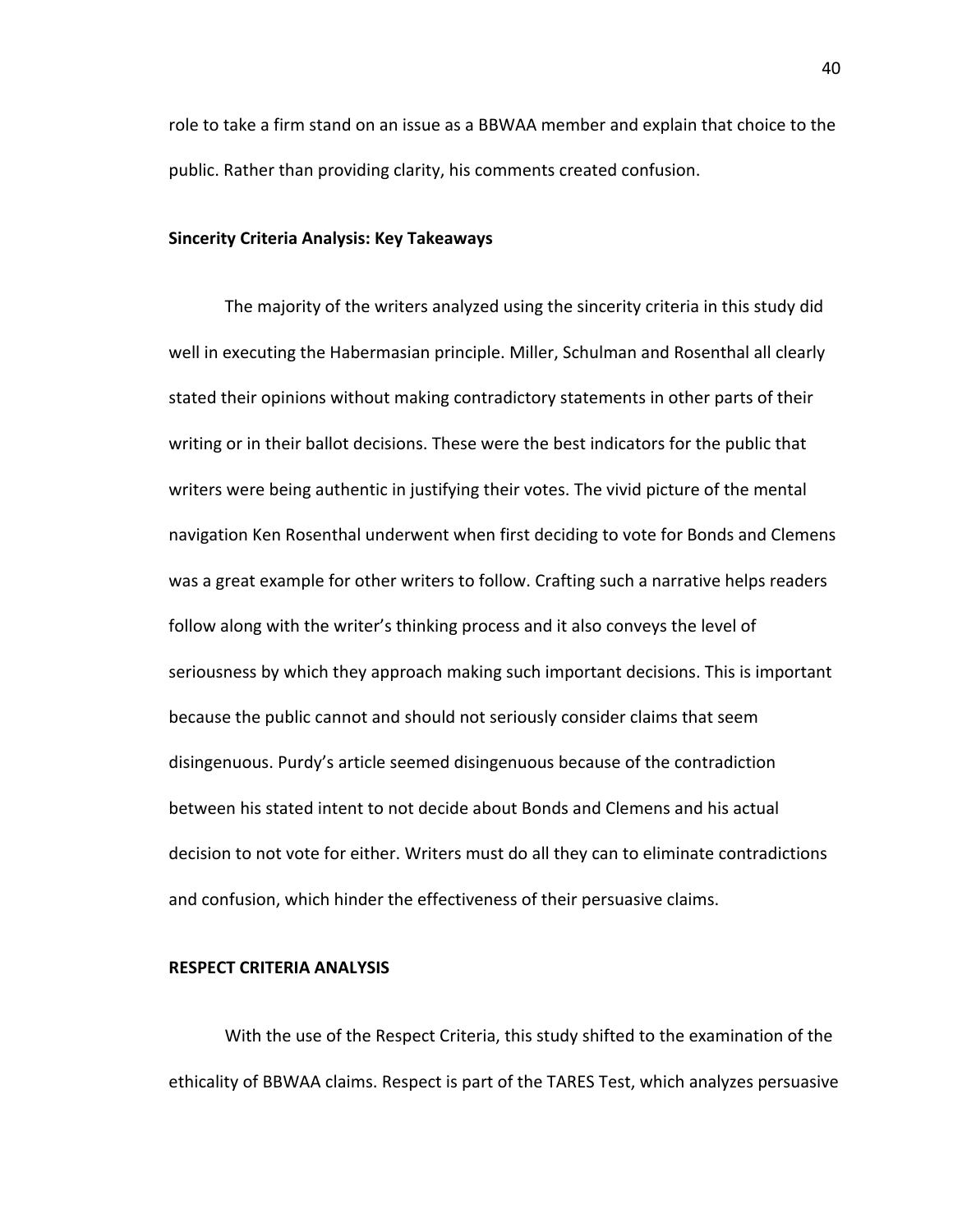communication. Writers were expected to respect the right and ability of readers to make their own decision about Barry Bonds and Roger Clemens based on their own priorities. Adherence to this principle would follow basic journalistic ideals of objectivity, which aims to provide the public with the information they need to make their own decisions rather than telling them what to believe. Explanation of their ballots required BBWAA writers to share their subjective opinion. To follow the respect criteria, they would need to do so without making disparaging remarks about an opposing viewpoint. Disagreement would be understandable, however using language to demean anyone because they hold onto an opposing opinion would undermine their individual choice and be unethical. Insults are generally not the best way to persuade others and doing so could deter some from participating in healthy discourse that is important for society.

#### **Tom Haudricourt,** *Journal Sentinel*

"Selig was baseball commissioner during the "Steroid Era," so some have argued the door to Cooperstown also should be opened to cheating players (or suspected cheats). This is a classic apples-to-oranges comparison." (Haudricourt, 2017)

Tom Haudricourt of Milwaukee's *Journal Sentinel* addressed a key issue in the 2017 Hall of Fame ballot debate comparing the election of former Commissioner Bud Selig with the possible enshrinement of Bonds, Clemens and other suspected steroid users. It's the same concept presented during the analysis of Randy Miller's comments earlier in this study. Some writers held the logic that Selig was as much to blame for the Steroids Era as PED users, thus both entities should be able to enter the Hall of Fame.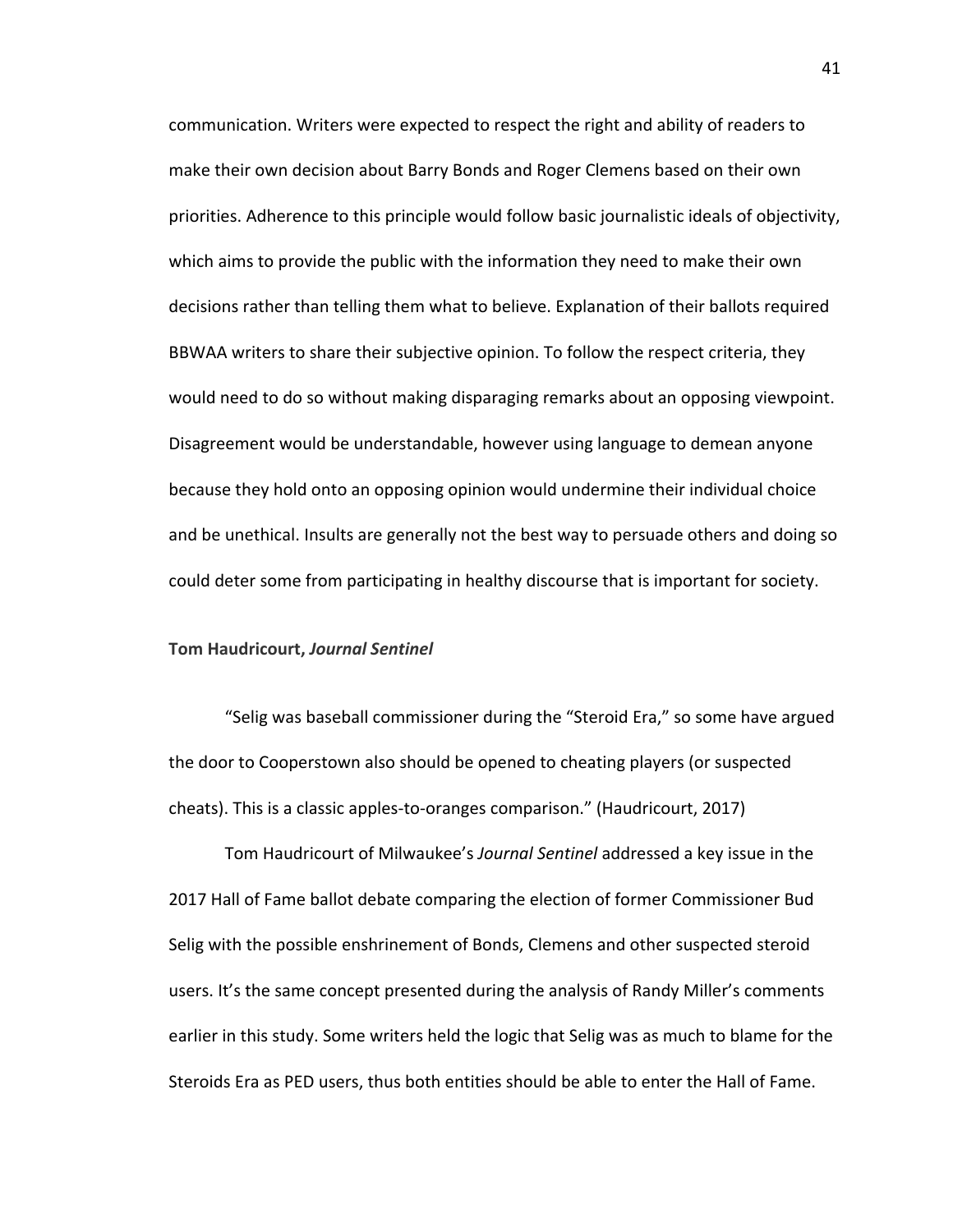Haudricourt viewed this as an "apples to oranges" comparison, yet he voted for Bonds and Clemens (Haudricourt, 2017). Analyzing his statements about this issue using the respect criteria revealed whether Haudricourt expressed his disagreement in an ethical manner. As stated earlier, use of insults and other demeaning rhetoric could hinder the necessary of opinion healthy debate. After review, it was determined that Haudricourt's statements were fair, showing respect for readers and others with opposing views.

Haurdicourt laid out a well-crafted argument in a civil tone. He pointed out that a non-BBWAA committee selected Selig for Hall of Fame induction. Selig was blamed for not imposing stricter PED testing policies in place during his tenure, leading some to believe he ignored the issue altogether. However, Haudricourt said such thinking was a fallacy because he felt it overlooked the fact that such policies couldn't be put in place without support from the player's union. Even with the use of terminology like "apple to oranges" and "fallacy," Haudricourt attacked the arguments, not those who made or agreed with them. His application of the principle of respect gave opponents additional information to consider, rather than simply dismissing their argument. Haudricourt's civility in differences carried over when defending his votes for Bonds and Clemens. He stated how he respected the opinions of those who didn't agree with his stance and expressed a willingness to engage them in further dialogue about the topic.

Barry Bonds and Roger Clemens directly benefited from Haudricourt's opinion and arguments as he ended up voting for each player. He disagreed with a line of thinking that hinged the legacies of both players on the legacy of former commissioner Bud Selig. Haudricourt favored separating these entities during Hall of Fame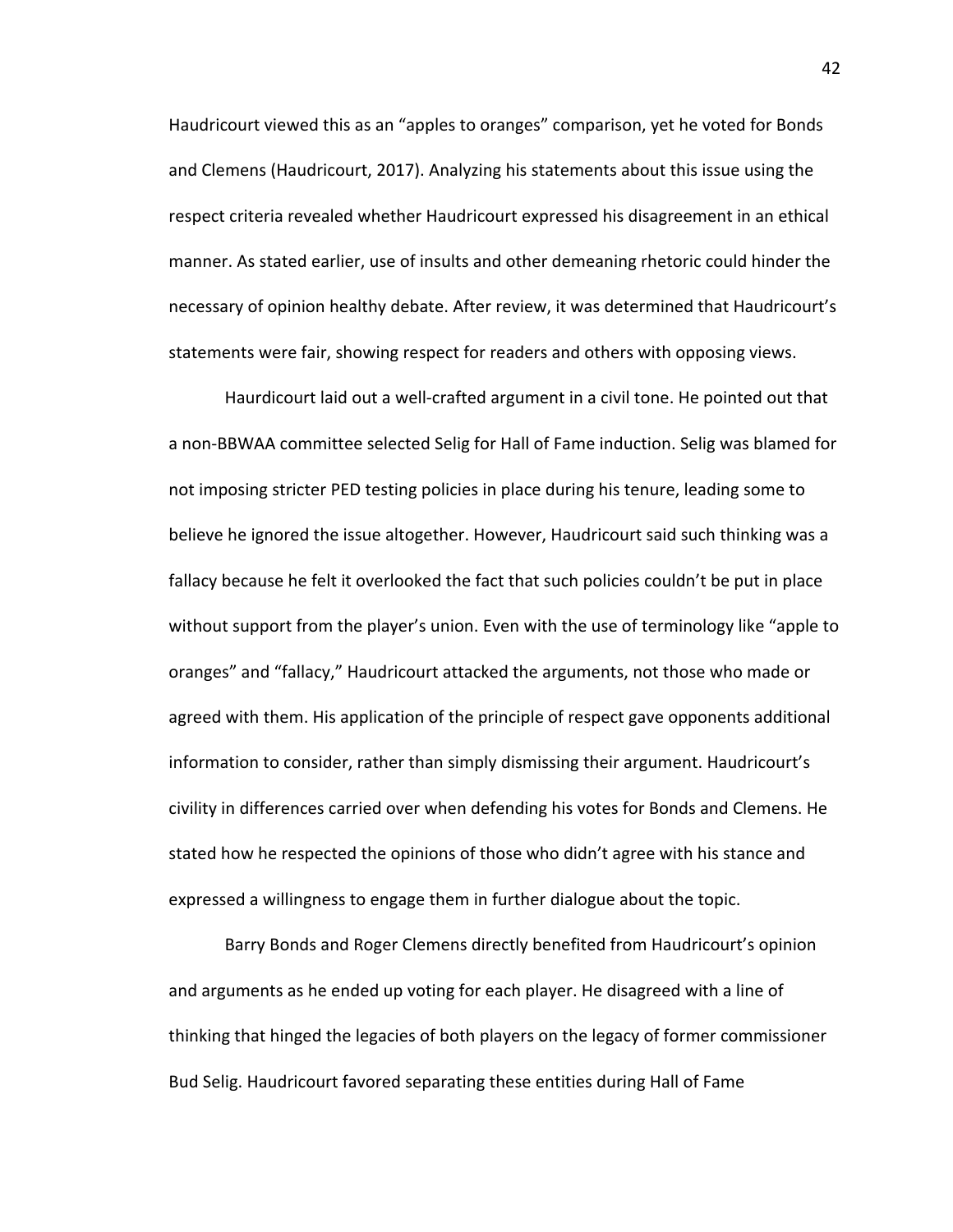consideration, allowing their career accomplishments to stand alone. Basing the legacies of Bonds and Clemens on the action or inaction of another would simply be unfair. The way Haudricourt presented and defended his arguments provided an excellent model for other writers to follow. His attacking of opposing arguments rather than the people who made or believed them created a civil tone with his disagreement, leaving little room for it to be received as an insult. His openness to continue considering opposing viewpoints was also exemplary because it showed he didn't assume to possess superior knowledge in every aspect of this complicated issue. Widespread application of these principles of respect between writers and audiences would help foster healthy discourse on a contentious topic.

## **Randy Miller, NJ.com**

"These voters figure Bonds is Hall of Fame worthy if the man who didn't do anything for years to stop the steroids era will get a plaque in Cooperstown...I see their point, but I'm not lowering my standards just because a committee of 16 is putting in Selig." (Miller, 2017)

Randy Miller was previously featured in this study when analyzing the sincerity of his claim about being convinced Bonds and Clemens were cheaters. As part of that claim, he, like Haudricourt, addressed the argument that Selig's induction justified allowing Bonds and Clemens to enter. Using the respect criteria, his comments addressing those he disagreed with were analyzed to determine if they gave the proper regard to those with differing opinions. This comparison between Selig, Bonds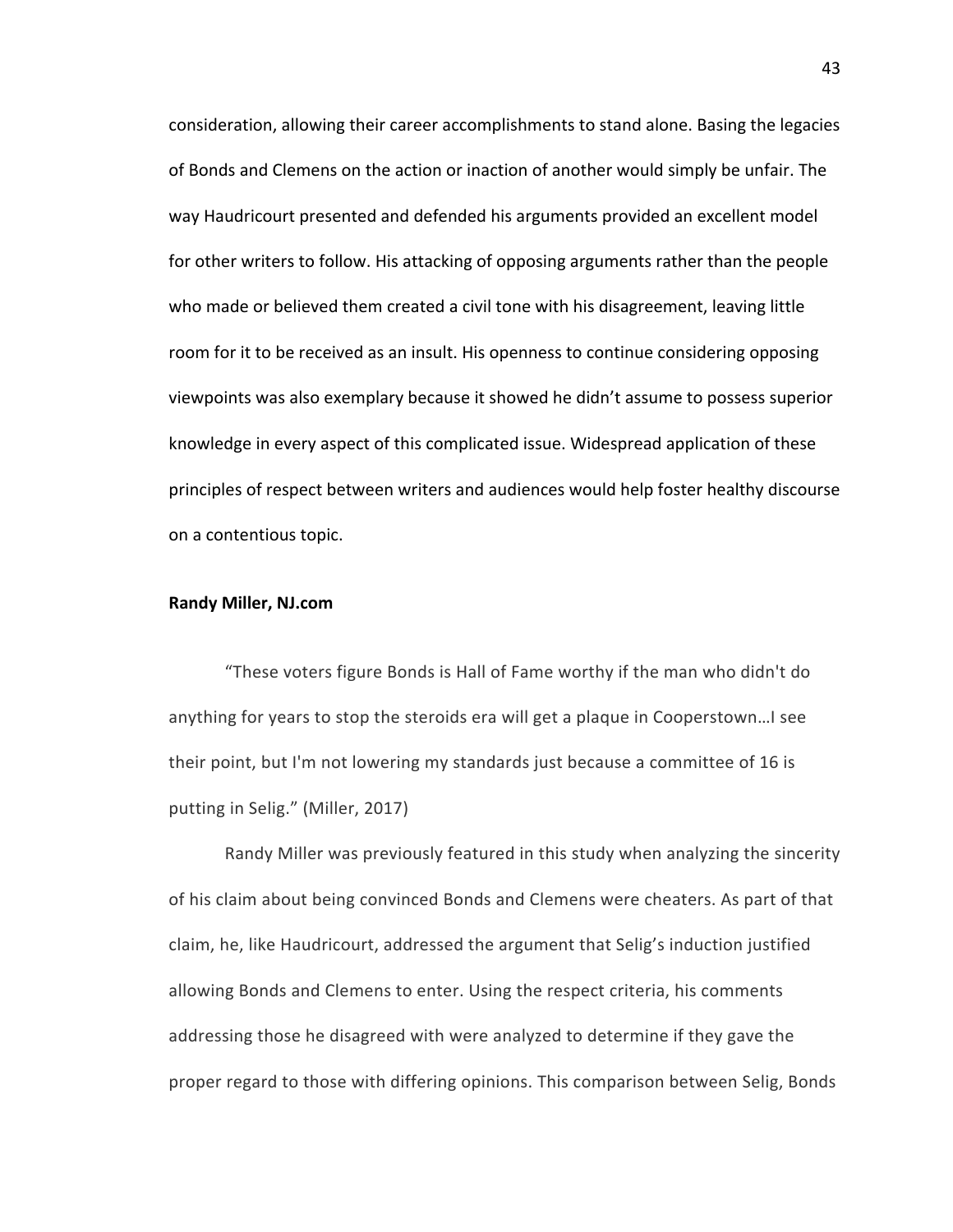and Clemens was clearly quite prevalent during the 2017 ballot year and reviewing how more than one BBWAA writer addressed it could offer further insight into how some in the organization handle opposing views. The opinions of these sports journalists shape how baseball history will be remembered and the mass communication of their words could greatly impact public perception. This study deemed Miller's comments fair as they showed respect for his opponents while explaining his view in a civil manner.

One of the key phrases in Miller's explanation that showed respect for his audience was "I see their point" (Miller, 2017). These words indicate that he saw value and merit in a different viewpoint. This was an important step in beginning healthy discourse as it showed Miller's willingness to acknowledge the viewpoints of those who disagreed with him. This step shouldn't be done under mere pretense or formality. The principle of sincerity must be applied when a speaker addresses an opposing viewpoint. Opposing comments that a speaker views as unworthy of consideration should be stated in a way that wouldn't be considered insulting. Beyond this, Miller specifically stated his disagreement with this viewpoint. He, like Haudricourt, mentioned that a separate committee voted in Selig, indicating his belief that the former commissioner's Hall of Fame induction was disconnected from the fate of Bonds and Clemens. This helped the audience better understand his opinion.

Miller's decision not to vote for Bonds or Clemens clearly hurt their chances of Hall of Fame entry. His arguments for why he wouldn't vote for them, or link their legacy with Selig, were clearly laid out in a respectful manner. Civil rebuttal and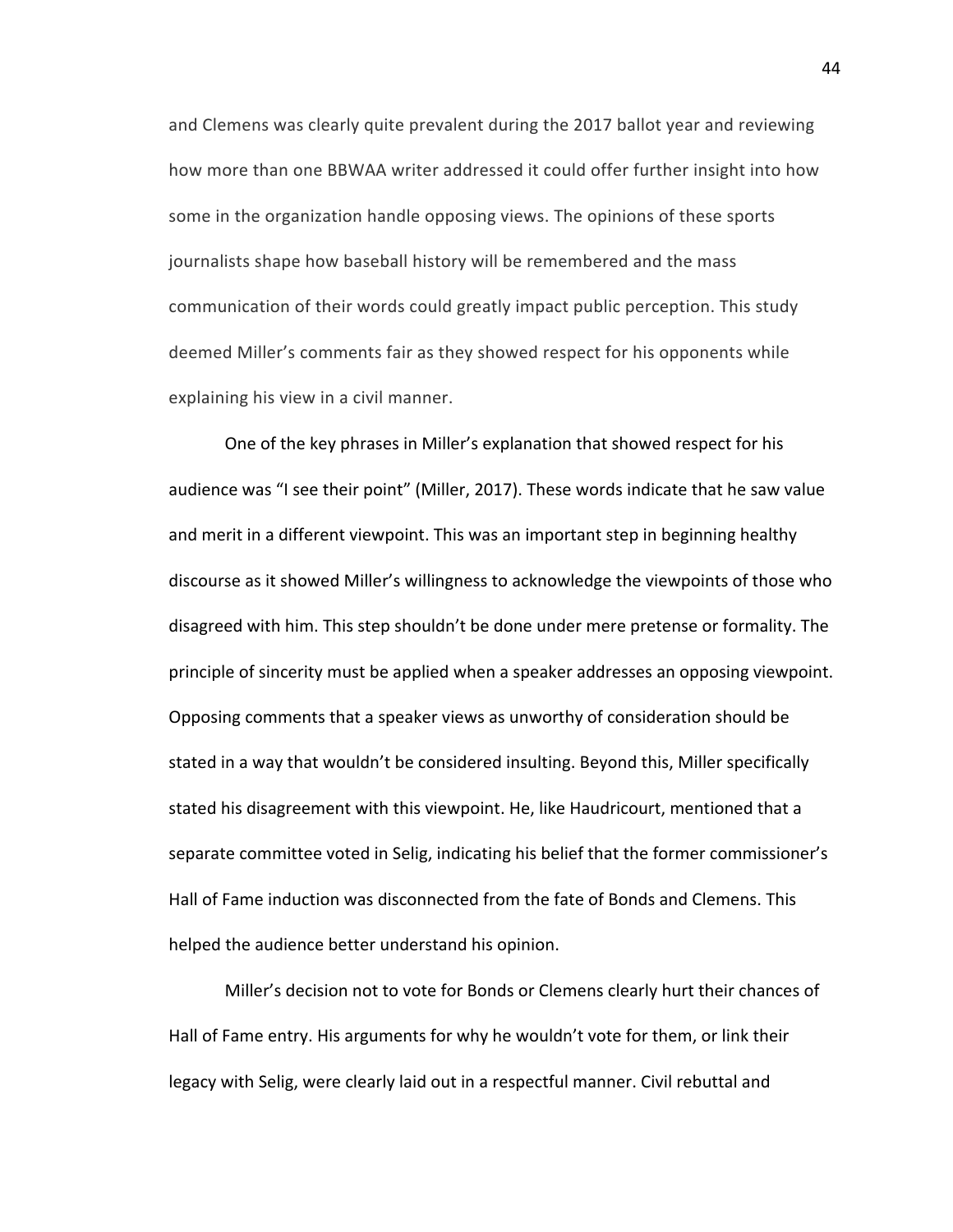exchange of differing ideas can help foster more discussion on a topic. The words of BBWAA writers also set the tone for how discussion on Hall of Fame voting will be carried out. Miller could've easily dismissed the concept of linking Bonds and Clemens to Selig. Instead, he took time to understand the logic behind an opposing view and offered a counterpoint that had a greater chance of being received by others because of its respectful presentation.

## **Respect Criteria Analysis: Key Takeaways**

The three writers analyzed using the lens of the respect criteria upheld the principle of this standard. At no point did they ever denigrate a potential opposing viewpoint. In fact, all the writers analyzed in this entire study showed respect for the audience. This was encouraging as it showed writers weren't attacking people with differing views on Bonds and Clemens. Widespread adherence to this principle was not surprising given the journalistic training of writers. Respect is foundational to healthy societal debate because it helps promote the exchange of ideas and allows people of any persuasion to consider new information.

# **EQUITY CRITERIA ANALYSIS**

The analysis of statements using the equity criteria was a key part of this study. This standard requires writers to ensure they properly explained their arguments with sufficient detail and context to help readers fully understand their point. As professional sports writers, their knowledge about the game of baseball and the Steroids Era likely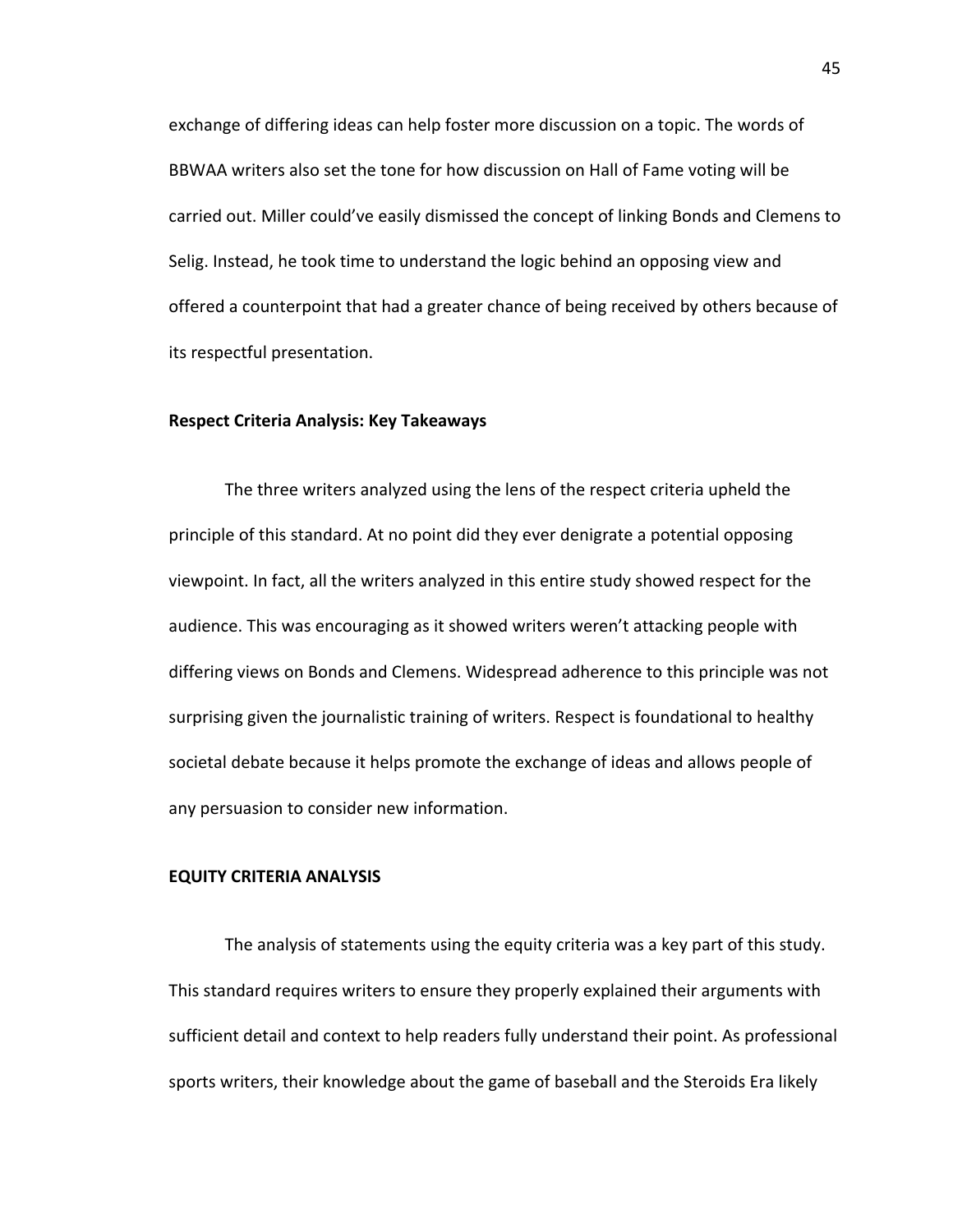went beyond the understanding of their readers. This knowledge gap could create confusion between the reader and writer, thus hindering the discourse process. One criteria component used for this specific analysis looked at whether the writer tried to provide any background information for readers to help them better understand their statements regarding Bonds, Clemens and the Hall of Fame. Some statements may require more detail than others, however it was important for writers not to assume all readers would understand each reference without the provision of some additional context. Another criteria component used in this section of the analysis reviewed if writers offered citation with the explanation of their context. This not only gave the writer's claims more credibility, but also provided a way for readers to do additional research on their own to better understand the issue.

#### **Nick Cafardo,** *Boston Globe*

"I've gone from voting for steroid users to voting for those I believe are Hall of Famers who can't be denied...I'm not saying I haven't added and deleted a few caveats along the way" (Cafardo, 2016).

The paraphrase above from *Boston Globe* writer Nick Carfardo depicted his evolution in thinking about voting for Steroids Era players, and touched on the way he categorized different players. As discussed earlier in this study when analyzing a previous Carfado quote, the Boston Globe writer believed that PED use in baseball was so widespread that it was virtually an even playing field. He voted for Bonds and Clemens largely because of their statistics and career accomplishments. Yet, he did not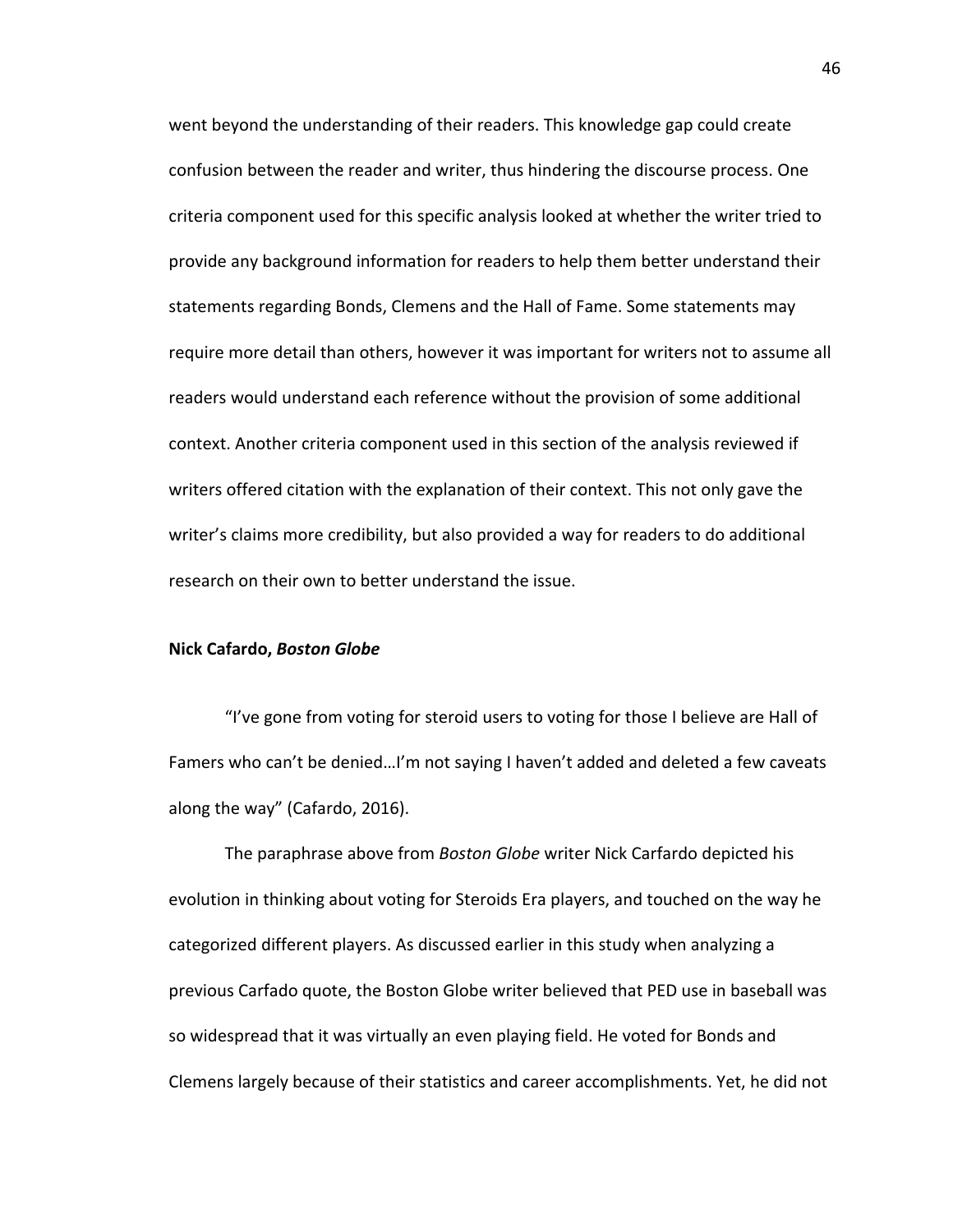vote for Manny Ramirez, who had great career statistics, but twice tested positive for a banned substance after the MLB instituted a comprehensive drug policy. Analyzing Cafardo's explanation for this using the equity criteria revealed whether he took helpful steps to explain his reasoning to the public. Even if writers cannot go too far in depth because of content constraints or other factors, readers should at least be able to walk away with a basic premise of their argument. It was determined that Cafardo did indeed provide sufficient context, thus his statements were ruled fair.

Cafardo made it clear why he viewed the career of Manny Ramirez differently than the careers of Barry Bonds and Roger Clemens. His decision not to vote for Ramirez was based on the former outfielder's "multiple offenses after testing was in place" (Cafardo, 2016). Ramirez's two failed drug tests were blatant and indisputable evidence of disregard for league policy. Cafardo clearly saw the speculation surrounding Bonds and Clemens as less obvious, and their unparalleled success led the writer to see them as the best of generation at their positions. It could have been helpful for Cafardo to cite specific sources about Ramirez, yet, his career was well-known at the time and many readers would've likely been familiar with his positive drug tests. Thus, the *Boston Globe* writer had given readers sufficient information to explain his reasoning and allow them to accept or reject it as they desired.

Bonds and Clemens each received a Hall of Fame vote from Cafardo. His view of them as great all-time players and the fact that they didn't have indisputable evidence of breaking league policy like Ramirez led to them both getting checked on his Hall of Fame ballot. Cafardo's sufficient application of the equity principle reiterated the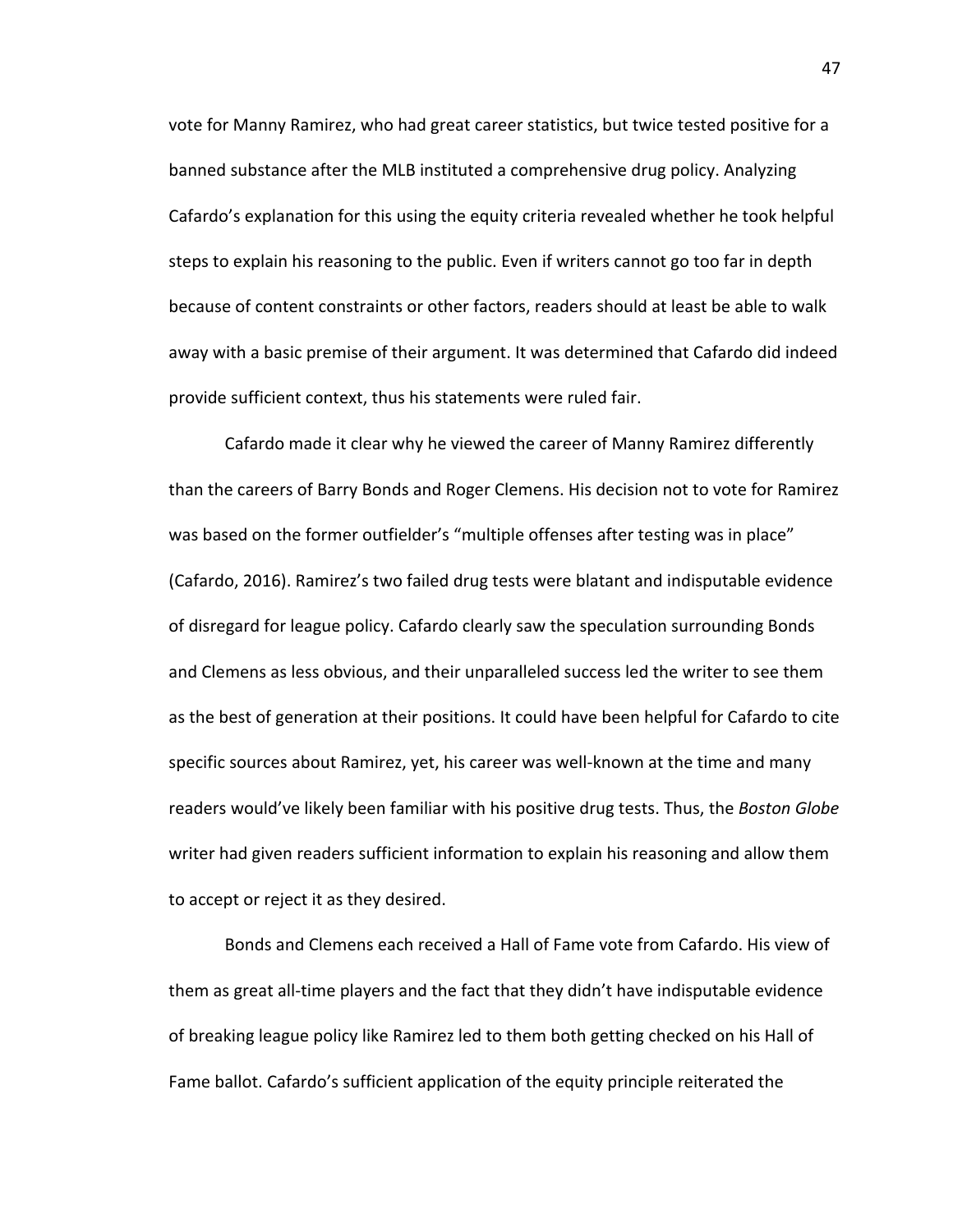importance of how BBWAA writers explain their voting decisions. Had he not offered context and explained the differences he saw in the careers of Bonds and Clemens and then Manny Ramirez, the reader might have thought he was applying an unfair standard. Some readers might have felt his reasoning was unfair regardless, however, at least they were given an explanation with which they could choose to agree or disagree. Because Cafardo properly applied the equity principle, it helped readers be equipped with the information needed to engage in further discourse about the issue.

## **Ken Davidoff,** *New York Post*

"All should be forgiven - even those like Selig who violated the collective bargaining agreement  $-$  three times  $-$  in the interest of best presenting the game's history" (Davidoff, 2017).

Ken Davidoff of the *New York Post* again brought the Selig issue front and center in his claim about how the Hall of Fame has viewed rule breakers over the years. Like several others in this study, Davidoff felt that Bud Selig's Hall of Fame induction should've paved the way for BBWAA writers to vote for Bonds and Clemens. While other writers had previously alleged that Selig's lack of league oversight contributed to widespread PED use, Davidoff accused the former commissioner of collusion to suppress player salaries while he owned the Milwaukee Brewers. This claim steered the conversation about Selig in a new and interesting direction, but it was important to examine whether Davidoff properly explained it for readers. First off, such a claim about Selig needed to be independently verified. Also, Davidoff had to properly explain the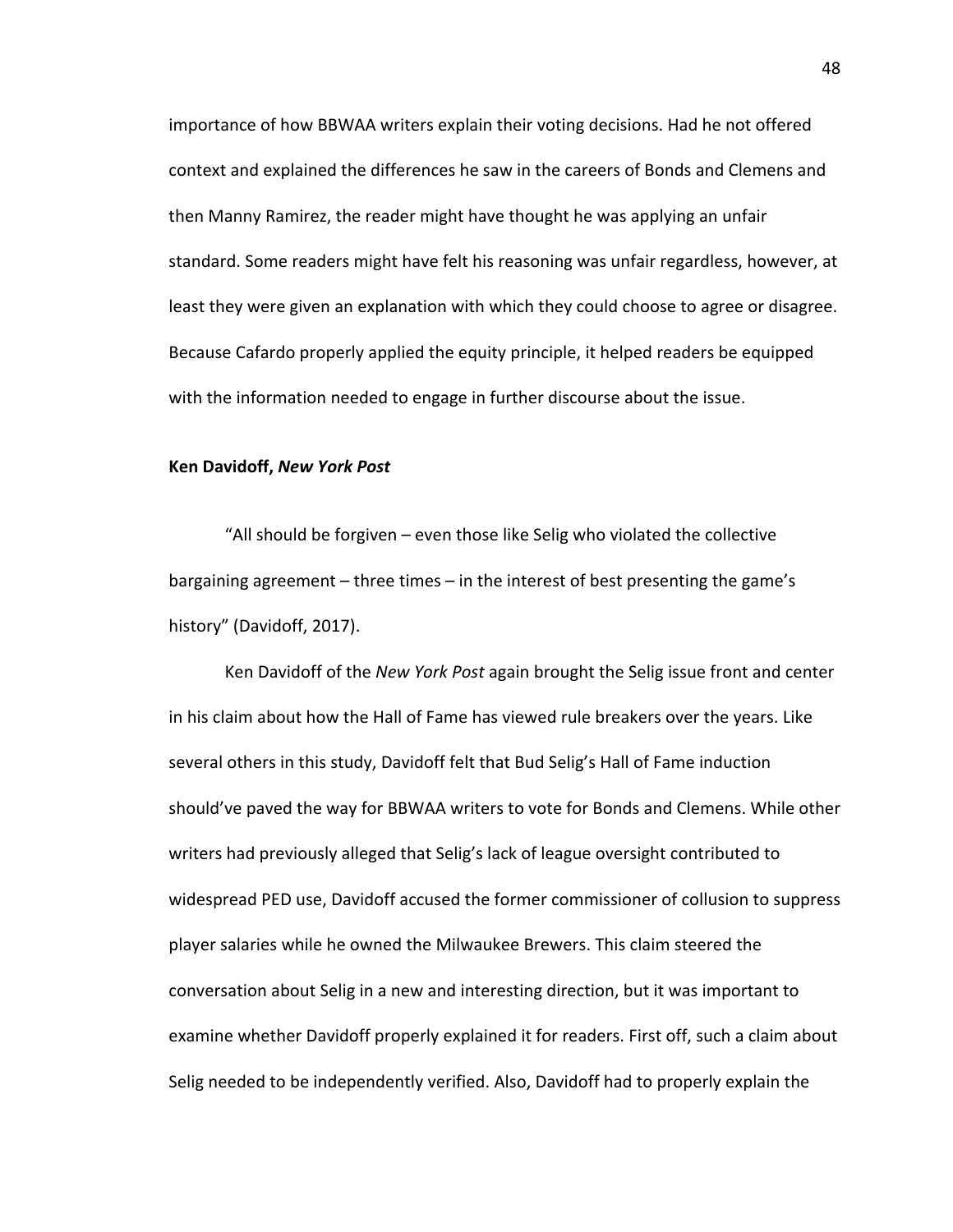connection between Selig's alleged misdeeds and the fate of Bonds and Clemens in the Hall of Fame. Analysis of Davidoff's claim and the surrounding context led this study to rule his comments as fair.

When Davidoff first mentioned Selig's alleged connection with collusion, he did so with a hyperlink to a previous article he had written about a year before, titled "The hypocrisy of sending Selig, but not PED users, to Hall of fame" (Davidoff, 2016). In it, he stated that an independent arbitrator had ruled that Selig and all the other team owners had worked together to suppress the salaries of free-agent players from 1985 to 1987. He didn't cite any specific sources to verify this, which was a missed opportunity. However, as a sports journalist for a reputable organization, the chances of him spreading false information are slim as it would likely cost him his job and leave the New *York Post* vulnerable to libel charges. Regardless, independent searching found a 1989 Los Angeles Times article reporting how arbitrator George Nicolau had found owners guilty of colluding during the winter of 1985-86, and was reviewing similar cases from subsequent years. Selig, who was owner of the Milwaukee Brewers and head of the Player Relations Committee at the time, was quoted in the article respecting the arbitrator's finding, saying "the current system of player compensation requires substantial change" (Newhan, 1989).

Davidoff connected Selig's history of collusion with an argument previously examined in this study comparing the Hall of Fame to a museum representing the good and bad parts of the game's history. He saw Selig's induction as a sign that the Hall of Fame could except inductees who had previously broken rules. In Davidoff's 2016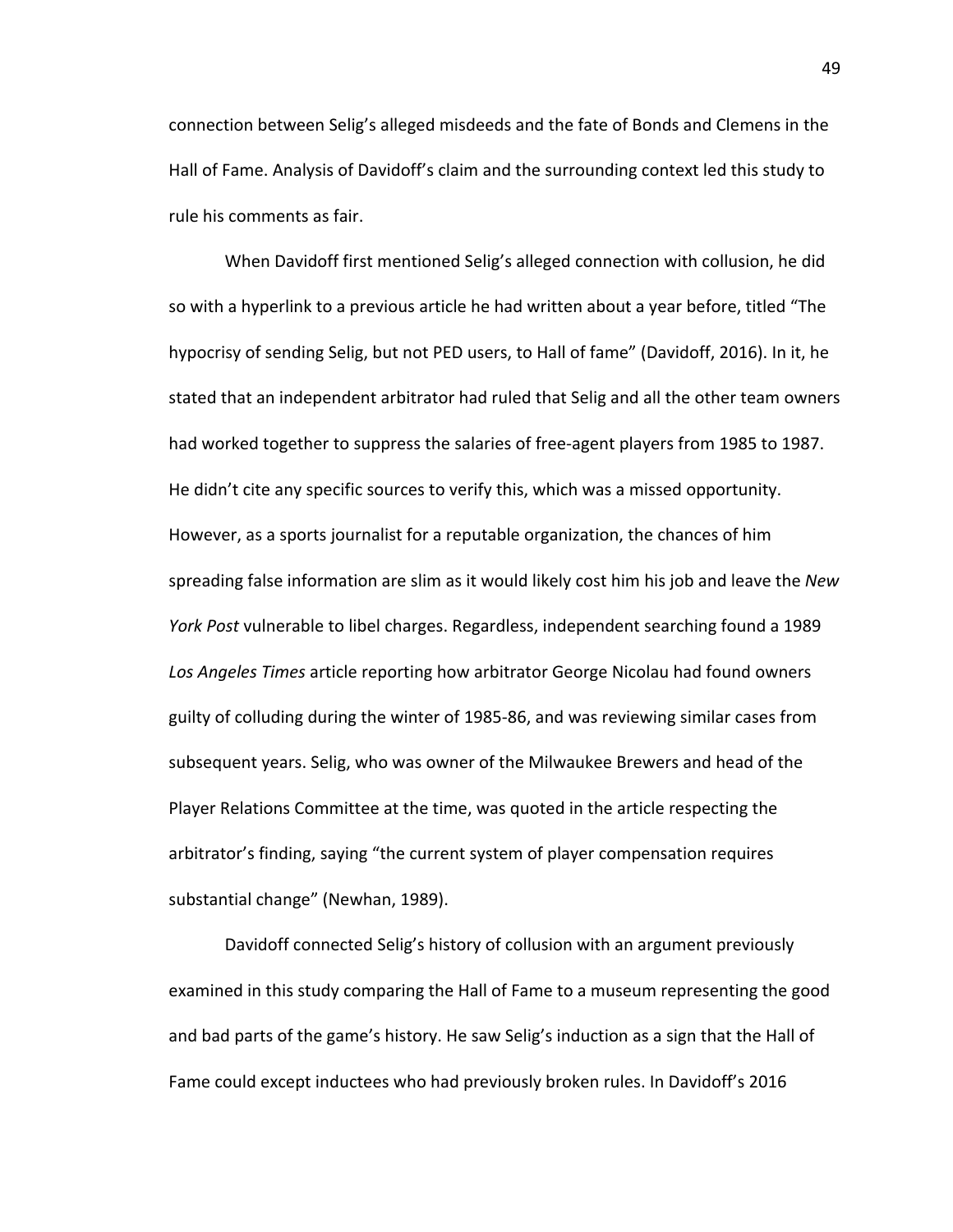article, he quoted Selig as saying "baseball is a metaphor for life...isn't life, even in museum form, best when presented warts and all?" (Davidoff, 2016) Beyond making a compelling argument, he gave readers plenty of information to understand his view and decide their opinions for themselves. Citation of his previous article on the same topic provided the reader more detail on his main argument about the connection between Selig, Bonds and Clemens. Like other writers analyzed in this study, some readers might disagree with the principle of Davidoff argument. However, it would be hard to argue that he failed to provide enough information for others to understand his opinion.

The Hall of Fame hopes of Bonds and Clemens would greatly benefit from more BBWAA writers taking similar views as Ken Davidoff. Reasonable suspicion of steroid use has been the main barrier for both players entering Cooperstown. Further debate should be encouraged on comparing Bonds and Clemens with Selig because several questions remain. Should the acceptance of one person's wrongdoing justify the alleged wrongdoing of others? Did Selig's collusion impact the game the same way as alleged PED use? Do or should the overall positive accomplishments of Bonds, Clemens and Selig outweigh any potential negative impact they've had on the game? The answers to these questions fall outside the scope of this study. However, discussion about the equity, or lack thereof, for consideration of different Hall of Fame candidates is important. Continued analysis of whether writer rhetoric about this topic provides readers with the information needed to draw their own conclusions.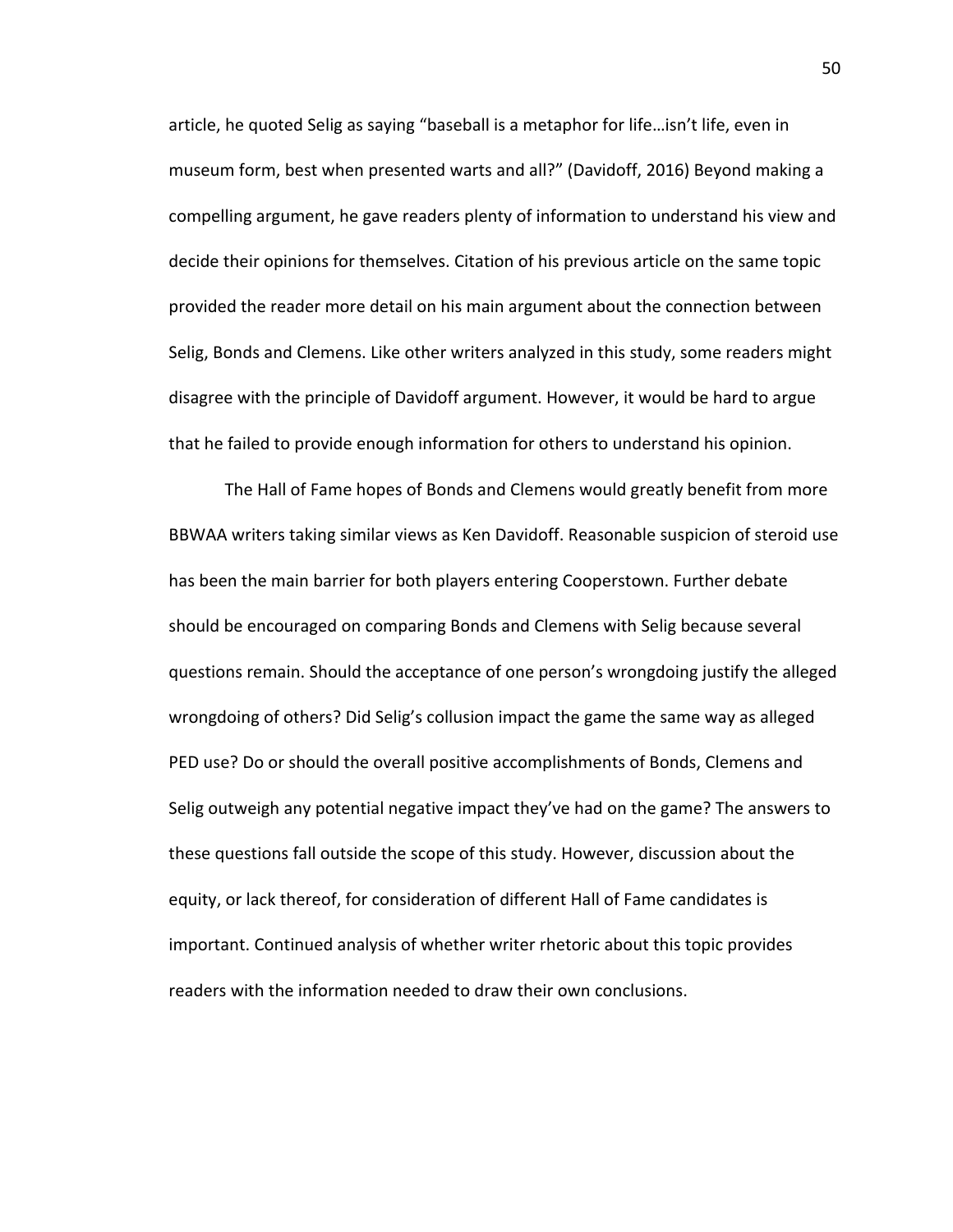#### **Ron Kroichick, San Francisco Chronicle**

"It's a murky process to identify likely PED users, obviously, but I go by the standards of a civil trial  $-$  if there's a "preponderance of evidence," I won't vote for a player." (Ron Kroichick – Chronicle Staff, 2017)

Ron Kroichick was among the several *San Francisco Chronicle* sports writers who wrote a group article about their 2017 ballots. He addressed why he didn't vote for Barry Bonds or Roger Clemens in the last sentence of his quote, referencing how suspicion of their PED use met the standard of preponderance of evidence in a civil trial. Introduction of this concept seemed very helpful to both Kroichick and readers as it offered a more defined standard to determine the fate of PED-linked players that the current BBWAA voting rules lack. This study sought to analyze whether Kroichick explained this standard to the public so they could fully understand how it might apply to Hall of Fame voting. Per the previously stated guidelines for the principle of equity, it was expected that some form of citation be used to help clearly define the concept of preponderance for readers. This study deemed Kroichick's claim as foul because he failed to take the best measures to ensure readers could understand his main point.

Kroichick never actually explained the concept of preponderance of evidence for the reader. All he said was that it was the standard of a civil trial. Beyond this, the reader would've needed to already understand this legal concept, or they would've been forced to search for it on their own. Law.com defined preponderance of evidence as a standard for non-criminal cases in which the judge rules in favor of the side presenting evidence most aligned with the probable truth. When applied to the

51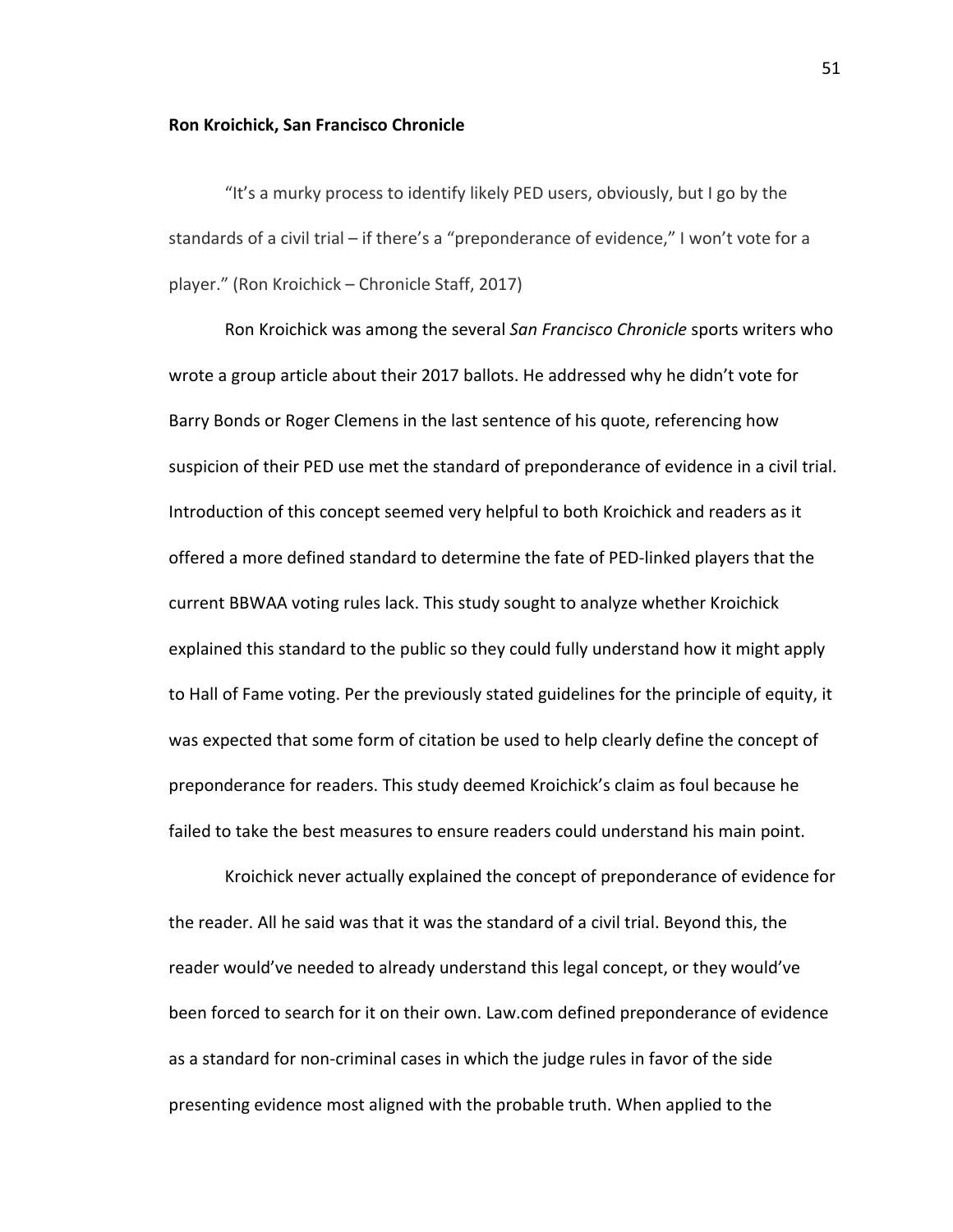suspicion of PED use by Bond and Clemens, the Mitchell Report and public investigations certainly point to a high probability that both were guilty and violated the character clause. However, Kroichick failed to present all the needed information for readers to make that logical connection after reading his ballot explanation. Further reading into the definition of preponderance of evidence revealed that the exact meaning of the term was "somewhat subjective," (preponderance of the evidence, law.com). This was an important disclaimer that should have been disclosed to readers.

It can seem as if many writers and some fans use some form of the standard of preponderance of evidence when assessing the careers of Bonds and Clemens. All writers and readers must make their own conclusions based on whatever standards or principles they deem necessary. However, readers didn't get all the necessary facts allowing them to properly understand and contribute to the discourse found in Kroichick's ballot explanation. The short format used by him and several other *San Francisco Chronicle* writers left little room for more detail. Three sentences were not enough to explain Kroichick's ballot decisions, and connect technical legal terms to the concept of Hall of Fame voting. This lack of detail failed to meet the standard of creating equity of understanding between the writer and audience, which hinders discourse.

# **Dan Shaughnessy, Boston Globe**

"Manny tested positive twice and Clemens and Bonds were all over the Mitchell report while Bagwell and Rodriguez are mere victims of whispers, body changes and unexplained power surges." (Shaughnessy, 2016)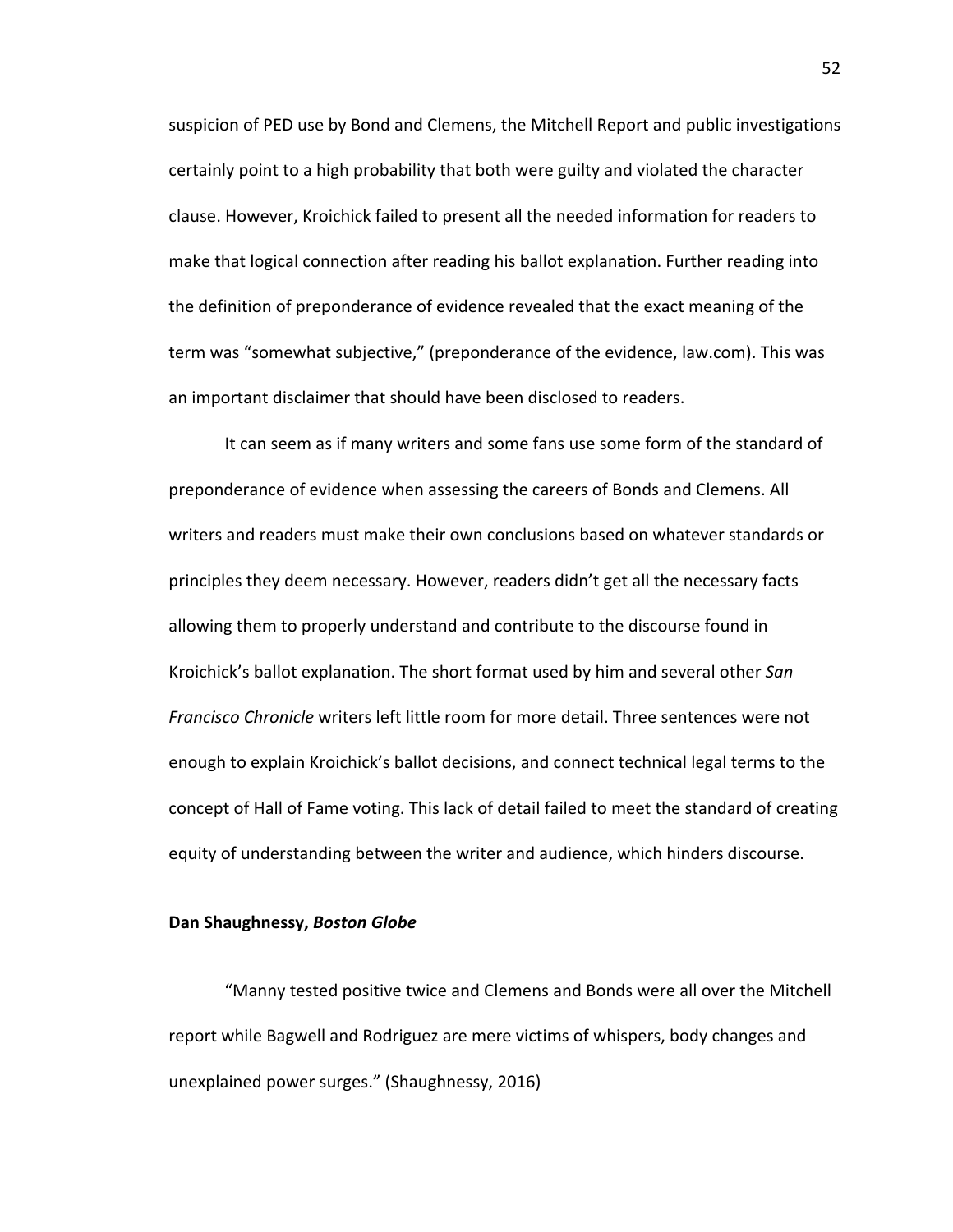Dan Shaughnessy was also among the several *Boston Globe* writers who pooled their articles together. Unlike the San Francisco Chronicle's group article referenced in this article, Shaughnessy and his colleagues were given more space to write full articles. A constant theme throughout his article was how he decided to stay on a wall, which represented resistance to voting for suspected PED users. Like several other BBWAA writers, he made differentiations between the suspicions of Bonds and Clemens compared to other players. His logic lumped the two with the same culpability of Manny Ramirez, who was caught cheating twice. The nail in the coffin for Bonds and Clemens was apparently the fact that both were all over the Mitchell Report (Shaughnessy, 2016). This study analyzed whether the presentation of this fact was sufficient explanation for readers to properly understand his reasoning. After review, it was determined that Shaughnessy's claim was foul as it failed to provide the context needed to fully help the audience understand the issue.

Shaughnessy stated a well-known fact about Bonds and Clemens and their connection to a comprehensive report linking them with steroid use. Many baseball fans interested in the Hall of Fame would likely understand a reference to the report and its significance. However, what was missing from Shaughnessy's explanation was any information about how specifically Bonds and Clemens were mentioned in the report. This would go beyond the mere mention and allow the reader to better understand the significance of appearance of a player's name in this report. As stated earlier, Clemens was mentioned more than 80 times in the filing (ESPN.com, 2007). Readers would've greatly benefitted from additional details clarifying Shaughnessy's standard of suspicion.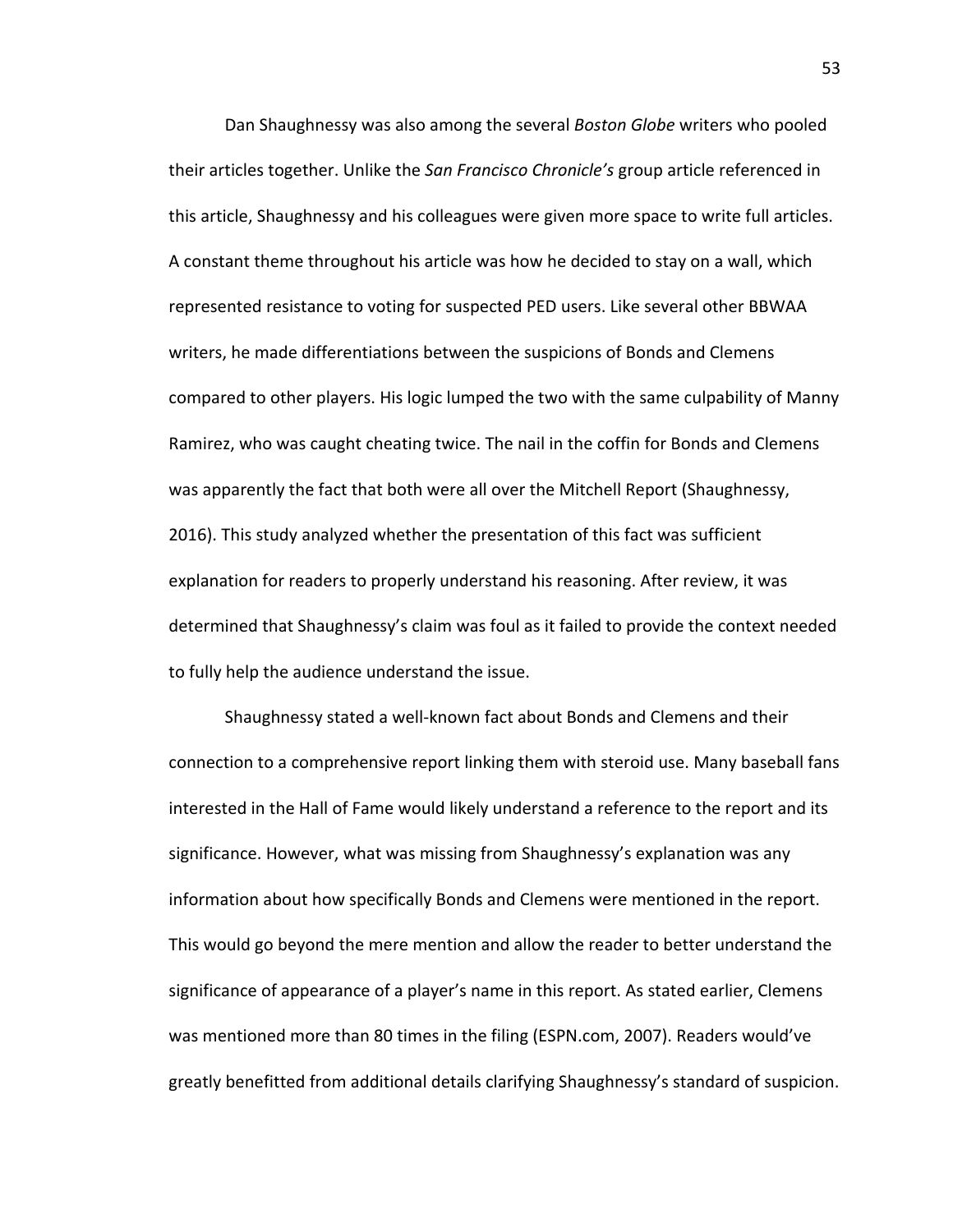For writers like Shaughnessy, the suspicion surrounding any player linked to the Mitchell Report will continue to warrant an unchecked box next to their name. They have every right to take this stance and significant amounts of surrounding evidence is on their side. However, when communicating their positions publicly, it is important that BBWAA writers go beyond surface level details and provide as many specifics as possible to help the reader best understand their position. Had Shaughnessy offered any further information about the connection of Bonds and Clemens to the Mitchell Report, it would've strengthened his argument and helped the reader be convinced that he had established a reasonable standard of steroid suspicion.

### **Equity Criteria Analysis: Key Takeaways**

Adherence to the equity principle was a struggle for the writers analyzed in this section and the entire study. Some like Nick Cafardo and Ken Davidoff provided plenty of background information needed to help the public understand the reasoning behind their ballot decision. Yet examples like Ron Kroichick's article were common among the writers analyzed in this study. He stated the connection of Bonds and Clemens to the Mitchell Report as the reason he refused to vote for either player. However, Kroichick failed to describe how the report implicated either of the players in wrongdoing. Many readers might understand the reference, yet it would've been helpful to explain how both players were accused in that report, especially since it was a key determining factor in Kroichick's decision. Equity might be the most important principle in the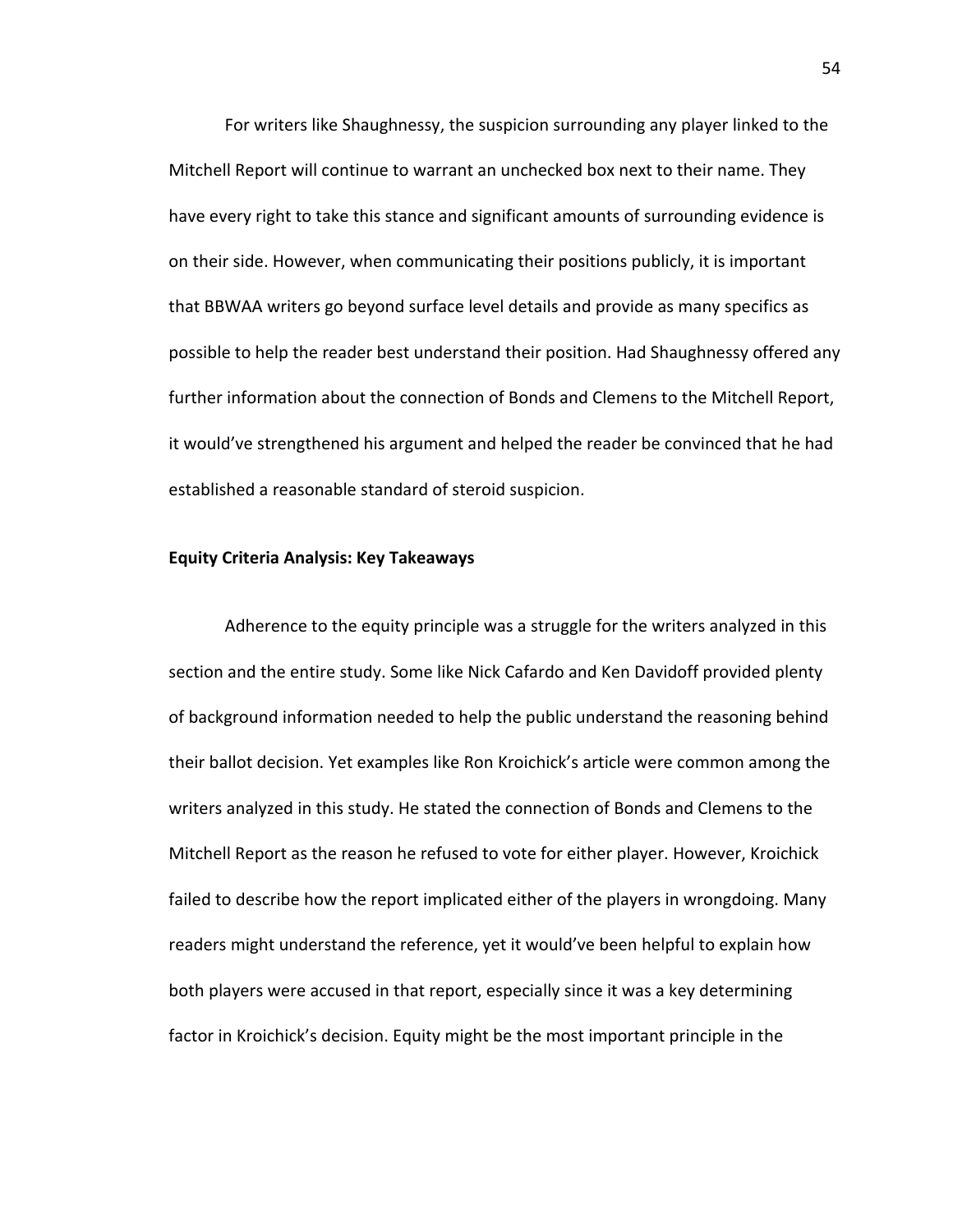dynamic between the writer and readers because the public can't consider a persuasive claim without being given the proper information to understand it.

## **SOCIAL RESPONSIBILITY CRITERIA ANALYSIS**

The final criteria for this study reviewed whether BBWAA writers followed the ethical principle of social responsibility in their ballot explanations. Journalists are expected by trade to provide needed information to the public in a way that is beneficial, not harmful. To maintain a healthy discourse with free exchange of ideas, BBWAA writers were expected to present information in a way that wouldn't be misleading to readers. Tactics like leaving out important information to frame an issue to better align it with a preferred viewpoint would be an unethical way for writers to persuade the public. It would rob them of the opportunity to fully understand and engage in dialogue about a topic in a meaningful way. Another standard this study examined was whether writers used inflammatory rhetoric to boost their position or challenge another. Insults against or minimization of opposing views could damage a reader's psyche and perhaps cause them to withdraw from discourse on baseball and steroids. 

### **Ann Killion,** *San Francisco Chronicle*

"I never vote for more than four or five players, always vote for Lee Smith and Time Raines, changed my mind on Edgar Martinez this year and still don't vote for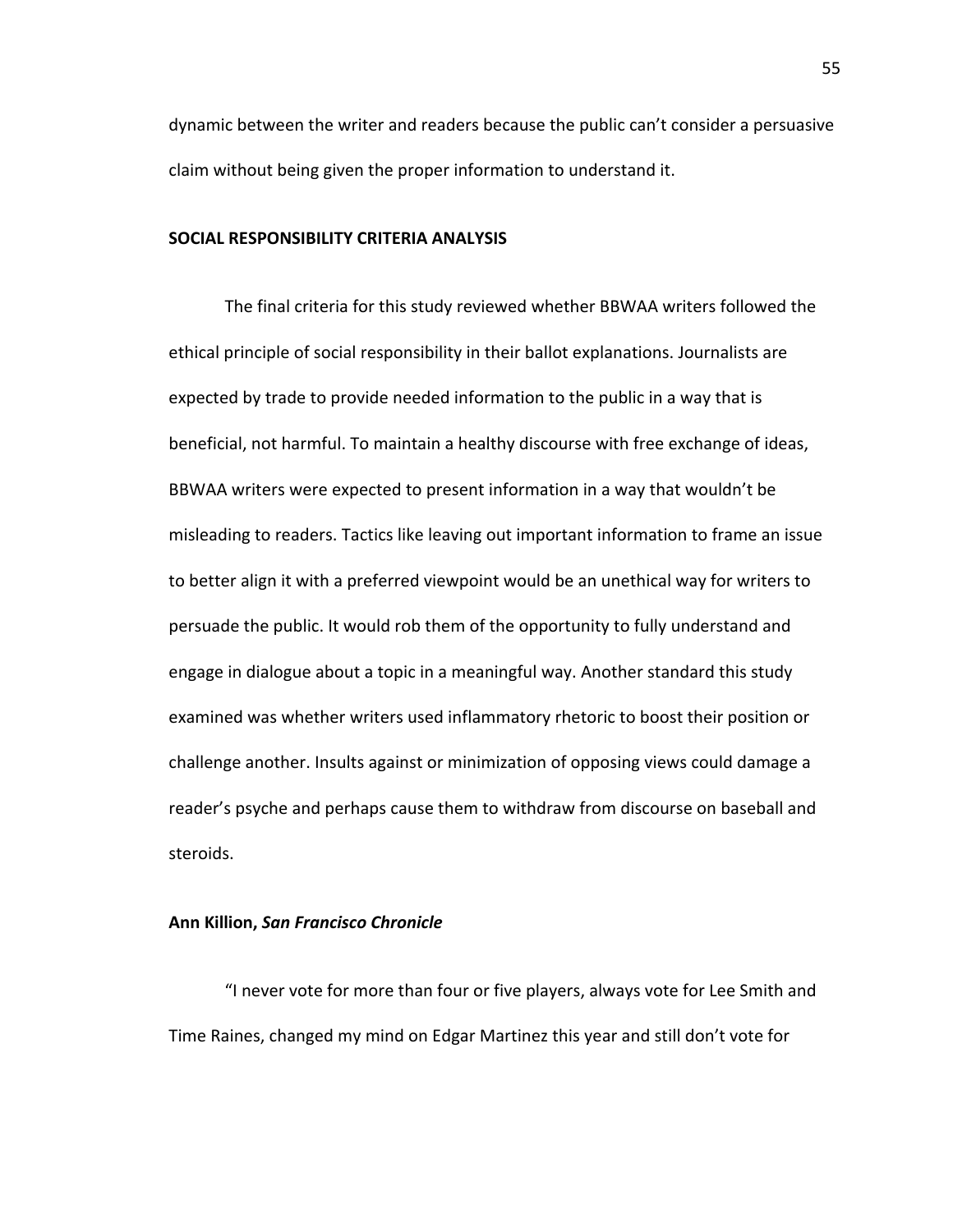players with clear evidence and history of steroid use." (Ann Killion – Chronicle Staff, 2017)

Killion's ballot explanation won the award for being the shortest analyzed in this study as it was literally one sentence. In her explanation, she stated her preference of only voting for three or four players at most on her ballot. After listing the three players she voted for, she commented on her reluctance to vote for players with supposedly obvious connections to steroid use. While she didn't address Bonds or Clemens directly in her explanation, her non-vote for them and the fact that both players have faced heavy suspicion of PED use make it likely that they were included in the latter end of her comment. Nothing she said was particularly insulting, demeaning, or hurtful to those with an opposing view. This study looked at whether the way she presented the issue was misleading. After review, it was determined that Killion failed to present the issue in a responsible way, and her comments were marked foul.

Killion's comment was very short and broad. In referring to players facing steroid guilt, she never offered any definition of what is clear evidence of PED use. She could've referenced being listed on the Mitchell Report, failure of a league drug test, or any number of specific situations pointing to suspicion of PED use. The reader would be left to guess her standard of clear evidence. Not clarifying this standard was misleading as it could've led some readers to believe that suspicion automatically equaled guilt. Killion's comments created confusion, falling short of the standard of being beneficial to the audience.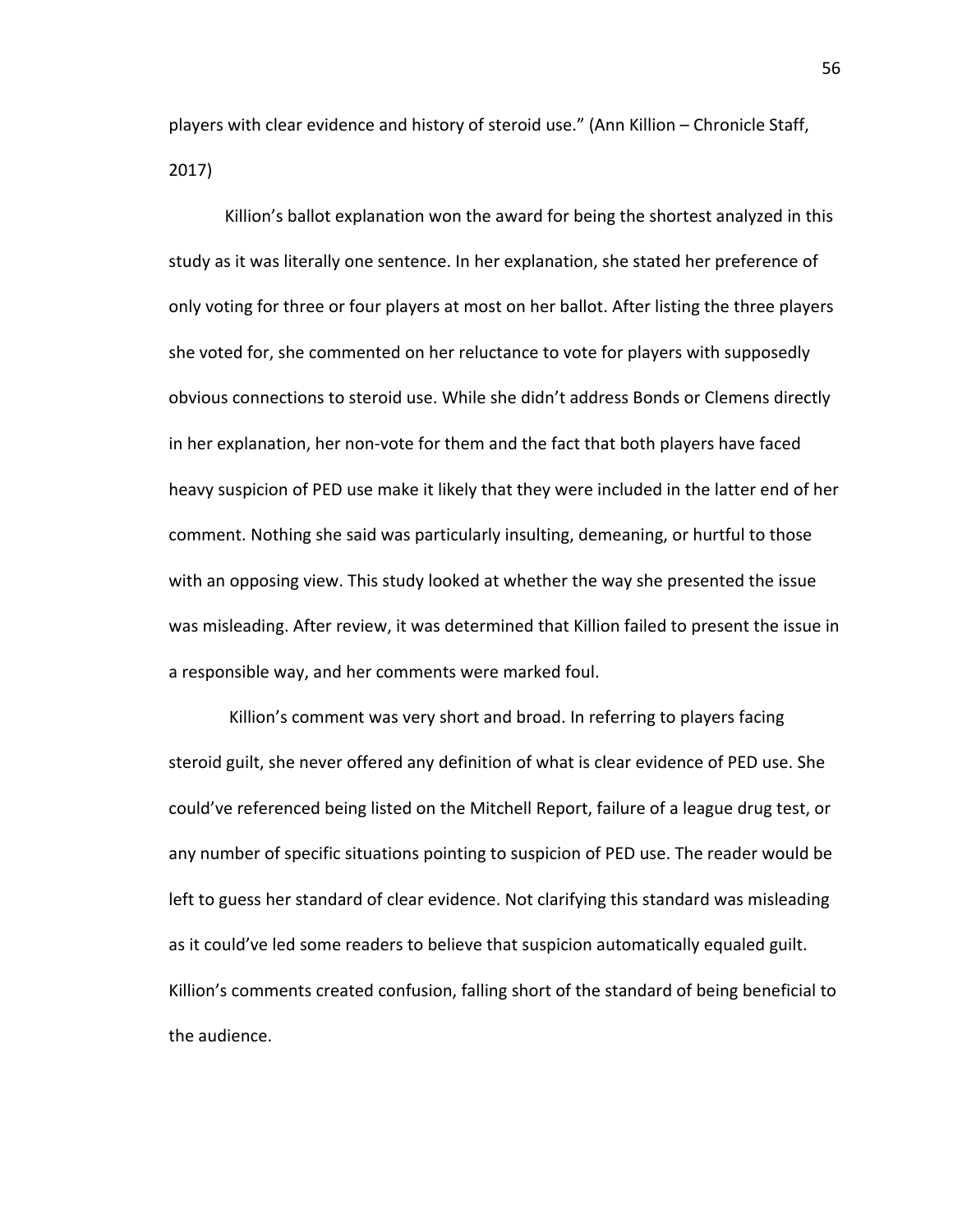Aside from not being marked on Killion's Hall of Fame ballot, Bonds, Clemens and other players facing steroid accusations seemingly weren't given the necessary consideration in the writer's comment. Implying guilt without detailed explanation fails to give the public a full picture of the issue needed to engage in the debate and eventually come to a conclusion. She likely had more supporting evidence to back her position, but one sentence was not enough to properly present her point of view. Such short form ballot explanations do little good for the writer, reader, and the overall discussion about the issue.

### **Jon Morosi, MLB.com**

"But rather than surmise who used  $-$  because an educated guess is all we have in some cases  $-$  it's most reasonable to vote for the players who truly excelled in a flawed era...Bonds, Clemens, Bagwell and Ivan Rodriguez did that." (Morosi, 2016)

Jon Morosi of MLB.com made a similar differentiation as several other writers in this study between players who failed league drug tests and those who didn't, but were still suspected of PED use. While he mentioned mounting evidence against Bonds and Clemens he also pointed to the uncertainty about which players took steroids. It was from this viewpoint that Morosi decided to vote for players who excelled above their peers during their time in the league. Morosi presented his position without resorting to inflammatory or insulting rhetoric. Thus, this study sought to answer whether he presented his position in a misleading manner. As with Ann Killion, there was an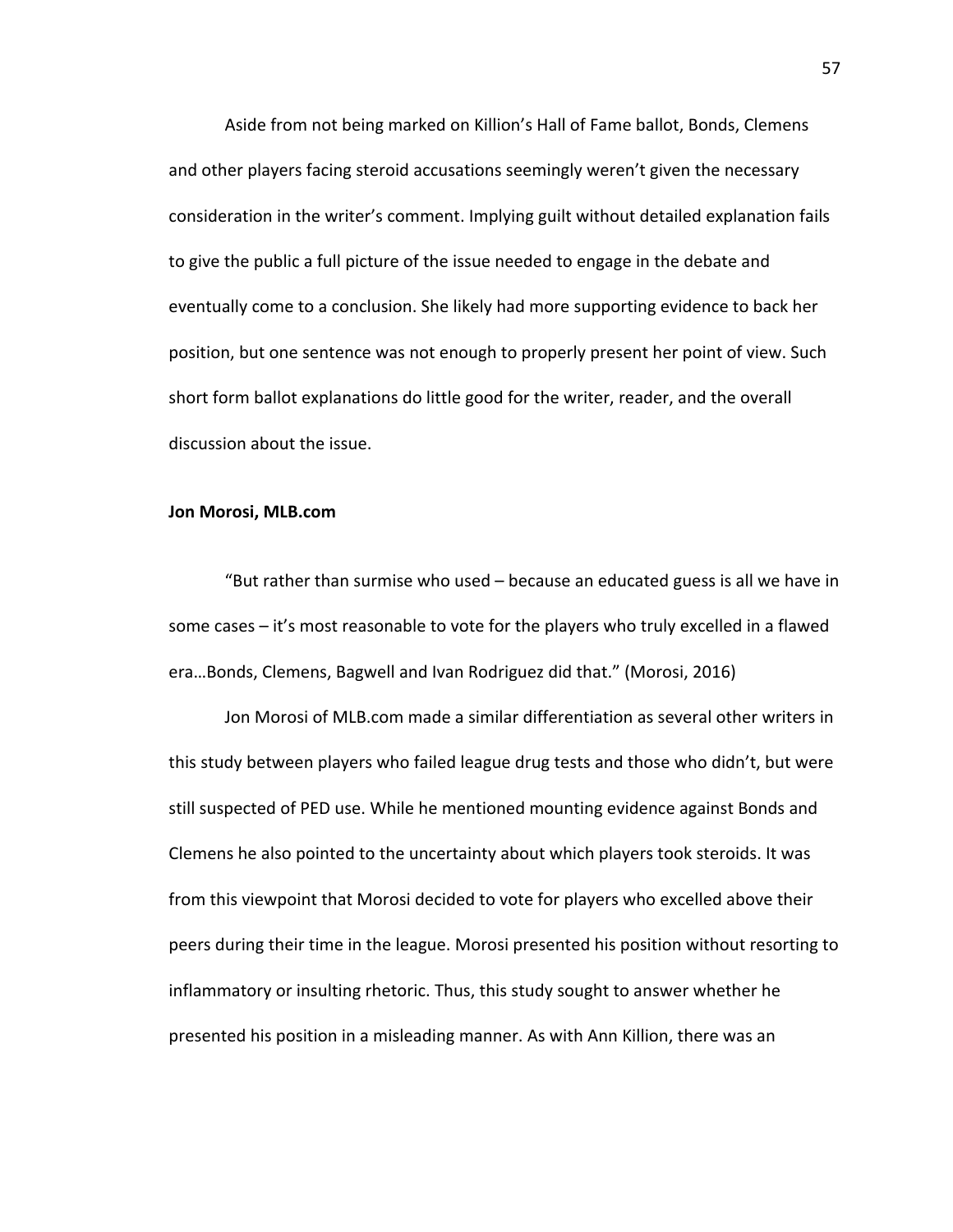expectation that Morosi provided a full picture of the issue for the reader. After review, it was determined that the comments of the MLB.com writer were fair.

Beyond being more thorough, the one thing Morosi did that Killion didn't was present a more balanced view of the issue surrounding Bonds, Clemens and PEDs. He acknowledged that both players faced plenty of evidence pointing to their guilt. Yet, he also made it clear that there was still a significant amount of uncertainty about which players did or didn't cheat. He presented a more realistic picture of the issue that left plenty of room for readers to decide on their own which viewpoint they would adopt about both players. An argument could be made that assuming guilt, or innocence without all the facts would be irresponsible. Morosi never said Bonds and Clemens weren't guilty. He just said he wasn't completely sure, thus, he based his vote on their career accomplishments.

Bonds and Clemens clearly benefited from Morosi's opinion. However, the writer's balanced presentation of the issue was also helpful to readers as it gave them a full picture of the issue. Ideally, it would've been nice for Morosi to specify even further which aspects he felt were clear and unclear about the suspicion facing Bonds, Clemens and other players. However, Morosi sufficiently expressed the internal debate that all BBWAA face when preparing ballots. Communicating that to the public allows them to begin to wrestle with the certainty and uncertainty of available information regarding certain players during the Steroids Era. In the end, they have to come to their own conclusions. Yet, this could only be possible if they are first given a balanced perspective on the issue.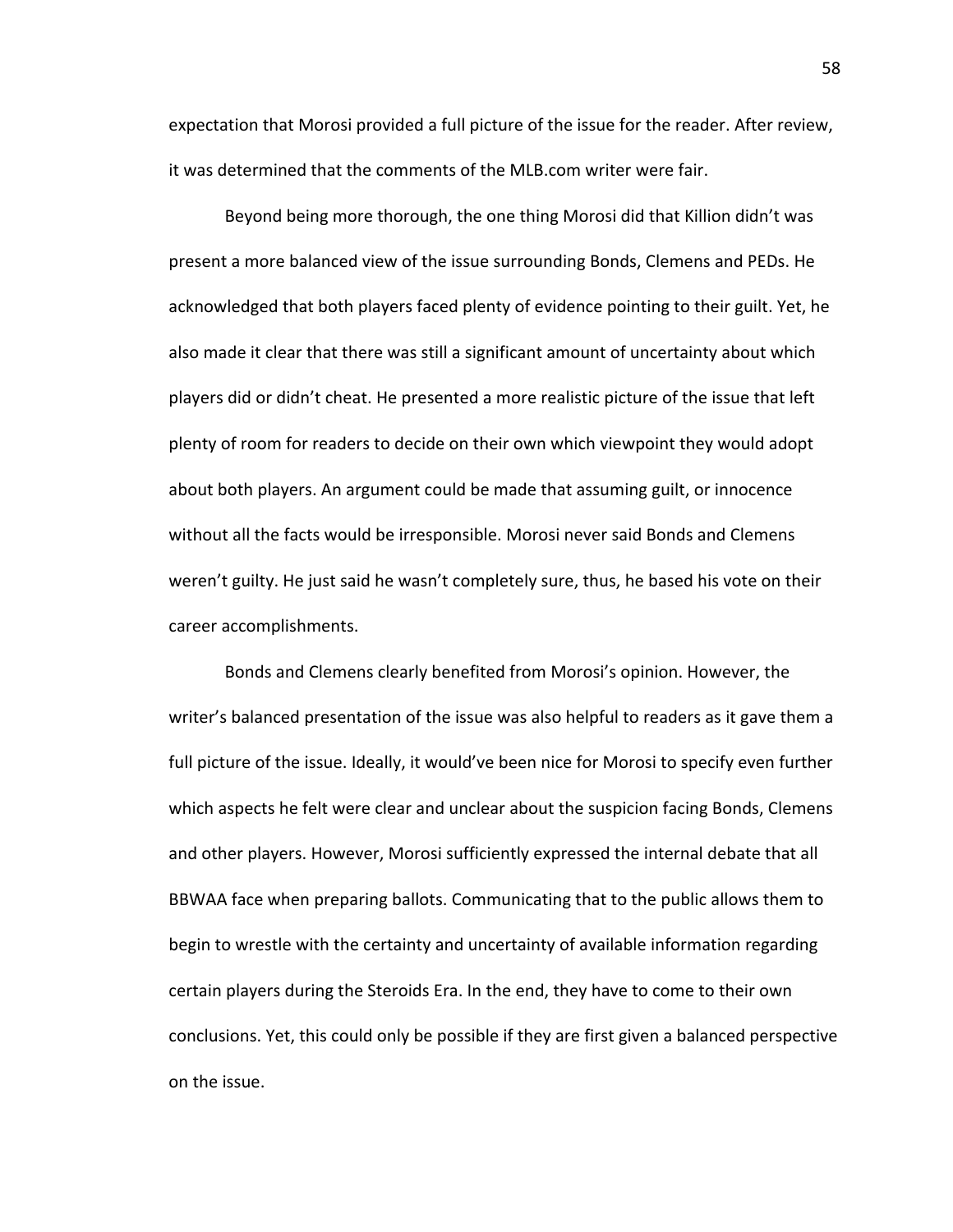#### **Social Responsibility Analysis: Key Takeaways**

None of the writers analyzed in this study appeared to intentionally harm or mislead the public with their statements. However, Ann Killion of *San Francisco Chronicle* made a claim about her decision to exclude Bonds and Clemens from her ballot that assumed their guilt, when the topic is still up for debate. Left with her short explanation alone, the public wouldn't get a full description of the issue. This example shows how one decision to omit important information can be detrimental to readers. While it may have been a rare occurrence compared with the other claims made in this study, Killion's article should serve as a cautionary example. The journalistic standards of the writers and their publications should help prevent any intended effort to mislead the public. However, omission of key information can have a negative impact, intended or not.

# **DISCUSSION & CONCLUSIONS**

The first aim of this study was to determine how BBWAA writers legitimized their 2017 Hall of Fame voting choices for Barry Bonds and Roger Clemens and explore the ethical implications of their choices. While the moral and ethical criteria for MLB Hall of Fame candidates are referenced in BBWAA character clause voting rules, subjectivity of the clause wording forced writers to set their own standards when considering Bonds, Clemens and other PED-linked players on their ballots. Many of the writers like Ron Kroichick attempted to adhere to the character clause guidelines, refusing to vote for Bonds and Clemens simply because of their suspected guilt. Others, like Ken Rosenthal,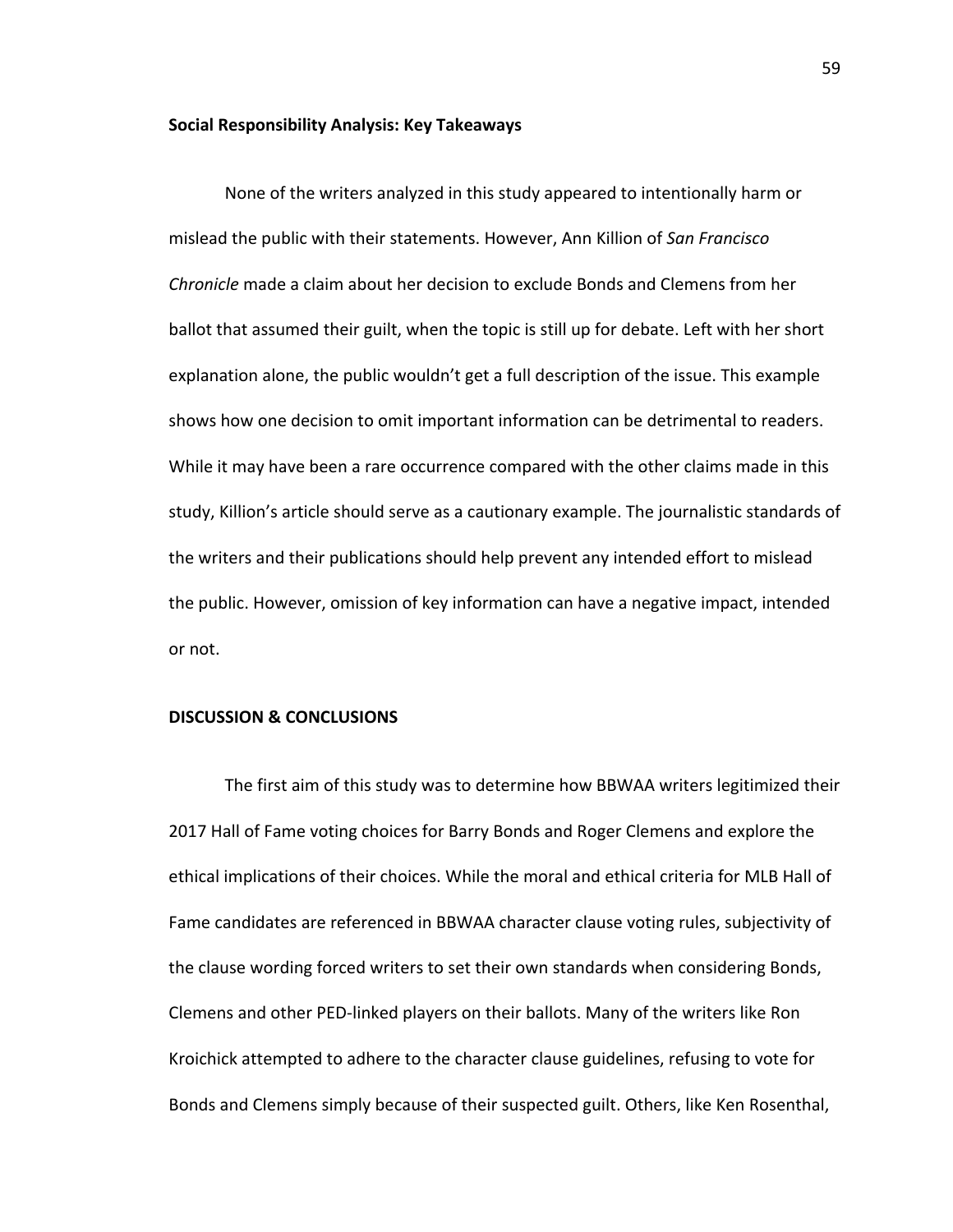were willing to look past the character clause and vote for both players because of the lack of conclusive evidence of their wrongdoing. Ken Davidoff disregarded the character clause altogether, saying the Hall of Fame should represent the good and bad history of baseball. Nick Cafardo was one of several writers seeing the suspicion that Bonds and Clemens faced as less egregious than other players who failed league drug tests. Some, like Henry Schulman cited the unparalleled careers of both players as reason to vote for them. Writers like Susan Slusser and Randy Miller debated linking the fate of Bonds and Clemens with former Commissioner Bud Selig's recent Hall of Fame induction.

With so many different approaches between BBWAA writers and their voting decisions, it was important for this study to examine the ethical implications behind the presentation of their ballot choices. Looking at the presentation of their claims using the Habermas legitimation criteria and portions of the ethical criteria of the TARES Test helped reveal the impact of their arguments as they led discourse on an important societal topic. As discussed in the takeaways portion of each criteria section, there were various strengths and weaknesses as well as overall tendencies the writers exhibited in their ballot justifications. For the sake of working toward solutions for identified issues, the following sections of discussion will focus on observed areas needing improvement.

# **Issue 1 - Lack of Fact-Based Arguments**

Jurgen Habermas made it clear that a society's ability to rationalize is based heavily on "the accumulation of true (empirically or analytically true) knowledge," (Habermas, 1979, p. 119). The public cannot come to any legitimate conclusions or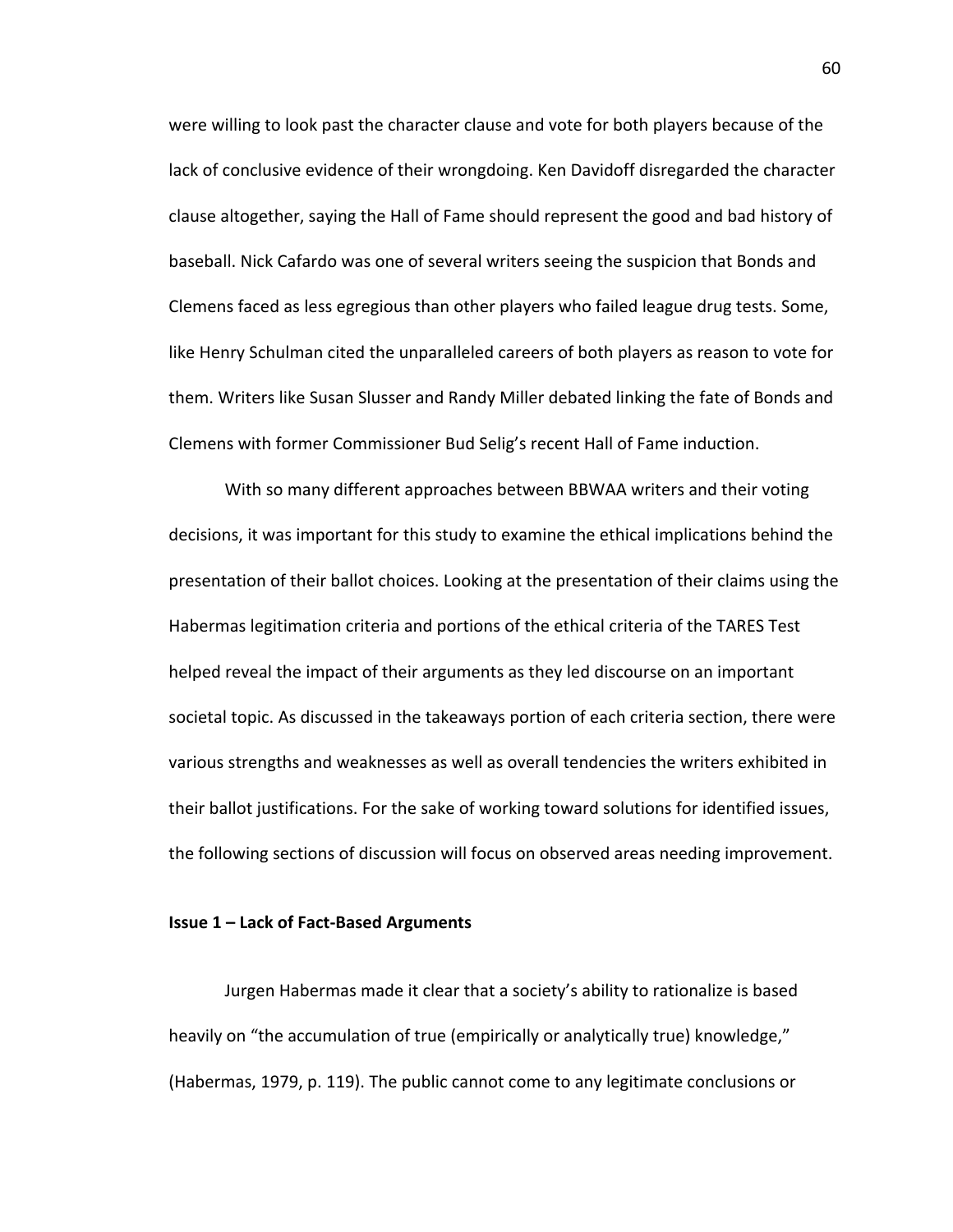opinions about whether any player belongs in the Hall of Fame without proper knowledge of the facts. In several cases, writers in this study made subjective claims about Bonds, Clemens, or other suspected steroid users without reference to any factual evidence. This betrays the standard of objectivity required for ethical journalism and was particularly concerning because it left great potential for the reader to become misled and misinformed. The public can have more confidence in the information presented when it is verified by a source other than the writer.

# **Issue 2 - Not Providing Sufficient Context**

Beyond failing to provide all the needed facts and opinions of an issue, several writers analyzed in this study omitted important context needed for readers to fully understand the discussion topic. Doing so was a failure of journalistic responsibility, but it also was a missed opportunity to make their claims regarding Bonds and Clemens much stronger. Cursory references to circumstantial evidence linking both players to PEDs was a common trend among some writers and it assumed that all readers understood. Arguments can be made that many baseball fans would already understand such references, but even the most knowledgeable followers of the game can use a reminder. Plus, readers not as familiar with the topic of baseball and steroids still need to be considered.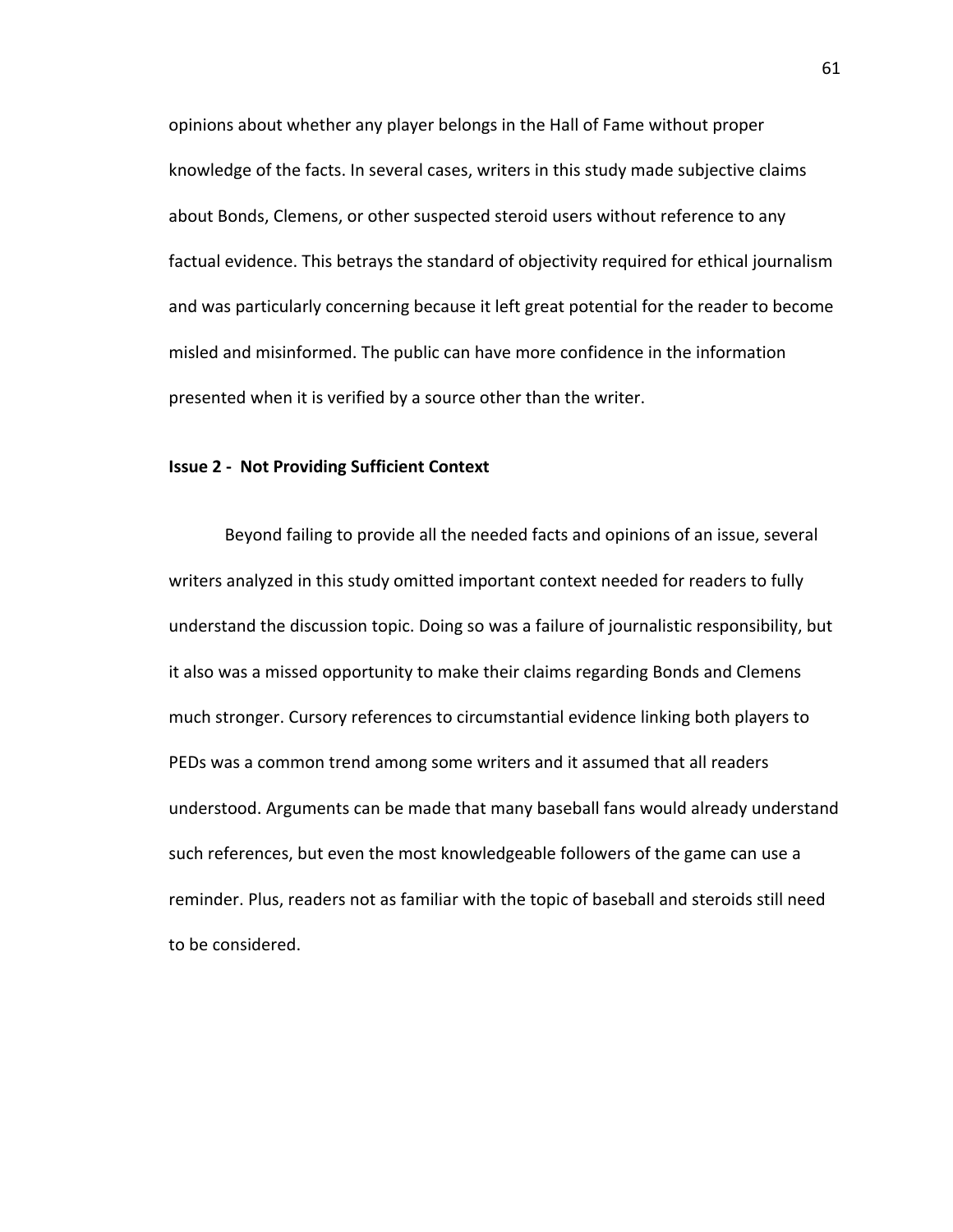### **Issue 3 - Truthfulness & Equity**

The previously discussed issues with lack of facts and background information are logically connected with the criteria of truthfulness and the principle of equity. When making claims, several writers failed to completely state important context or evidence to verify their argument, thus failing to present the full truth. Much the same with the principle of equity. The writer can't bring the reader to the same level of understanding about the issue without presenting needed information. When this happens, the ideal communication model laid out in the theories of Jurgen Habermas breaks down. Legitimate discourse cannot occur when two entities are not on a similar level of understanding.

# **Recommendations**

Although this study reviewed a small sample of BBWAA writers, shortcomings in these key areas must be improved to help readers better understand the logic behind Hall of Fame voting. There are a few formatting changes this study suggests that the BBWAA make with the ballot to help address the observed issues. First, it might benefit readers for all voters to give a minimum of one paragraph in length detailing their decisions regarding every player on the ballot. This would allow plenty of room for writers to explain their logic. Other than a checkmark ballot, there is no standard format for BBWAA writers to present the justifications for their ballot. All writers in this study presumably followed the content requirements given by the publications for which they write, resulting in significant variation. Publications would still have the right to publish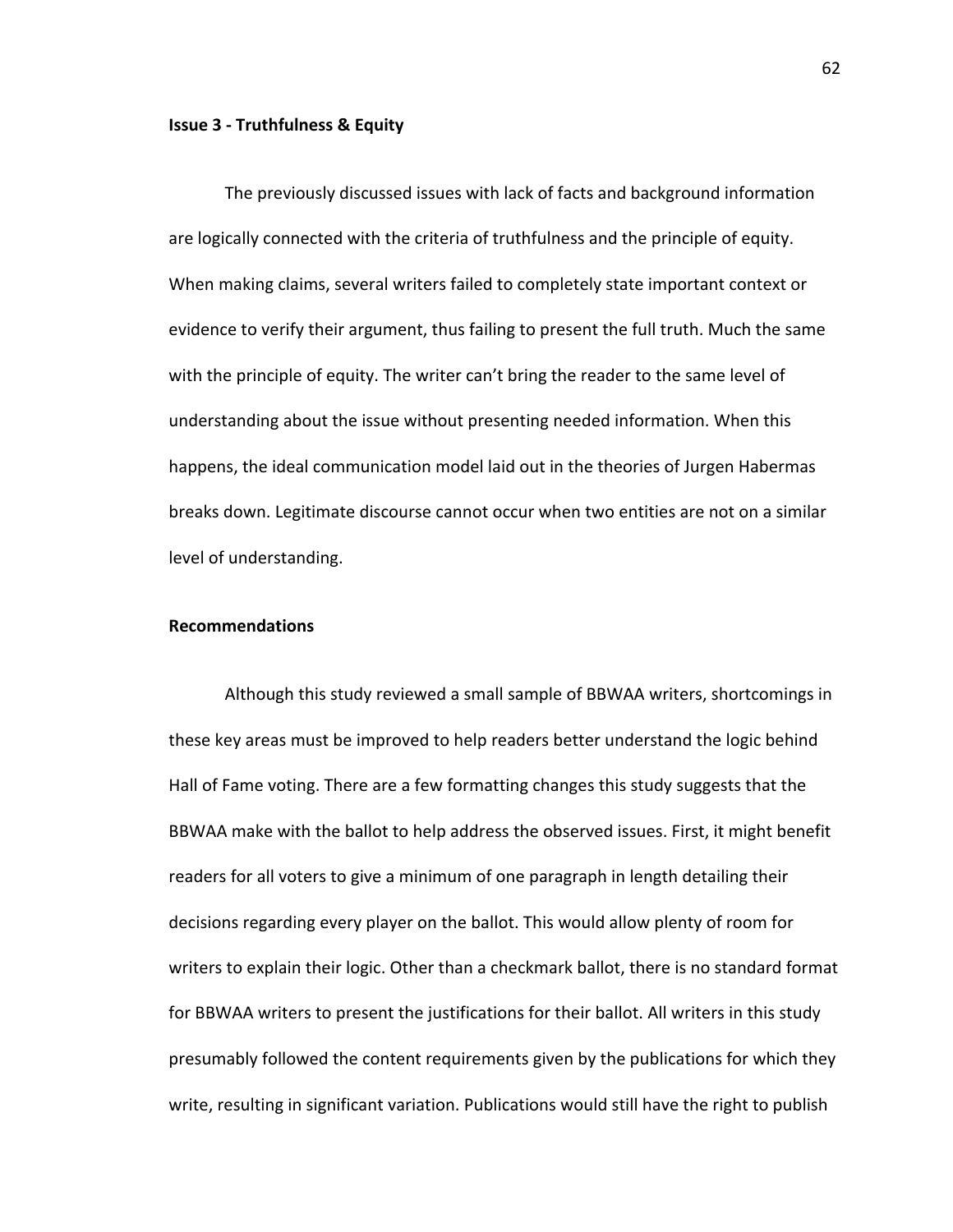whichever portions of a writers ballot they choose. Even providing a link to this extended version of a ballot would be helpful. Second, the BBWAA could also establish the practice of each writer including a reference section, listing at least three independent sources that would support their claims. This would standardize the writing and help create more equity of knowledge between them and the reader.

# **Future Considerations**

One area not analyzed in this study yet ripe with potential for further discovery is the observation of public reaction to ballot justifications. As mentioned earlier in this study, social media and comments sections attached to many online journalism sites allow the public to share their opinions about writer decisions in an unprecedented manner. The Habermas and partial TARES criteria used in this study aimed to measure how well writers wrote Hall of Fame ballot justifications that were in the best interest of the public. Observing feedback from readers would be the only direct way to find out what adjustments writers could make to help the public better understand their Hall of Fame voting decisions. Plus, the sheer number of available reactions to analyze would add an important layer of criticism that could be analyzed to identify trends among public reaction. Discussion about what to do with Bonds, Clemens and other steroidlinked players remains a hot-button issue. While fans do not have a say in Hall of Fame voting, it is only fitting that their voice be included in any discussion about how current BBWAA writer ballot justification could be improved.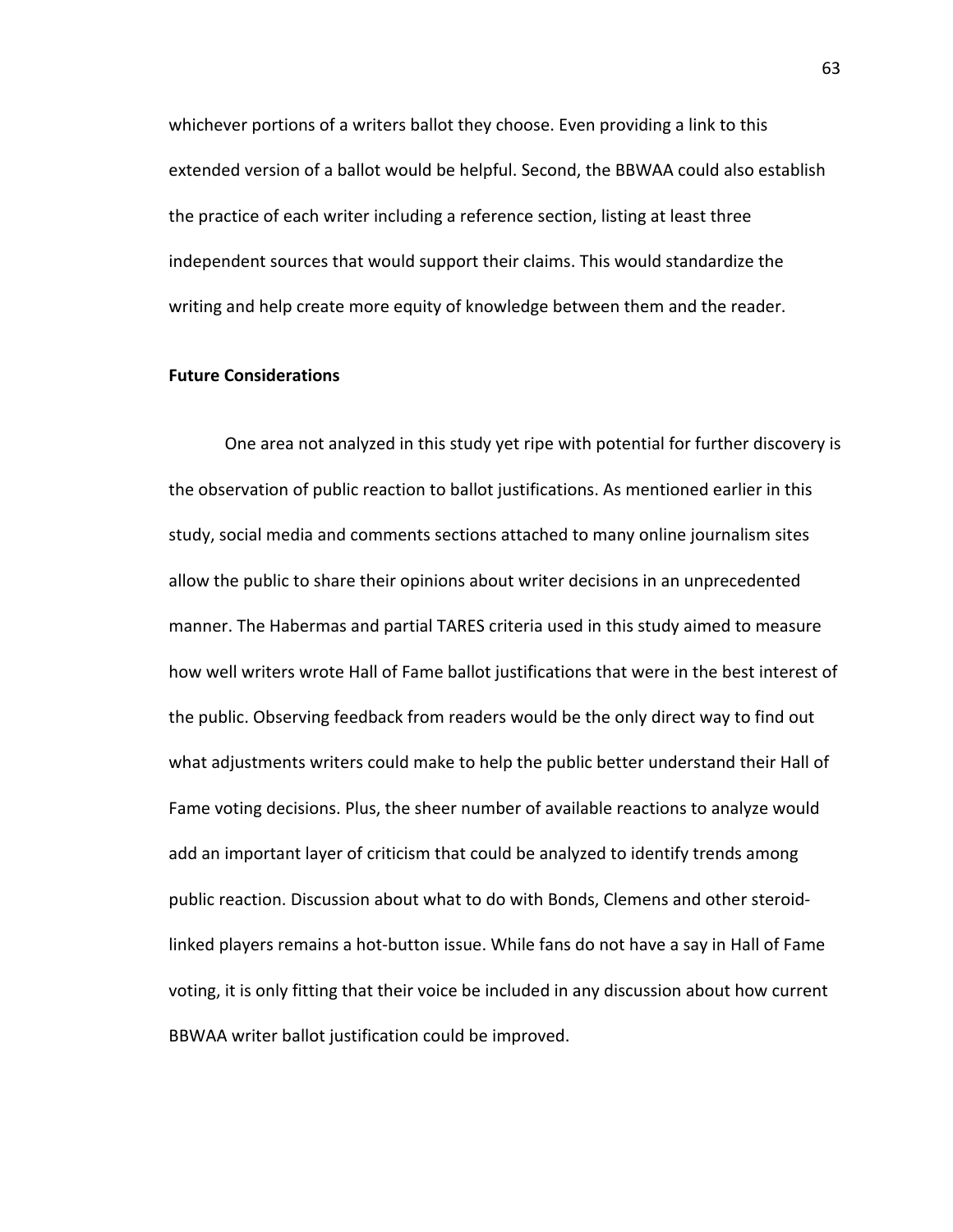### BIBLIOGRAPHY

- Abraham, P., (2014, January 8) A few ways to improve Hall of Fame voting. The Boston *Globe.* Retrieved from https://www.boston.com/sports/extrabases/2014/01/08/a\_few\_ways to\_improve\_hall\_of\_fame\_voting
- Abraham, P., (2017, January) The Hall should reflect the history of the game. The Boston Globe. Retrieved from https://apps.bostonglobe.com/sports/graphics/2017/01/baseball-hof/
- Andersen, K. E., (1978) Persuasion: Theory and practice. Allyn & Bacon, Boston.
- Baker, S., Martinson, D., (2001) The Tares Test: Five Principles for Ethical Persuasion. *Journal of Mass Media Ethics*, *16* (2&3) 148-175.
- Boyd, J., (2009) 756\* Legitimacy of a Baseball Number. In R. L. Heath, E. L. Toth & D. Waymer *Rhetorical and Critical Approaches to Public Relations II* (pp. 154-169) New York, Routledge.
- Cafardo, N., (2017, January) Votes can and should change over time. The Boston Globe. Retrieved from https://apps.bostonglobe.com/sports/graphics/2017/01/baseball-hof/
- Chass, M., (2006, February 28) Schmidt An Open Book on Greenies. *The New York Times.* https://www.nytimes.com/2006/02/28/sports/baseball/schmidt-an-open-bookon-greenies.html
- Chronicle staff (2017) The Chronicle's Hall of Fame voters break down their ballot. *San Francisco Chronicle*. Retrieved from http://www.sfchronicle.com/giants/article/The-Chronicle-s-Hall-of-Fame-votersbreak-down-10861575.php
- Davidoff, K., (2016, December 5) The hypocrisy of sending Selig, but not PED users, to Hall of Fame. *New York Post*. Retrieved from http://nypost.com/2016/12/05/the-hypocrisy-of-sending-selig-but-not-pedusers-to-hall-of-fame/
- Davidoff, K., (2016, December 14) My ballot for the Baseball Hall of Fame  $A$  'f—ing museum.' New York Post. Retrieved from https://nypost.com/2017/01/14/myballot-for-the-baseball-hall-of-fame-a-f-king-museum/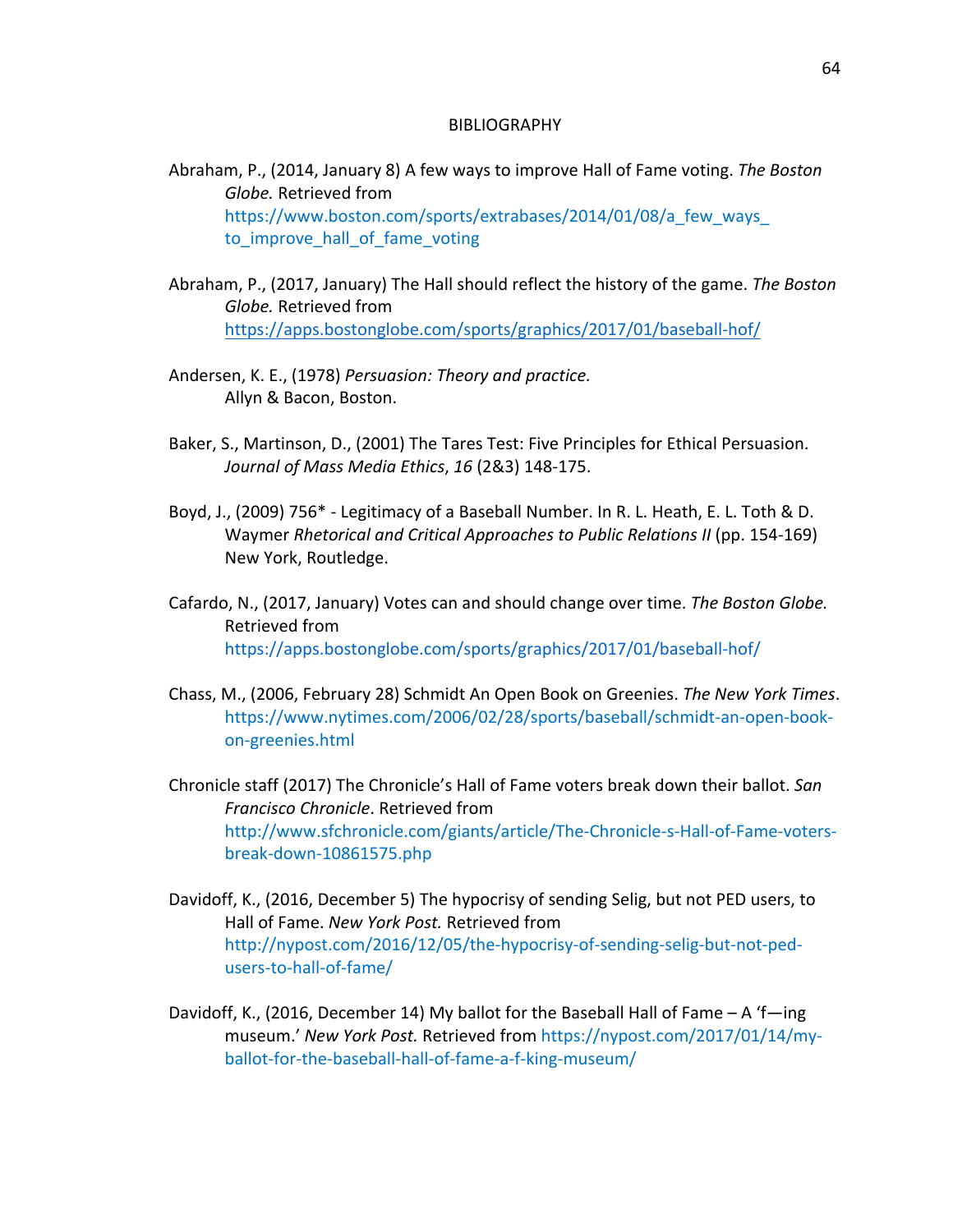Editors (n.d.) About Retrieved from https://bbwaa.com/about/

- Editors (2018, April 15) BALCO Fast Facts Retrieved from https://www.cnn.com/2013/10/31/us/balco-fast-facts/
- Editors (n.d.) Hall of Fame Election Requirements Retrieved from https://bbwaa.com/hof-elec-req/
- Editors (2017, April 13) Negro League Baseball Retrieved from https://www.history.com/topics/sports/negro-league-baseball
- Editors (2014, September 6) SPJ Code of Ethics Retrieved from https://www.spj.org/ethicscode.asp
- Editors., (2012, December 5) The Steroids Era Retrieved from http://www.espn.com/mlb/topics/ /page/the-steroids-era
- ESPN.com news services, (2007, December 14) Mitchell report: Baseball slow to react to players' steroid use. ESPN. Retrieved from http://www.espn.com/mlb/news/ story?id=3153509
- ESPN.com news services, (2011, April 10) Rays Manny Ramirez to retire. ESPN. Retrieved from http://www.espn.com/mlb/news/story?id=6310125
- Feldner, S., R. Meisenbach (2007) SaveDisney.com and Activist Challenges: A Habermasian Perspective on Corporate Legitimacy. International Journal of *Strategic Communication 1* (4) 207-226.
- Foxsports, (2011, March 21) Lawyer: Bonds admits using steroids. Fox Sports. Retrieved from http://www.foxsports.com/mlb/story/barry-bonds-perjury-trialbegins-032111
- Freeman, C.J., (2009) A Greater Means To Social Good: Ethical Guidelines to Meet Social Movement Organization Advocacy Challenges. *Journal of Mass Media Ethics*, *24*, 269-288.
- Habermas, J., (1979) *Communication and the evolution of society*. Beacon Press, Boston.
- Habermas, J. Moral consciousness and communicative action. (C. Lenhardt & S. Weber Nicholson, Trans.). MIT Press, Cambridge, 1990.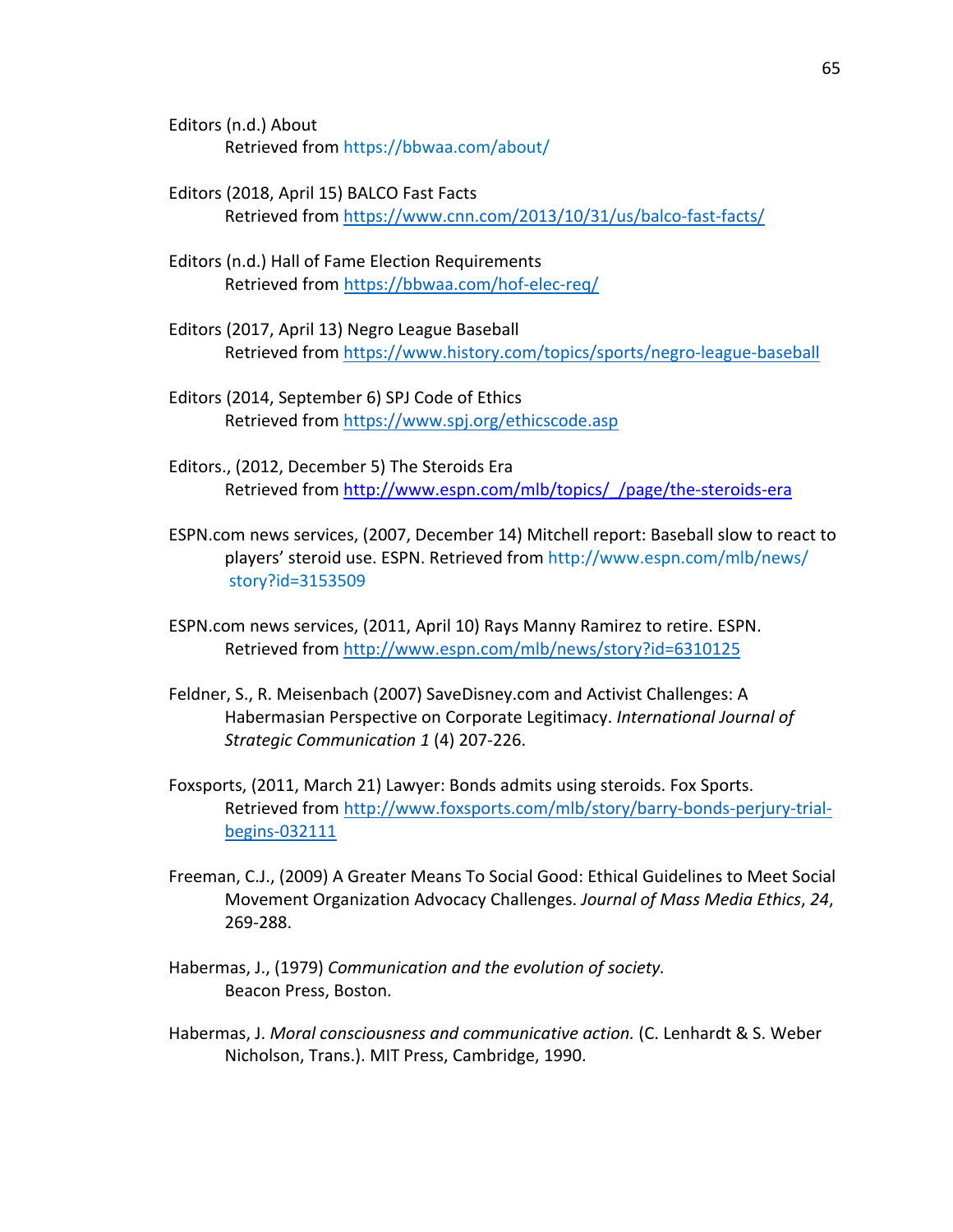- Habermas, J. (1984) *The theory of communicative action: Volume 1: Reason and the* rationalization of Society. Beacon Press, Boston.
- Holtzman, J. (1996, January 11) Some questions raised about baseball writers, Hall of Fame. *Chicago Tribune*. Retrieved from ebsco.com
- Jaksa, J.A., Pritchard, M.S. (1994) *Communication ethics: Methods of analysis.* Belmont, CA, Wadsworth.
- Kuhn, B., (1971, June 5) Memorandum from Major League Baseball Office of the Commissioner to Administrative Officials of Major League Baseball Re: Drug Education and Prevention Program. Retrieved from http://mlb.mlb.com/mlb/news/mitchell/
- Law.com, Preponderance of Evidence Retrieved from https://dictionary.law.com/Default.aspx?selected=1586
- Macur, J., (2012, June 18) Clemens Found Not Guilty of Lying About Drug Use. *New York Times* Retrieved from http://www.nytimes.com/2012/06/19/sports/baseball/roger-clemens-is-foundnot-guilty-in-perjury-trial.html
- Mandel, R.D., (1984) *Sport: A Cultural History.* Columbia University Press.
- Martin, D., (2013, September 29) Clemens hugs Pettitte, who testifies against him. *New York Post.* Retrieved from http://nypost.com/2013/09/29/rivera-happy-tokeep-final-yankee-stadium-memory/
- Miller, R., (2017, January 18) Baseball Hall of Fame 2017: Did Barry Bonds, Roger Clemens, Jeff Bagwell, Tim Raines, make my ballot? NJ.com. Retrieved from http://www.nj.com/yankees/index.ssf/2017/01/baseball hall of fame how i filled out my 2017 bal.html
- Mitchell, W., (2017, January 10) Scott Miller's 2017 Baseball Hall of Fame Ballot. Bleacher Report. Retrieved from https://bleacherreport.com/articles/2686125seligs-cal-to-the-hall-shouldnt-bring-flood-of-new-names-to-cooperstown
- MLB.com, Roger Clemens http://m.mlb.com/player/112388/roger-clemens
- MLB.com, Manny Ramirez https://www.mlb.com/player/manny-ramirez-120903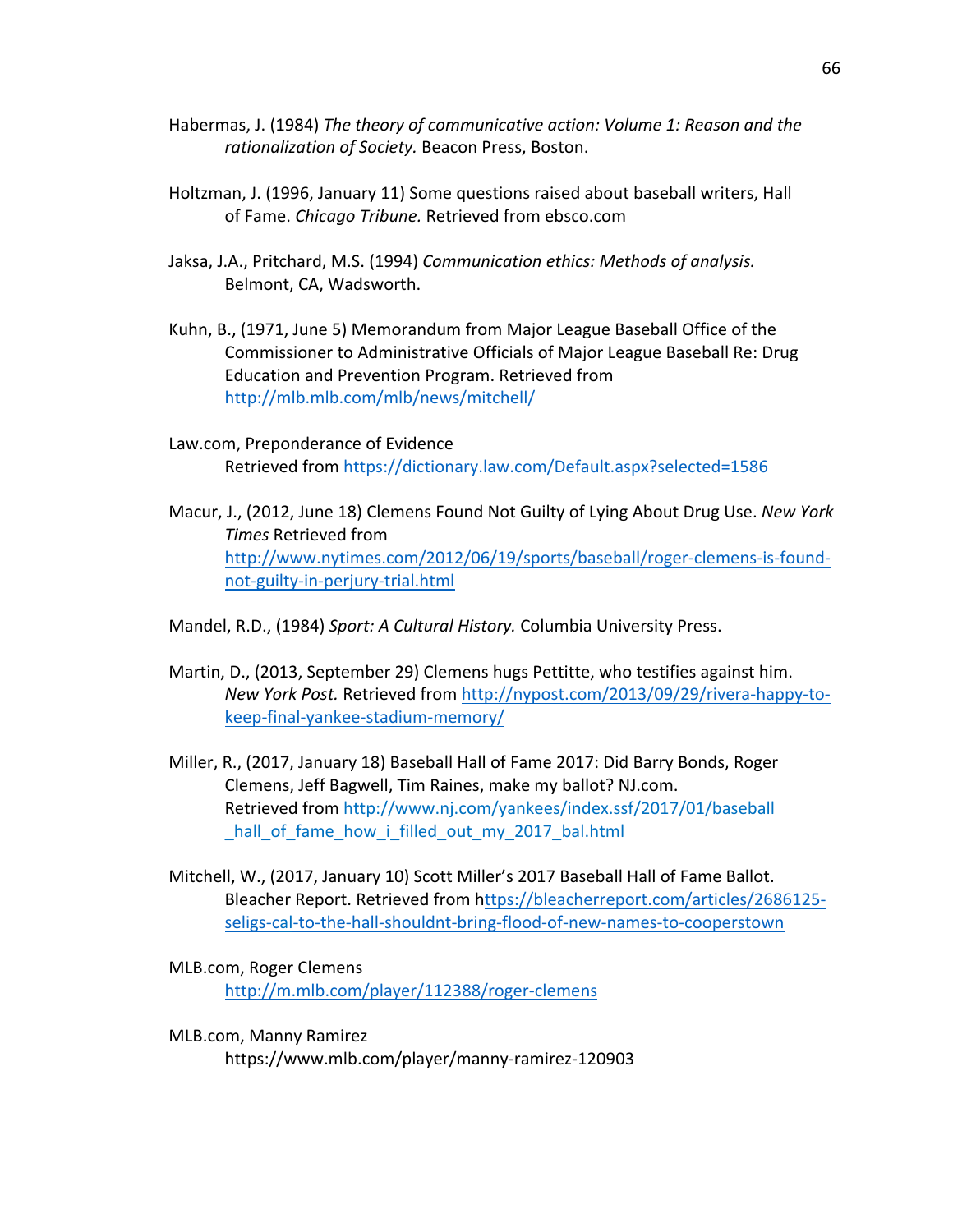- Morosi, J. P., (2016, December 29) It's not easy filling out a HOF ballot. MLB.com. Retrieved from http://m.mlb.com/news/article/212483252/jon-paul-morosis-2017-hall-of-fame-ballot/
- Mrozek, D., (1983) Sport and American Mentality, 1880 1910. The University of Tennessee Press.
- Newhan, R., (1987, September 22) Arbitrator Rules Baseball Owners Guilty of Collusion *Los Angeles Times.* Retrieved from http://articles.latimes.com/1987-09- 22/sports/sp-9618\_1\_free-agents
- Nightengale, B., (2014, March 28) MLB toughens drug agreement provisions. *USA Today.* Retrieved from https://www.usatoday.com/story/sports/mlb/2014/03/28/mlbtoughens-drug-agreement-provisions/7023401/
- Nusbaum, E., (2016, July 26) The Baseball Hall of Fame is Exclusive for fans too. sports.vice.com. Retrieved from https://sports.vice.com/en\_us/article/vvwb53/the-baseball-hall-of-fame-isexclusive-for-fans-too
- Ponce de Leon, C. L., (2002) Self Exposure: Human-Interest, Journalism and The *Emergence of Celebrity in America, 1890-1940*. The University of North Carolina Press.
- Posnanski, J. (2017, November 21) Morgan's letter makes HOF picture cloudy for pair. MLB.com. Retrieved from https://www.mlb.com/news/will-joe-morgan-s-letterimpact-hof-voting-c262290232
- Rawls, J. (1971) A theory of justice. Cambridge, MA, Harvard University Press.
- Roessner, L. A., (2009) Hero Crafting in *Sporting Life*, an Early Baseball Journal. American Journalism, 26 (2), pp. 39-65.
- Shaughnessy, D., (2016) This is not the year I stop defending the Wall. *Boston Globe.* Retrieved from https://apps.bostonglobe.com/sports/graphics/2017/01/baseball-hof/
- Sheinin, D., (2014, July 14) Selig Leaves a Complex Legacy. *Washington Post.* Retrieved from https://www.washingtonpost.com/sports/nationals/bud-seligleaves-a-complex-legacy/2014/07/11/37106a52-0764-11e4-9ae6- 0519a2bd5dfa\_story.html?utm\_term=.f38076b1fc79